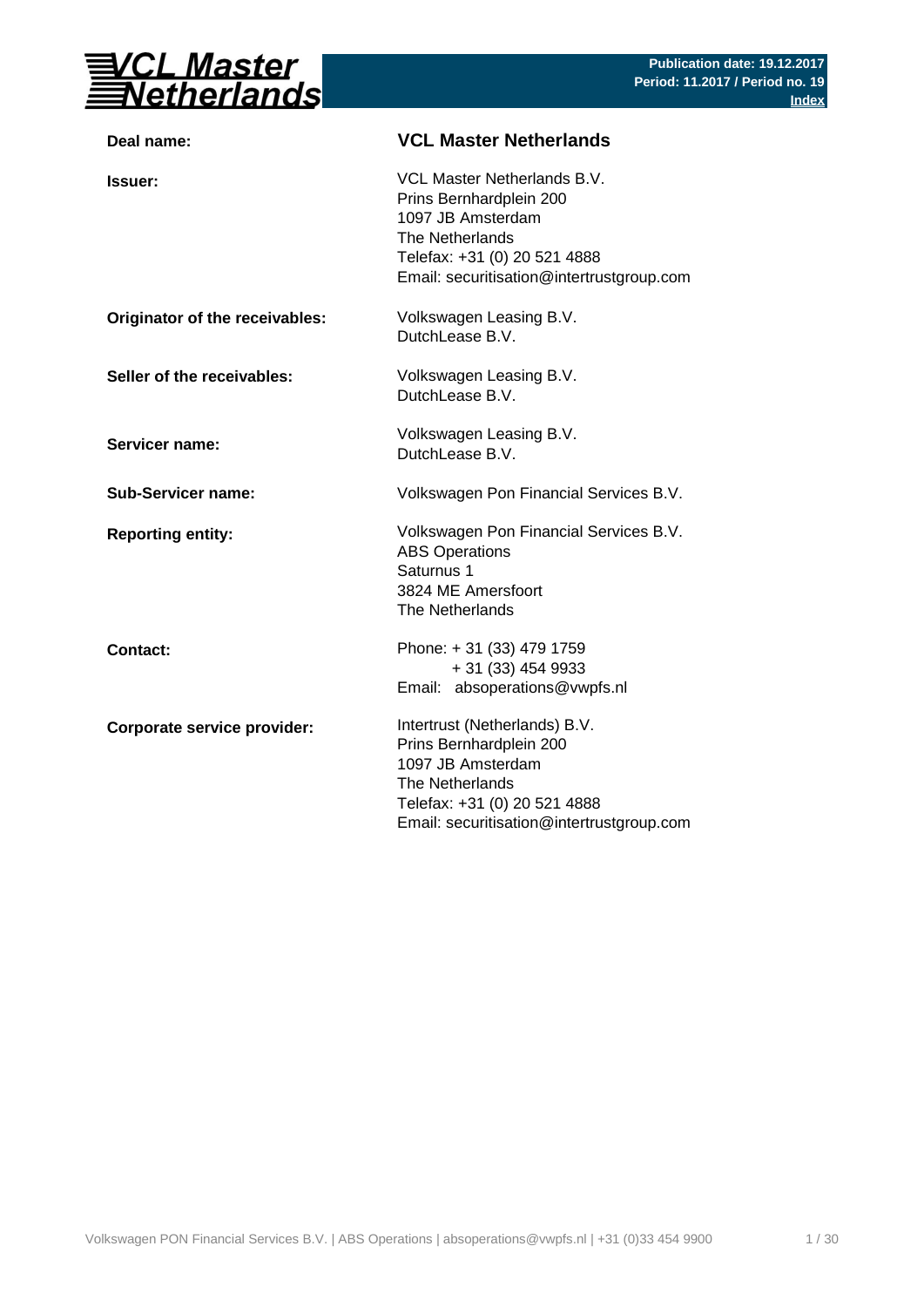

# **Contents**

| Page           | <b>Table of contents</b>           |
|----------------|------------------------------------|
| 1              | Cover                              |
| $\overline{2}$ | <b>Contents</b>                    |
| 3              | <b>Reporting details</b>           |
| 4              | <b>Parties overview</b>            |
| 5              | <b>Transaction events I</b>        |
| 6              | <b>Transaction events II</b>       |
| $\overline{7}$ | <b>Transaction events III</b>      |
| 8              | Information regarding the notes I  |
| 9              | Information regarding the notes II |
| 10             | <b>Cash collateral account</b>     |
| 11             | <b>Swap fixing / Waterfall</b>     |
| 12             | <b>Retention</b>                   |
| 13             | <b>Amortisation profile I</b>      |
| 14             | <b>Amortisation profile II</b>     |
| 15             | Run out schedule I                 |
| 16             | Run out schedule II                |
| 17             | <b>Outstanding contracts</b>       |
| 18             | Delinquencies & defaults I         |
| 19             | Delinquencies & defaults II        |
| 20             | Delinquencies & defaults III       |
| 21             | <b>Write-Offs</b>                  |
| 22             | Prepayments                        |
| 23             | Pool data I                        |
| 24             | Pool data II                       |
| 25             | Pool data III                      |
| 26             | Pool data IV                       |
| 27             | Pool data V                        |
| 28             | Pool data VI                       |
| 29             | Lease level data                   |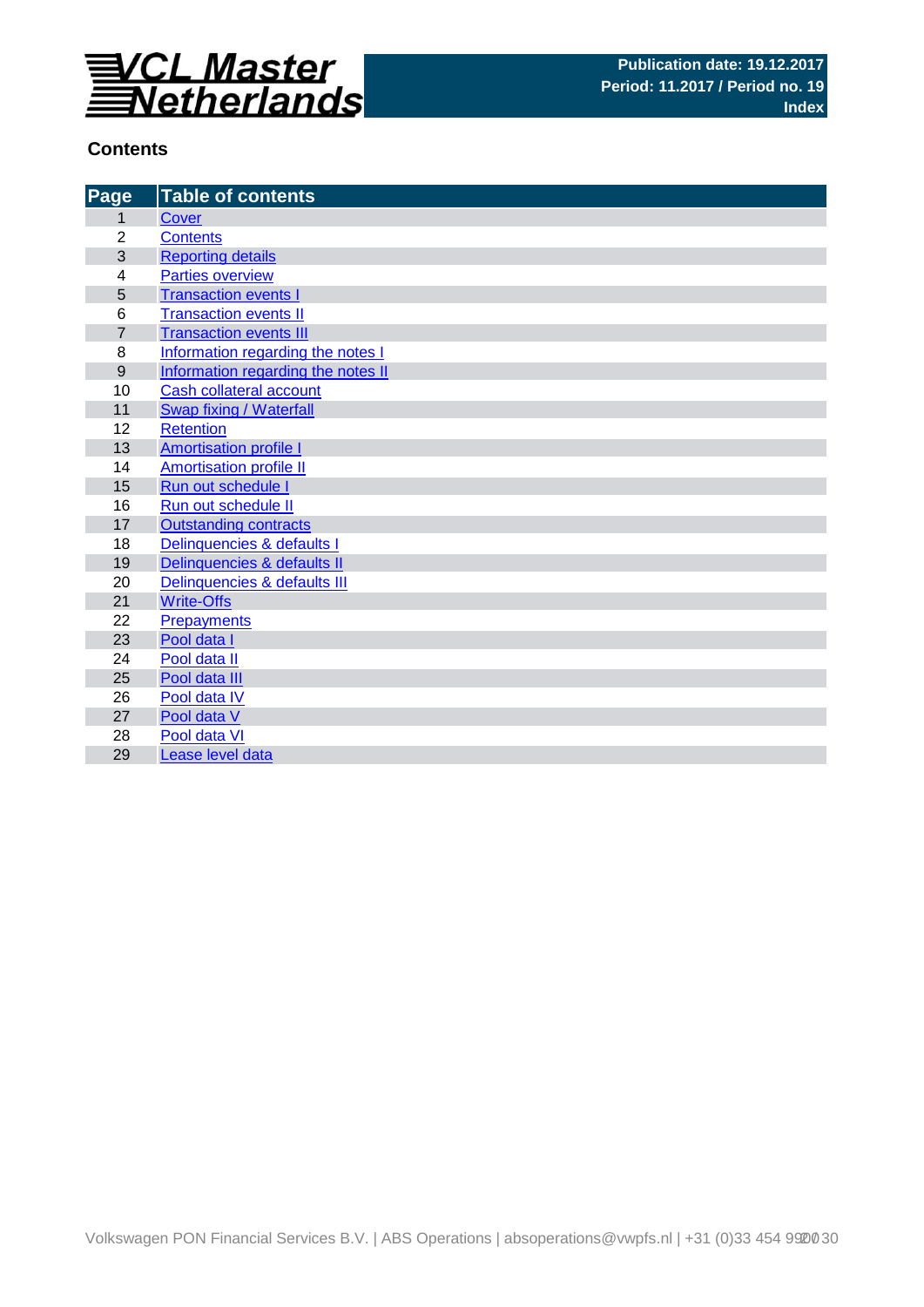

## **Reporting details**

| <b>Deal overview</b>                |                                    |                                     |
|-------------------------------------|------------------------------------|-------------------------------------|
| Cut-Off-Date                        | 30-4-2016 Publication date:        | 19.12.2017 (18th of each month)     |
| Scheduled date of Clean-Up-<br>Call | n.a. Payment date:                 | 28.12.2017 (25th of each month)     |
| Legal final maturity date           | 25-11-2024 Reporting date:         | 30.11.2017 (last day of each month) |
| <b>Issue date</b>                   | 31-5-2016 Asset collection period: | from 01.11.2017 until 30.11.2017    |
| Period no.:                         | 19 Interest accrual period         | from 27.11.2017 until 28.12.2017    |
| Reporting frequency:                | Monthly Note payment period:       | from 27.11.2017 until 28.12.2017    |
| Next payment date:                  | 25-1-2017 Days accrued:            | 31                                  |

| Type of car at pool cut | Number of<br><b>contracts</b> | Percentage of<br>contracts | Outstanding<br>discounted<br>balance | <b>Percentage outstanding</b><br>l discounted balance \ |
|-------------------------|-------------------------------|----------------------------|--------------------------------------|---------------------------------------------------------|
| New cars                | 13.108                        | 94.62%                     | €244.342.851.74                      | 96,01%                                                  |
| Used cars               | 746                           | 5.38%                      | €10.167.048.13                       | 3.99%                                                   |
| <b>Total</b>            | 13.854                        | 100.00%                    | €254.509.899.87                      | 100,00%                                                 |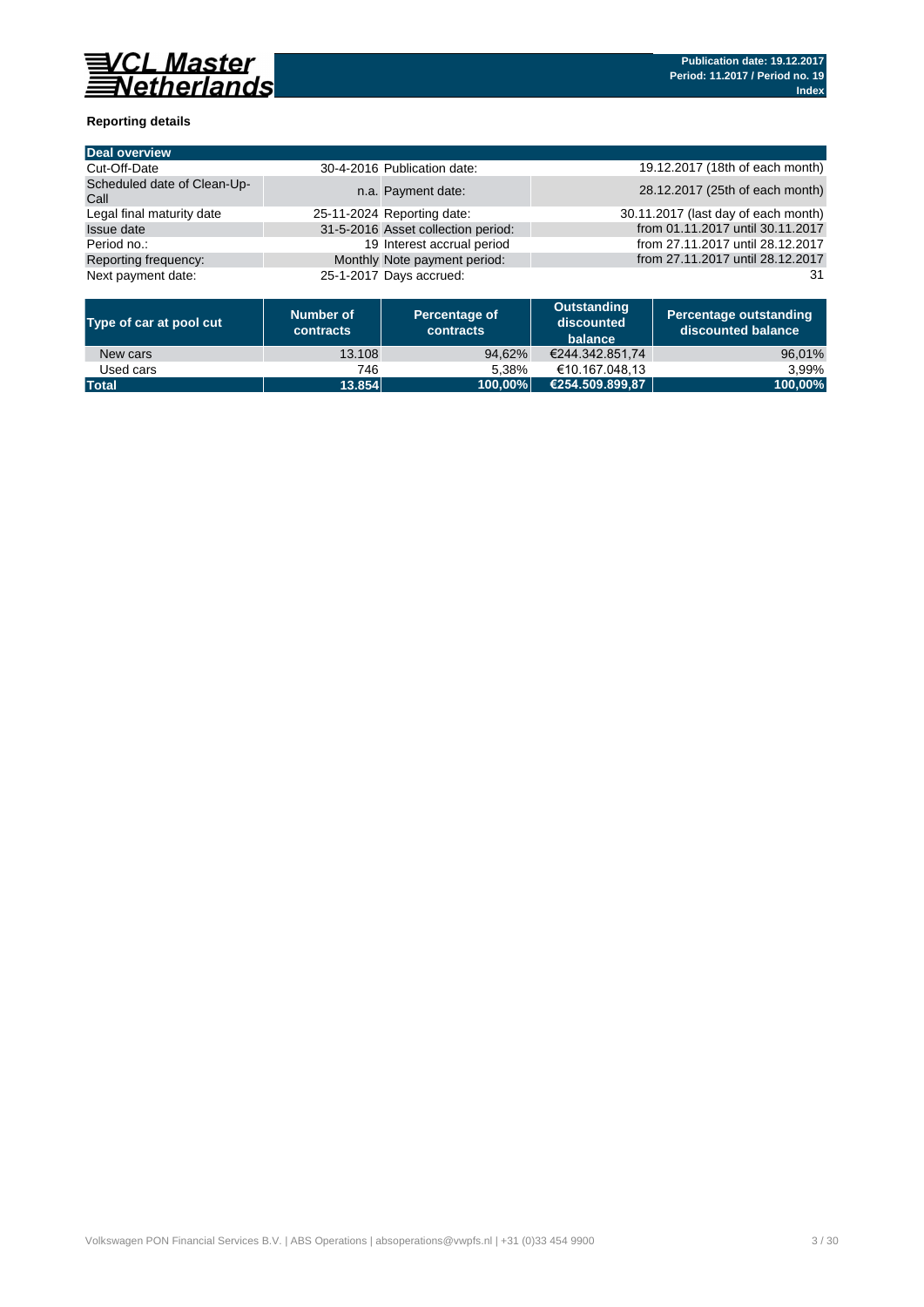# VCL Master<br>Netherlands

**Parties overview**

| Issuer:                                                                                                                                           | <b>VCL Master Netherlands B.V.</b><br>Attn.: Directors<br>Prins Bernhardplein 200<br>1097 JB Amsterdam<br>The Netherlands<br>Telefax: +31 (0)20 521 48888<br>Email: securitisation@intertrustgroup.com                                                                   | <b>Lead Manager</b>     | <b>ING Bank N.V.</b><br>Attn.: MJH Henzen/ S de Visser / TRC 00.040<br>Foppingadreef 7<br>NL-1000 BV Amsterdam<br>The Netherlands<br>Telephone: +31-20-563-8002<br>Email: mathijs.henzen@ingbank.com                                         |
|---------------------------------------------------------------------------------------------------------------------------------------------------|--------------------------------------------------------------------------------------------------------------------------------------------------------------------------------------------------------------------------------------------------------------------------|-------------------------|----------------------------------------------------------------------------------------------------------------------------------------------------------------------------------------------------------------------------------------------|
| Co-Arranger:                                                                                                                                      | <b>Volkswagen Financial Services AG</b><br>Attn.: Heiko Wiegmann, Dr. Dmitriy Ostapenko<br>Gifhorner Strasse 57<br>38112 Braunschweig<br>Germany<br>Telefax: +49 (531) 212 75423, +49 (531) 212 7 88276<br>Email: heiko.wiegmann@vwfs.com,<br>dmitriy.ostapenko@vwfs.com | Co-Arranger:            | ING Bank N.V.<br>Attn.: MJH Henzen/ S de Visser / TRC 00.040<br>Foppingadreef 7<br>NL-1000 BV Amsterdam<br>The Netherlands<br>Telephone: +31-20-563-8002<br>Email: mathijs.henzen@ingbank.com                                                |
| <b>Principal Paying Agent,</b><br><b>Calculation Agent, Interest</b><br><b>Determination Agent, Account</b><br><b>Bank and Cash Administrator</b> | Elavon Financial Services Limited, UK Branch<br>Attn.: Structures Finance Relationship Management<br>5th Floor, 125 Old Broad Street<br>London EC2N 1AR<br>United Kingdom<br>Telefax: +44 207 365 2577<br>Email: mbs.relationship.management@usbank.com                  | <b>Security Trustee</b> | <b>Stichting Security Trustee VCL Master Netherlands</b><br>Attn.: Director<br>Prins Bernhardplein 200<br>1097 JB Amsterdam<br>The Netherlands<br>Telefax: +31 (0)20 521 48888<br>Email: securitisation@intertrustgroup.com                  |
| <b>Listing Agent</b>                                                                                                                              | <b>Lucid Issuer Services Limited</b><br>Attn.: Jackie Geisen<br><b>Tankerton Works</b><br>12 Argyle Walk<br>London WC1H 8HA<br>United Kingdom<br>Email: jgeisen@lucid-is.com                                                                                             | Registrar               | <b>Elavon Financial Services Limited</b><br>Attn.: Structured Finance Agency Services<br>Block E, Cherrywood Business Park<br>Loughlinstown, Dublin<br>Ireland<br>Telefax: +353 (1) 6569442<br>Email: mbs.relationship.management@usbank.com |
| Subservicer:                                                                                                                                      | Volkswagen Pon Financial Services B.V.<br>Attn.: ABS Operations<br>Saturnus 1<br>3824 ME Amersfoort<br>The Netherlands<br>Telefax: +31 (0) 33 479 1800<br>Email: absoperations@vwpfs.nl                                                                                  | Swap counterparty:      | <b>ING Bank N.V.</b><br>Attn.: MJH Henzen/ S de Visser / TRC 00.040<br>Foppingadreef 7<br>NL-1000 BV Amsterdam<br>The Netherlands<br>Telephone: +31-20-563-8002<br>Email: mathijs.henzen@ingbank.com                                         |
| Sellers, Servicers, Call Option<br><b>Buyers, Issuer Facility</b><br>Borrowers:                                                                   | Volkswagen Leasing B.V.<br>Attn.: ABS Operations<br>Saturnus 1<br>3824 ME Amersfoort<br>The Netherlands<br>Telefax: +31 (0) 33 479 1800<br>Email: absoperations@vwpfs.nl                                                                                                 | Rating agencies:        | <b>DBRS Ratings Limited</b><br>Attn.: Alexander Garrod<br>1 Minister court, 10th Floor Mincing Lane<br>London, EC3R 7AA<br>United Kingdom<br>Telefax: +44 20 3137 5129<br>Email: EU.ABS.Surveillance@dbrs.com                                |
|                                                                                                                                                   | DutchLease B.V.<br>Attn.: ABS Operations<br>Saturnus 1<br>3824 ME Amersfoort<br>The Netherlands<br>Telefax: +31 (0) 33 479 1800<br>Email: absoperations@vwpfs.nl                                                                                                         |                         | Moody's Investors Service Ltd.<br>One Canada Square<br>Canary Wharf<br>London E14 5FA<br>United Kingdom<br>Email: monitor.abs@moodys.com                                                                                                     |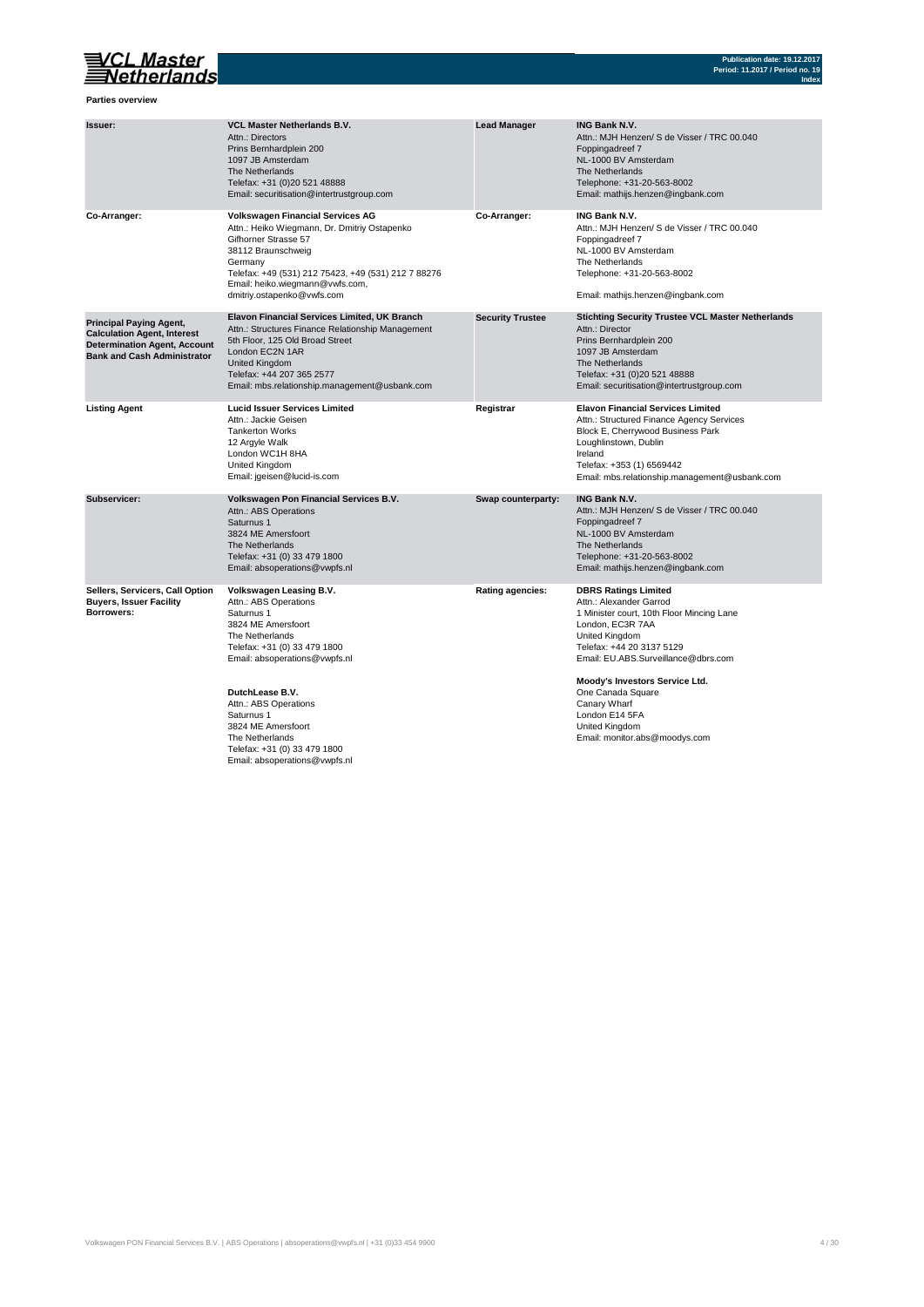

### **Transaction events I**

### **Clean-up-call**

| <b>Clean-Up-Call condition</b>                         |         |
|--------------------------------------------------------|---------|
| Percentage of current outstanding discounted portfolio | 238.79% |
| Min. Percentage of outstanding discounted portfolio    | 10.00%  |

\*N.B. This percentage may become greater 100% whenever the current total outstanding discounted balance is larger than the initial discounted balance as of initial Cut-Off-Date.

Fulfilled when the aggregate discounted Balance is less than 10,00% of the initial discounted balance as of initial Cut-Off date provided that all payment obligations under the Compartment 1 notes will be thereby fulfilled.

| <b>Repurchase of receivables</b> | Number of contracts   Percentage of contracts | balance | Outstanding discounted Percentage of outstanding<br>discounted balance | <b>Re-Purchase price</b> |
|----------------------------------|-----------------------------------------------|---------|------------------------------------------------------------------------|--------------------------|
| Current period                   |                                               |         |                                                                        |                          |
| Previous periods                 |                                               |         |                                                                        |                          |
| <b>Total</b>                     |                                               |         |                                                                        |                          |

If a repurchase of receivables occurred, it would only result from non-eligibility as of the respective Cut-Off-Date (which has been discovered at a later stage).

#### **Transaction party replacements**

| <b>Capacity of transaction party</b> | Date of replacement Reason for replacement | <b>Replaced party</b> | <b>Replaced by</b> |
|--------------------------------------|--------------------------------------------|-----------------------|--------------------|
|                                      |                                            |                       |                    |
|                                      |                                            |                       |                    |
|                                      |                                            |                       |                    |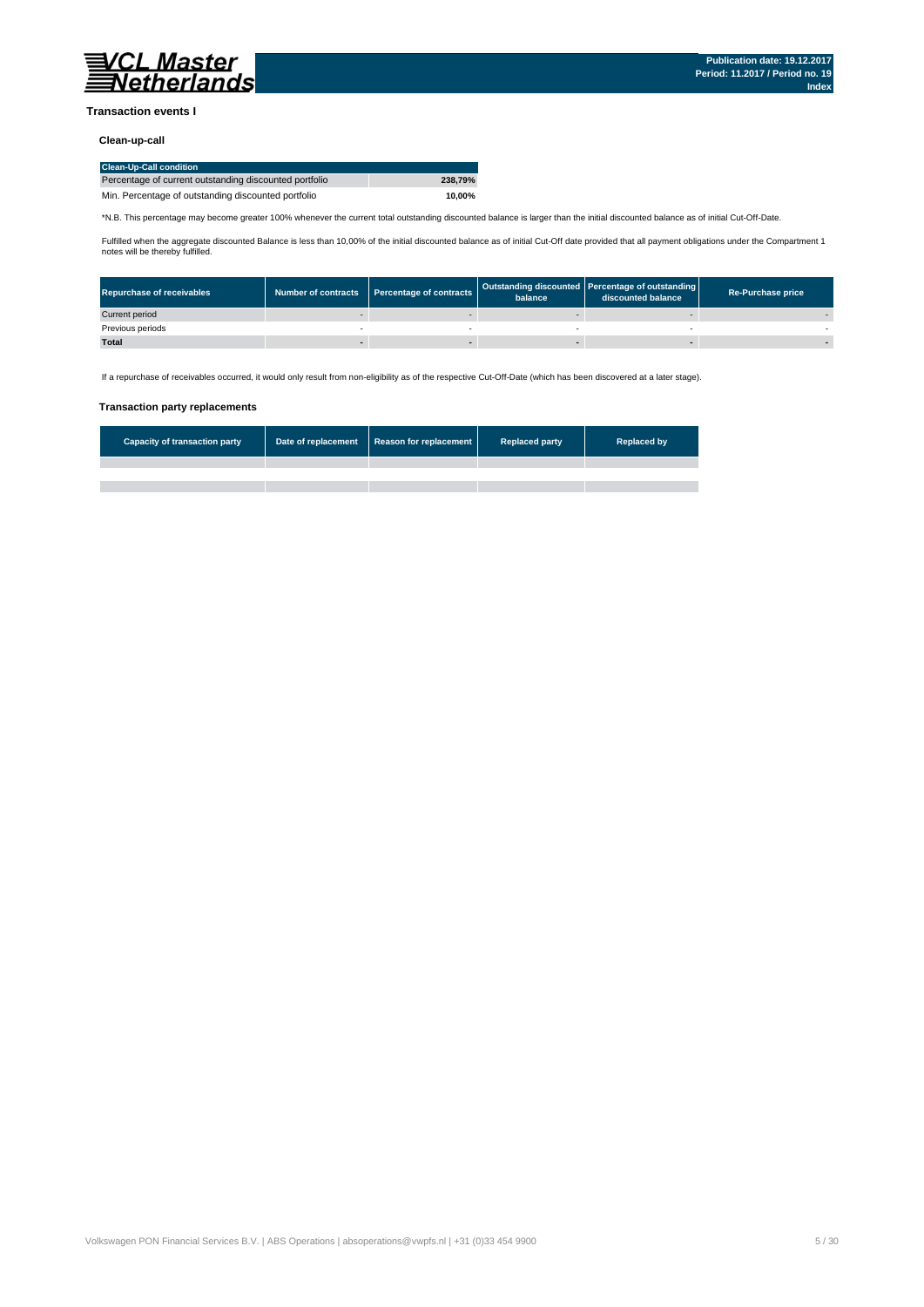# 

**No**

### **Transaction events II**

| <b>Revolving period</b>                                                            |           |
|------------------------------------------------------------------------------------|-----------|
| Series revolving period expiration date of<br>the last outstanding series of notes | 26-2-2018 |
| Date of occurance of an early amortisation<br>event                                | n.a.      |
| Revolving period                                                                   | 26-2-2018 |

| <b>Accumulation account balance</b>                              | 31-10-2017 | 30-11-2017 |
|------------------------------------------------------------------|------------|------------|
| Amounts not invested for the purchase of<br>additional assets    | €0.00      | €0.00      |
| Percentage not invested for the purchase of<br>additional assets | $0.00\%$   | $0.00\%$   |

| <b>Dynamic gross loss ratio</b> | Ratio    | $>1.0\%$  | $> 2.0\%$ |
|---------------------------------|----------|-----------|-----------|
| 30-9-2017                       | 0.02126% | <b>No</b> | <b>No</b> |
| 31-10-2017                      | 0.06678% | No        | No        |
| 30-11-2017                      | 0.06344% | <b>No</b> | No        |
|                                 |          |           |           |

| Cumulative gross loss ratio                             | Ratio    | $> 2.00\%$ | $\geq 3.50\%$ | $\geq 4.50\%$ | $\geq 5.50\%$   |
|---------------------------------------------------------|----------|------------|---------------|---------------|-----------------|
| 30-11-2017                                              | 0.21170% | <b>No</b>  | <b>No</b>     | <b>No</b>     | <b>No</b>       |
|                                                         |          |            |               |               |                 |
| Discounted balance as of the previous period            |          |            |               |               | €608.264.526.13 |
| Discounted balance of all initial and additional assets |          |            |               |               | €801.220.806.12 |
| Weighted average seasoning                              |          |            |               |               | 17.06           |
| Late delingency ratio                                   |          |            |               |               | 0.00000%        |

#### **Enforcement event**

| <b>Credit enhancement increase condition</b>                                                          |       | <b>Not in effect</b> |
|-------------------------------------------------------------------------------------------------------|-------|----------------------|
| a) the dynamic gross loss ratio for three consecutive payment dates exceeds                           |       |                      |
| (i) if weighted average seasoning is less 12 months                                                   | 1.00% | <b>No</b>            |
| (ii) if weighted average seasoning is $>= 12$ months                                                  | 2.00% | <b>No</b>            |
| b) the cumulative gross loss ratio exceeds                                                            |       | -                    |
| (i) if weighted average seasoning is less then 12 months                                              | 2.00% | <b>No</b>            |
| (ii) if weighted average seasoning is between 12 (incl.) - 24 (incl.) months                          | 3.50% | <b>No</b>            |
| (iii) if weighted average seasoning is between 24 (excl.) - 36 (incl.) months                         | 4.50% | <b>No</b>            |
| (iv) if weighted average seasoning is $>$ 36 months                                                   | 5.50% | <b>No</b>            |
| c) the late delinguency ratio exceeds at any payment date                                             | 2.00% | <b>No</b>            |
| d) the occurence of a servicer replacement event                                                      |       | <b>No</b>            |
| e) the occurence of an insolvency event with respect to VWL/DL                                        |       | <b>No</b>            |
| f) the cash collateral account does not contain the specified general cash collateral account balance |       | No                   |

| <b>Early amortisation event</b>                                                                                                                                                                                                                                                                                                                                                                                                                                                                                                                                                                                                                    | No        |
|----------------------------------------------------------------------------------------------------------------------------------------------------------------------------------------------------------------------------------------------------------------------------------------------------------------------------------------------------------------------------------------------------------------------------------------------------------------------------------------------------------------------------------------------------------------------------------------------------------------------------------------------------|-----------|
| (i) Occurence of a foreclosure event                                                                                                                                                                                                                                                                                                                                                                                                                                                                                                                                                                                                               | <b>No</b> |
| (ii) VCL Master accumulation account balance > 10% of total discounted receivables balance on two consecutive months                                                                                                                                                                                                                                                                                                                                                                                                                                                                                                                               | <b>No</b> |
| (iii) the Credit Enhancement Increase Condition is in effect                                                                                                                                                                                                                                                                                                                                                                                                                                                                                                                                                                                       | <b>No</b> |
| (iv) In case of default/termination event: failure to replace swap counterparty or failure to post collatereal by swap counterparty                                                                                                                                                                                                                                                                                                                                                                                                                                                                                                                | <b>No</b> |
| (v) Any payment date after six consecutive payment dates following the initial issue date, the sum of Class A Actual Overcollateralisation<br>Percentage is lower than 32,25% or the Class B Actual Overcollateralisation Percentage is lower than 24,75%                                                                                                                                                                                                                                                                                                                                                                                          | No        |
| (vi) Either of the Sellers ceases to be an Affiliate of the Volkswagen AG or any successor thereto                                                                                                                                                                                                                                                                                                                                                                                                                                                                                                                                                 | <b>No</b> |
| (vii) The 403-declaration with respect to a Seller is withdrawn by Volkswagen Pon Financial Services B.V. by depositing a declarartion to<br>this effect with the Trade Register of the Chamber of Commerce unless Volkswagen Pon Financial B.V. has provided to the relevant<br>Seller, no later than 30 Business Days following the depositing of the declaration to this effect, replacement security by other means in<br>form and substance sufficient to the Issuer and the Issuer and the Security Trustee (which may, at the sole discretion of Volkswagen Pon<br>Financial Services B.V., take the form of a quarantee or any other form. | No        |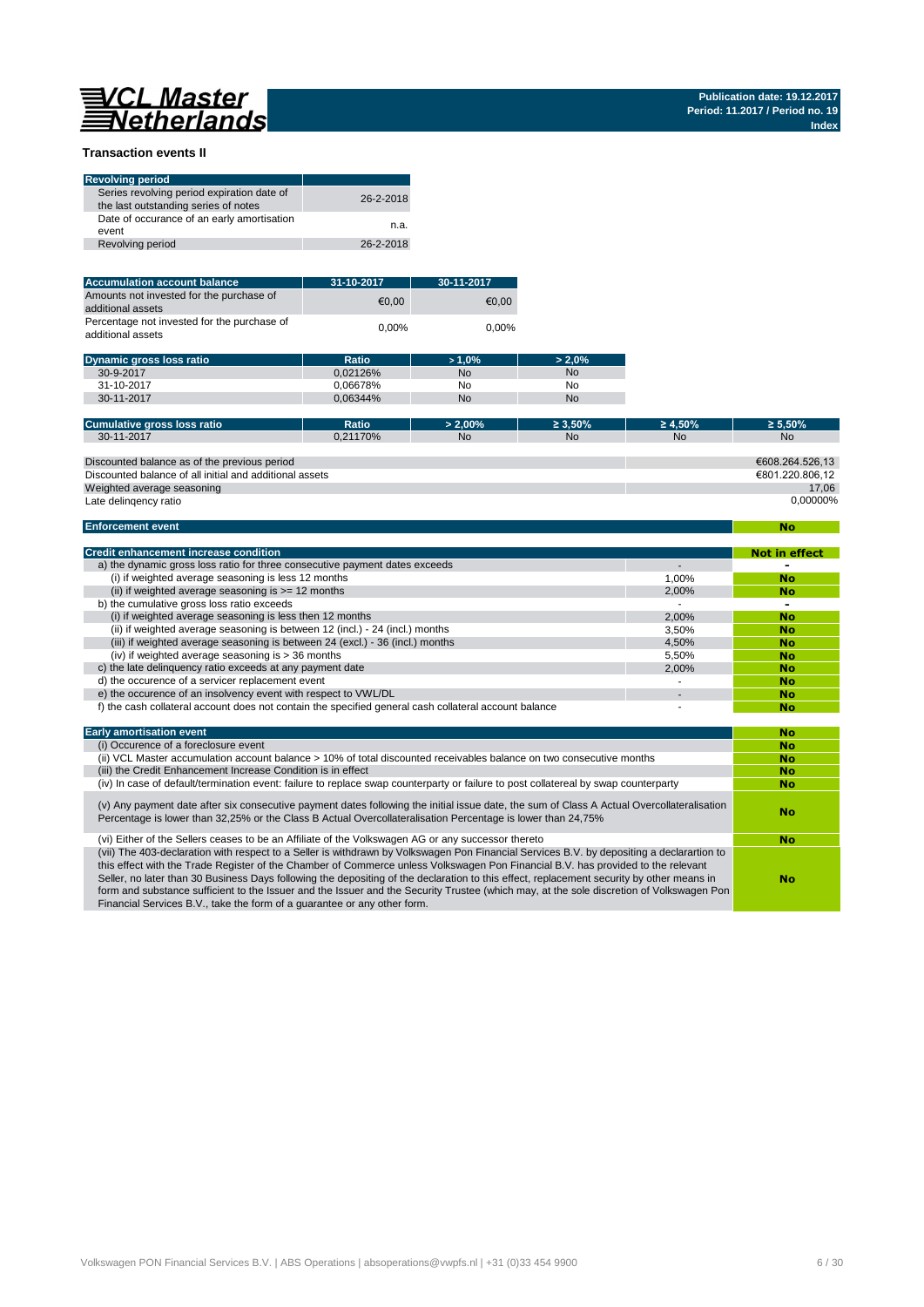

# **Publication date: 19.12.2017 Period: 11.2017 / Period no. 19 Index**

#### **Transaction events III**

| <b>Account bank</b>                                                                |                                                                                                                                                                                | <b>Moody's</b>                                                                                                                                                                              |                          |                                                                                                                                                                                                                                                                                                    | <b>DBRS</b>              |                 |                         |                  |
|------------------------------------------------------------------------------------|--------------------------------------------------------------------------------------------------------------------------------------------------------------------------------|---------------------------------------------------------------------------------------------------------------------------------------------------------------------------------------------|--------------------------|----------------------------------------------------------------------------------------------------------------------------------------------------------------------------------------------------------------------------------------------------------------------------------------------------|--------------------------|-----------------|-------------------------|------------------|
| Elavon Financial Services Limited UK branch                                        | Long term                                                                                                                                                                      | <b>Short term</b>                                                                                                                                                                           | Outlook                  | Long term <sup>*</sup>                                                                                                                                                                                                                                                                             | Short term               | <b>Outlook</b>  |                         |                  |
| Current rating                                                                     | Aa2                                                                                                                                                                            | $P-1$                                                                                                                                                                                       | <b>Stable</b>            | *AA                                                                                                                                                                                                                                                                                                | R-1 (middle)             | <b>Stable</b>   |                         |                  |
| Minimum required rating<br>* if no such rating assigned, a DBRS Equivalent Rating  |                                                                                                                                                                                | $P-1$                                                                                                                                                                                       |                          | A                                                                                                                                                                                                                                                                                                  | A-1                      |                 |                         |                  |
| ** if not subject to short-term rating, long term rating of<br>at least A+         | If the account bank ceases to have the account bank required rating it shall, at its own cost,<br>(Please refer to the prospectus for a complete description of the mechanism) | (iii) take any other action in order to maintain the rating of the Notes or to restore the rating of the Notes.                                                                             |                          | (i) procure transfer of the accounts held with it to an Eligible Collateral Bank which is to be appointed by the Issuer once selected by the Account Bank, or<br>(ii) find an irrevocable and unconditional guarantor providing the guarantee from an entity with Account Bank Required Rating, or |                          |                 | Required rating:        | <b>Fulfilled</b> |
|                                                                                    |                                                                                                                                                                                |                                                                                                                                                                                             |                          |                                                                                                                                                                                                                                                                                                    |                          |                 |                         |                  |
| Swap counterparty                                                                  |                                                                                                                                                                                | <b>Moody's</b>                                                                                                                                                                              |                          |                                                                                                                                                                                                                                                                                                    | <b>DBRS</b>              |                 |                         |                  |
| <b>ING Bank NV</b>                                                                 | Long term                                                                                                                                                                      | <b>Short term</b>                                                                                                                                                                           | Outlook                  | Long term                                                                                                                                                                                                                                                                                          | <b>Short term</b>        | Outlook         |                         |                  |
| Current rating                                                                     | Aa <sub>3</sub>                                                                                                                                                                | $P-1$                                                                                                                                                                                       | <b>Stable</b>            | AA (Low)                                                                                                                                                                                                                                                                                           | R-1 (middle)             | <b>Stable</b>   |                         |                  |
| Minimum required rating<br>* and either posts collateral or obtains garuantee from | Baa1                                                                                                                                                                           | ٠                                                                                                                                                                                           | $\blacksquare$           | A                                                                                                                                                                                                                                                                                                  |                          |                 |                         |                  |
| a person having minimum required rating                                            | If the swap counterparty ceases to maintain its credit rating at the miniumum required rating, the swap counterparty:                                                          | (i) posts an amount of collateral (in the form of cash and/or securities) as set forth in the Swap Agreement; or<br>(ii) obtains a guaranty from an instituton with an acceptable ratng; or |                          |                                                                                                                                                                                                                                                                                                    |                          |                 |                         |                  |
|                                                                                    |                                                                                                                                                                                |                                                                                                                                                                                             |                          | (iii) assigns its rights and obligations under the relevant Swap Agreement to a substitute swap counterparty with an acceptable rating.                                                                                                                                                            |                          |                 | Required rating:        | <b>Fulfilled</b> |
|                                                                                    | (Please refer to the prospectus for a complete description of the mechanism)                                                                                                   |                                                                                                                                                                                             |                          |                                                                                                                                                                                                                                                                                                    |                          |                 |                         |                  |
|                                                                                    |                                                                                                                                                                                |                                                                                                                                                                                             |                          |                                                                                                                                                                                                                                                                                                    |                          |                 |                         |                  |
|                                                                                    |                                                                                                                                                                                |                                                                                                                                                                                             |                          |                                                                                                                                                                                                                                                                                                    |                          |                 |                         |                  |
|                                                                                    |                                                                                                                                                                                |                                                                                                                                                                                             |                          |                                                                                                                                                                                                                                                                                                    |                          |                 |                         |                  |
|                                                                                    |                                                                                                                                                                                | Moody's                                                                                                                                                                                     |                          |                                                                                                                                                                                                                                                                                                    | <b>DBRS</b>              |                 |                         |                  |
| Volkswagen AG                                                                      | Long term                                                                                                                                                                      | <b>Short term</b>                                                                                                                                                                           | Outlook                  | Long term                                                                                                                                                                                                                                                                                          | <b>Short term</b>        | <b>Outlook</b>  |                         |                  |
| Current rating                                                                     | A <sub>3</sub>                                                                                                                                                                 | $P-2$                                                                                                                                                                                       | <b>Negative</b>          | BBB (high)                                                                                                                                                                                                                                                                                         | $\overline{\phantom{0}}$ | <b>Negative</b> |                         |                  |
| Minimum required rating                                                            | $\overline{a}$                                                                                                                                                                 | $\overline{a}$                                                                                                                                                                              | $\overline{\phantom{a}}$ | BBB(high)                                                                                                                                                                                                                                                                                          | $\overline{\phantom{a}}$ |                 |                         |                  |
|                                                                                    |                                                                                                                                                                                |                                                                                                                                                                                             |                          |                                                                                                                                                                                                                                                                                                    |                          |                 |                         |                  |
|                                                                                    |                                                                                                                                                                                |                                                                                                                                                                                             |                          |                                                                                                                                                                                                                                                                                                    |                          |                 |                         |                  |
|                                                                                    |                                                                                                                                                                                |                                                                                                                                                                                             |                          |                                                                                                                                                                                                                                                                                                    |                          |                 |                         |                  |
|                                                                                    |                                                                                                                                                                                |                                                                                                                                                                                             |                          |                                                                                                                                                                                                                                                                                                    |                          |                 |                         |                  |
|                                                                                    |                                                                                                                                                                                |                                                                                                                                                                                             |                          |                                                                                                                                                                                                                                                                                                    |                          |                 | Required rating:        | <b>Fulfilled</b> |
|                                                                                    |                                                                                                                                                                                |                                                                                                                                                                                             |                          |                                                                                                                                                                                                                                                                                                    |                          |                 |                         |                  |
|                                                                                    |                                                                                                                                                                                |                                                                                                                                                                                             |                          |                                                                                                                                                                                                                                                                                                    |                          |                 |                         |                  |
|                                                                                    |                                                                                                                                                                                |                                                                                                                                                                                             |                          |                                                                                                                                                                                                                                                                                                    |                          |                 |                         |                  |
|                                                                                    |                                                                                                                                                                                | <b>Moody's</b>                                                                                                                                                                              |                          |                                                                                                                                                                                                                                                                                                    | <b>DBRS</b>              |                 |                         |                  |
| Volkswagen Financial Services AG                                                   | Long term                                                                                                                                                                      | <b>Short term</b>                                                                                                                                                                           | Outlook                  | Long term                                                                                                                                                                                                                                                                                          | <b>Short term</b>        | Outlook         |                         |                  |
| Current rating                                                                     | A <sub>3</sub>                                                                                                                                                                 | $P-2$                                                                                                                                                                                       | <b>Negative</b>          |                                                                                                                                                                                                                                                                                                    | $\overline{a}$           |                 |                         |                  |
| Minimum required rating                                                            | Baa1                                                                                                                                                                           | ٠                                                                                                                                                                                           | $\overline{a}$           |                                                                                                                                                                                                                                                                                                    |                          |                 |                         |                  |
|                                                                                    |                                                                                                                                                                                |                                                                                                                                                                                             |                          |                                                                                                                                                                                                                                                                                                    |                          |                 |                         |                  |
|                                                                                    |                                                                                                                                                                                |                                                                                                                                                                                             |                          |                                                                                                                                                                                                                                                                                                    |                          |                 |                         |                  |
|                                                                                    |                                                                                                                                                                                |                                                                                                                                                                                             |                          |                                                                                                                                                                                                                                                                                                    |                          |                 |                         |                  |
|                                                                                    |                                                                                                                                                                                |                                                                                                                                                                                             |                          |                                                                                                                                                                                                                                                                                                    |                          |                 |                         |                  |
|                                                                                    |                                                                                                                                                                                |                                                                                                                                                                                             |                          |                                                                                                                                                                                                                                                                                                    |                          |                 | <b>Required rating:</b> | <b>Fulfilled</b> |
|                                                                                    |                                                                                                                                                                                |                                                                                                                                                                                             |                          |                                                                                                                                                                                                                                                                                                    |                          |                 |                         |                  |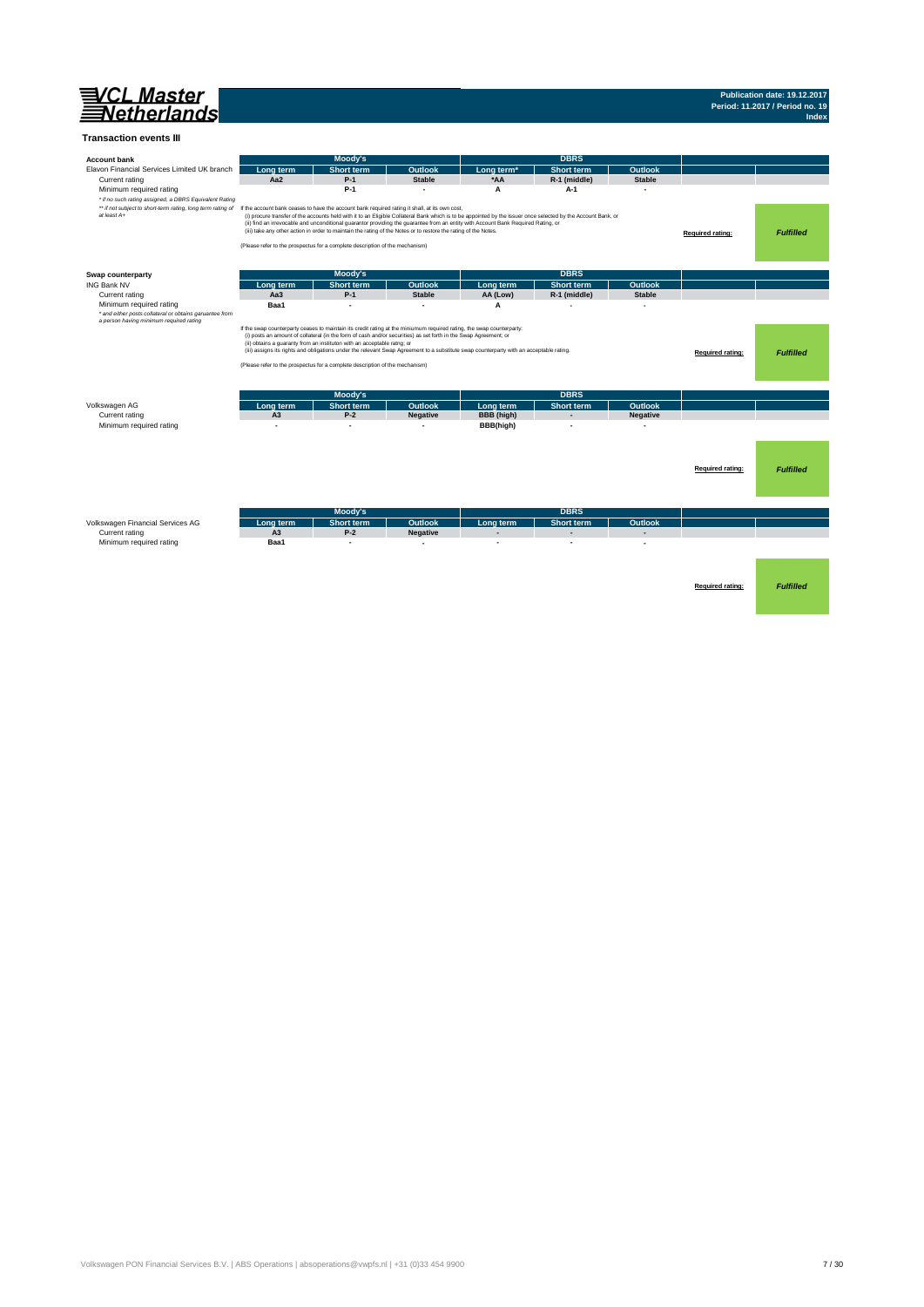

## **Information regarding the notes I**

|                             |                        | <b>Class B Notes</b>   |                        |                        |                        |                        |                        |                        |
|-----------------------------|------------------------|------------------------|------------------------|------------------------|------------------------|------------------------|------------------------|------------------------|
| Rating at issue date        | <b>Series A 2016-1</b> | <b>Series A 2016-2</b> | <b>Series A 2016-3</b> | <b>Series A 2016-4</b> | <b>Series A 2016-5</b> | <b>Series A 2016-6</b> | <b>Series B 2016-1</b> | <b>Series B 2016-2</b> |
| Moody's                     | Aaa (sf)               | Aaa (sf)               | Aaa (sf)               | Aaa (sf)               | Aaa (sf)               | Aaa (sf)               | Aa1 $(sf)$             | Aa1 $(sf)$             |
| <b>DBRS</b>                 | AAA (sf)               | AAA (sf)               | AAA (sf)               | AAA (sf)               | AAA (sf)               | AAA (sf)               | A (high) (sf)          | A (high) (sf)          |
| <b>Current rating</b>       |                        |                        |                        |                        |                        |                        |                        |                        |
| Moody's                     | Aaa (sf)               | Aaa (sf)               | Aaa (sf)               | Aaa (sf)               | Aaa (sf)               | Aaa (sf)               | Aa1 $(sf)$             | Aa1 $(sf)$             |
| <b>DBRS</b>                 | AAA (sf)               | AAA (sf)               | AAA (sf)               | AAA (sf)               | AAA (sf)               | AAA (sf)               | A (high) (sf)          | A (high) (sf)          |
| <b>Information on notes</b> |                        |                        |                        |                        |                        |                        |                        |                        |
| <b>ISIN</b>                 | XS1417315725           | XS1419661035           | XS1419662272           | XS1419662603           | XS1419662942           | XS1452378745           | XS1417318588           | XS1419666851           |
| Common code                 | 141731572              | 141966103              | 141966227              | 141966260              | 141966294              | 145237874              | 141731858              | 141966685              |
| Original face value         | €16.200.000.00         | €48.600.000.00         | €32.400.000.00         | €16.200.000.00         | €58.300.000.00         | €37.100.000.00         | €13.600.000.00         | €5.400.000.00          |
| Spread / Margin             | 0,450%                 | 0.450%                 | 0.450%                 | 0.450%                 | 0.450%                 | 0,450%                 | 0,900%                 | 0.900%                 |
| Current coupon              | 0.078%                 | 0,078%                 | 0,078%                 | 0.078%                 | 0,078%                 | 0.078%                 | 0,528%                 | 0,528%                 |

| <b>Information on notes</b>  | <b>Class A-Series</b> | <b>Class B-Series</b> |
|------------------------------|-----------------------|-----------------------|
| Legal final maturity date    | $nov-24$              | $nov-24$              |
| Fixed/Floating               | floating              | floating              |
| Day count convention         | actual/360            | actual/360            |
| Index rate (1-Month-Euribor) | $-0.372%$             | $-0.372%$             |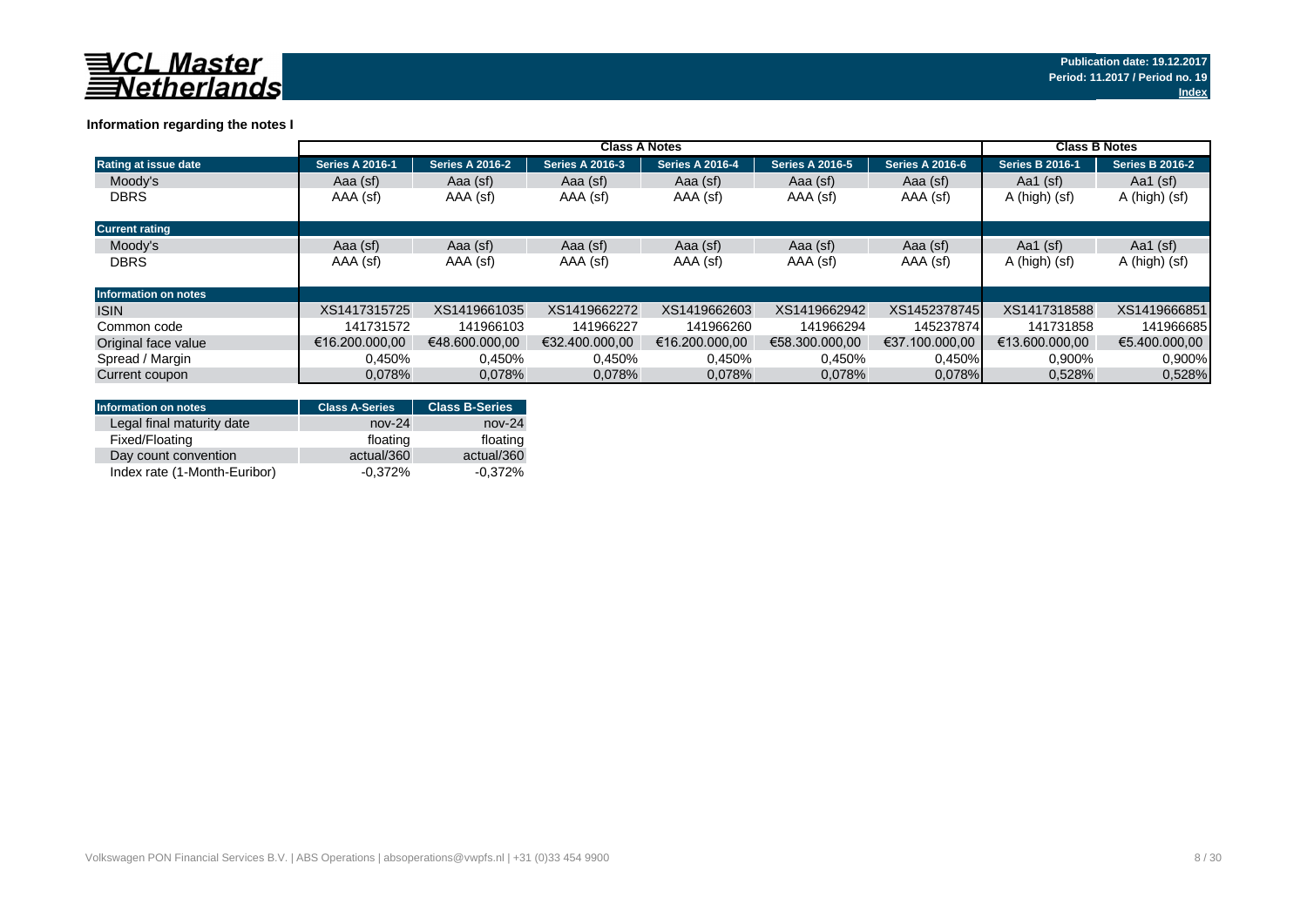#### **Information regarding the notes II**

| Monthly period:                      | 11-2017                     |
|--------------------------------------|-----------------------------|
| Payment date:                        | 28-12-2017                  |
| Interest accrual period (from/until) | 27.11.2017 until 28.12.2017 |
| Davs accrued                         |                             |
| Index rate                           | 1-Month Euribor             |
| Base interest rate:                  | $-0.3720%$                  |
| Day count convention                 | actual/360                  |

|                                                           |                            | <b>Class A Notes</b>   |                        |                        |                        |                        |                        | <b>Class B Notes</b> |                        |                        |                      |
|-----------------------------------------------------------|----------------------------|------------------------|------------------------|------------------------|------------------------|------------------------|------------------------|----------------------|------------------------|------------------------|----------------------|
| <b>Interest payments</b>                                  | <b>Total Class A and B</b> | <b>Series A 2016-1</b> | <b>Series A 2016-2</b> | <b>Series A 2016-3</b> | <b>Series A 2016-4</b> | <b>Series A 2016-5</b> | <b>Series A 2016-6</b> | <b>Total Class A</b> | <b>Series B 2016-1</b> | <b>Series B 2016-2</b> | <b>Total Class B</b> |
| Note balance                                              | €449.100.000.00            | €0,00                  | €98.600.000,00         | €65,600,000,00         | €33.000.000.00         | €141.700.000.00        | €65.600.000,00         | €404.500.000.00      | €31.900.000.00         | €12.700.000.00         | €44.600.000,00       |
| Paid interest                                             | €47.447.05                 | €0,00                  | €6.622,63              | €4.406,13              | €2.216,50              | €9.517,52              | €4.406,13              | €27.168.91           | €14.503,87             | €5.774.27              | €20.278,14           |
| <b>Unpaid Interest</b>                                    |                            |                        |                        |                        |                        |                        |                        |                      |                        |                        |                      |
| Unpaid interest of the reporting period                   | €0.00                      | €0,00                  | $\epsilon$ 0,00        | €0,00                  | €0,00                  | $\epsilon$ 0,00        | €0,00                  | €0,00                | €0,00                  | €0,00                  | €0,00                |
| Cumulative unpaid interest                                | €0.00                      | €0.00                  | €0.00                  | €0.00                  | €0.00                  | €0.00                  | €0.00                  | €0.00                | €0.00                  | €0.00                  | €0,00                |
| <b>Note balance</b>                                       |                            |                        |                        |                        |                        |                        |                        |                      |                        |                        |                      |
| Note balance as of the beginning of the period            | €449.100.000.00            | €0.00                  | €98.600.000,00         | €65.600.000.00         | €33.000.000.00         | €141.700.000.00        | €65.600.000,00         | €404.500.000.00      | €31.900.000.00         | €12.700.000,00         | €44.600.000,00       |
| Additional issue amount                                   | €0.00                      | €0.00                  | €0.00                  | €0.00                  | €0.00                  | €0.00                  | €0,00                  | €0.00                | €0.00                  | €0.00                  | €0,00                |
| Redemption amount due to amortizing series                | €0,00                      | €0,00                  | €0,00                  | €0,00                  | €0,00                  | €0.00                  | €0,00                  | €0,00                | €0.00                  | €0,00                  | €0,00                |
| Term take out redemption                                  | €0.00                      | €0.00                  | €0.00                  | €0.00                  | €0.00                  | €0.00                  | €0.00                  | €0.00                | €0.00                  | €0.00                  | €0,00                |
| Class balance as of the end of the period                 | €449.100.000.00            | $\epsilon$ 0.00        | €98,600,000,00         | €65.600.000.00         | €33.000.000.00         | €141.700.000.00        | €65,600,000,00         | €404.500.000.00      | €31.900.000.00         | €12.700.000.00         | €44.600.000.00       |
|                                                           |                            |                        |                        |                        |                        |                        |                        |                      |                        |                        |                      |
| <b>Payments to Investors per note</b>                     |                            |                        |                        |                        |                        |                        |                        |                      |                        |                        |                      |
| Interest                                                  |                            | €6.72                  | €6.72                  | €6,72                  | €6.72                  | €6.72                  | €6,72                  |                      | €45.47                 | €45.47                 |                      |
| Principal repayment by note                               |                            | €0,00                  | €0,00                  | €0,00                  | €0,00                  | €0,00                  | €0,00                  |                      | €0,00                  | €0,00                  |                      |
| <b>Total</b>                                              |                            | €6.72                  | €6.72                  | €6.72                  | €6.72                  | €6.72                  | €6.72                  |                      | $\epsilon$ 0.00        | €0.00                  |                      |
|                                                           |                            |                        |                        |                        |                        |                        |                        |                      |                        |                        |                      |
| <b>Notes</b>                                              |                            |                        |                        |                        |                        |                        |                        |                      |                        |                        |                      |
| Number of notes as of the beginning of the period         | 4.491                      |                        | 986                    | 656                    | 330                    | 1.417                  | 656                    | 4.045                | 319                    | 127                    | 446                  |
| Increase of outstanding notes from tap-up                 |                            |                        |                        |                        |                        |                        |                        |                      |                        |                        |                      |
| Reduction of outstanding notes from term take out         |                            |                        |                        |                        |                        |                        |                        |                      |                        |                        |                      |
| Number of notes as of the end of the period               | 4.491                      |                        | 986                    | 656                    | 330                    | 1.417                  | 656                    | 4.045                | 319                    | 127                    | 446                  |
| Face value per note                                       |                            | €100.000,00            | €100.000,00            | €100.000,00            | €100.000,00            | €100.000,00            | €100.000,00            | €100.000.00          | €100.000,00            | €100.000,00            | €100.000,00          |
| Balance per note                                          |                            | €100.000,00            | €100.000.00            | €100.000,00            | €100.000,00            | €100.000,00            | €100.000,00            | €100.000,00          | €100.000,00            | €100.000,00            | €100.000,00          |
| <b>Note factor</b>                                        |                            | 1.000000               | 1.000000               | 1.000000               | 1.000000               | 1.000000               | 1.000000               | 1.000000             | 1.000000               | 1.000000               | 1.000000             |
|                                                           |                            |                        |                        |                        |                        |                        |                        |                      |                        |                        |                      |
| Overcollateralisation                                     |                            |                        |                        |                        |                        |                        |                        |                      |                        |                        |                      |
| Current OC amount (before TU / TTO)                       |                            | €0.00                  | €46.021.396.18         | €30.618.697.66         | €15.402.698.52         | €66.138.253.94         | €30.618.697.66         | €188.799.743.95      | €103.138.381.88        | €41.061.362.07         | €144.199.743.95      |
| Current OC percentage (before TU / TTO)                   |                            | 31.8220%               | 31,8220%               | 31,8220%               | 31,8220%               | 31,8220%               | 31.8220%               | 31.8220%             | 23.7067%               | 23.7067%               | 23.7067%             |
| Target OC percentage (revolving period/amortising period) |                            | 34% / 43%              | 34% / 43%              | 34% / 43%              | 34% / 43%              | 34% / 43%              | 34% / 43%              | 34% / 43%            | 26.5% / 35.5%          | 26.5% / 35.5%          | 26.5% / 35.5%        |
| Current OC amount (after TU / TTO)                        |                            | €0,00                  | €49.540.878.16         | €32.960.259.71         | €16.580.618.45         | €71.196.170.74         | €32.960.259.71         | €203.238.186.77      | €113.465.429.55        | €45.172.757.22         | €158.638.186.77      |
| Current OC percentage (after TU / TTO)                    |                            | 0.0000%                | 33.4417%               | 33.4417%               | 33.4417%               | 33.4417%               | 33.4417%               | 33.4417%             | 26.1030%               | 26,1030%               | 26.1030%             |

|     | <b>Subordinated loan</b>                  |                      |                      |
|-----|-------------------------------------------|----------------------|----------------------|
|     | Balance as of the beginning of the period | €138.404.751.26      |                      |
|     | Balance increase from tap up              | €0.00                |                      |
|     | Redemption payments from term take out    | €0.00                |                      |
|     | Regular redemption from waterfall         | €0.00                |                      |
|     | Redemption from cash collateral account   | €0.00                |                      |
|     | Balance as of the end of the period       | €138.404.751.26      |                      |
|     | Capitalization of interest                | €3.589.127.42        |                      |
| O/C |                                           | <b>Class A Notes</b> | <b>Class B Notes</b> |
|     | Current OC amount (before TU / TTO)       | € 188.799.743.95     | € 144.199.743.95     |
|     | Current OC percentage (before TU / TTO)   | 31.8220%             | 23.7067%             |
|     | Current OC amount (after TU / TTO)        | €203.238.186.77      | €158.638.186.77      |
|     | Current OC percentage (after TU / TTO)    | 33.4417%             | 26.1030%             |
|     |                                           |                      |                      |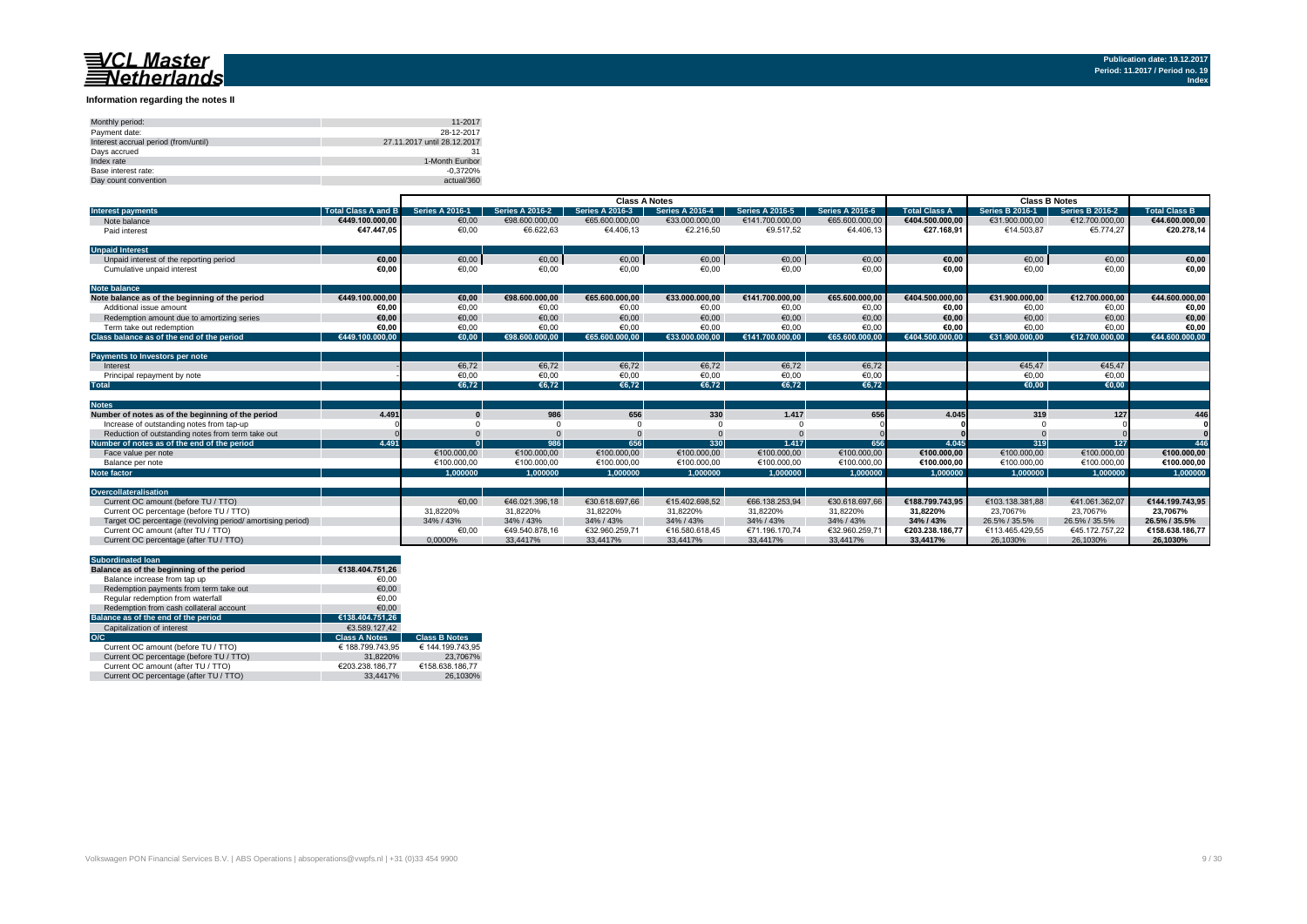

# **Credit enhancement**

| <b>Cash collateral account (CCA)</b>                             | in EUR           |
|------------------------------------------------------------------|------------------|
| Initial balance at poolcut                                       | €9.158.618,28    |
| Thereof general cash reserve                                     | €2.288.400,00    |
| Thereof maintenance reserve                                      | €6.870.218,28    |
| Targeted balance (floor after Top Up)                            | €37.438.266,14   |
| Thereof general cash reserve                                     | €5.389.200,00    |
| Thereof maintenance reserve                                      | €32.049.066,14   |
| Balance as of the beginning of the period                        | €37.512.787,73   |
| Thereof general cash reserve                                     | €5.389.200,00    |
| Thereof maintenance reserve                                      | €32.123.587,73   |
| <b>Payments</b>                                                  | (E74.521,59)     |
| General payment from CCA                                         | € $0,00$         |
| General payment to CCA                                           | €0,00            |
| Payment from CCA due to TTO                                      | € $0,00$         |
| Payment to CCA due to tap-up                                     | €0,00            |
| Payment from CCA due to maintenance reserve                      | (63.757.858, 18) |
| Payment to CCA due to maintenance reserve                        | €3.568.044,92    |
| Payment to CCA due to top-up                                     | €115.291,67      |
| Balance as of the end of the period                              | €37.438.266,14   |
| Thereof general cash reserve                                     | €5.389.200,00    |
| Thereof maintenance reserve                                      | €32.049.066,14   |
| General cash reserve in percent of total current note<br>balance | 1,200%           |
| Specified general cash collateral amount                         | €5.389.200,00    |
| <b>Accrued interest</b>                                          | €0,00            |

# **Set off risk**

There is no set off risk applicable.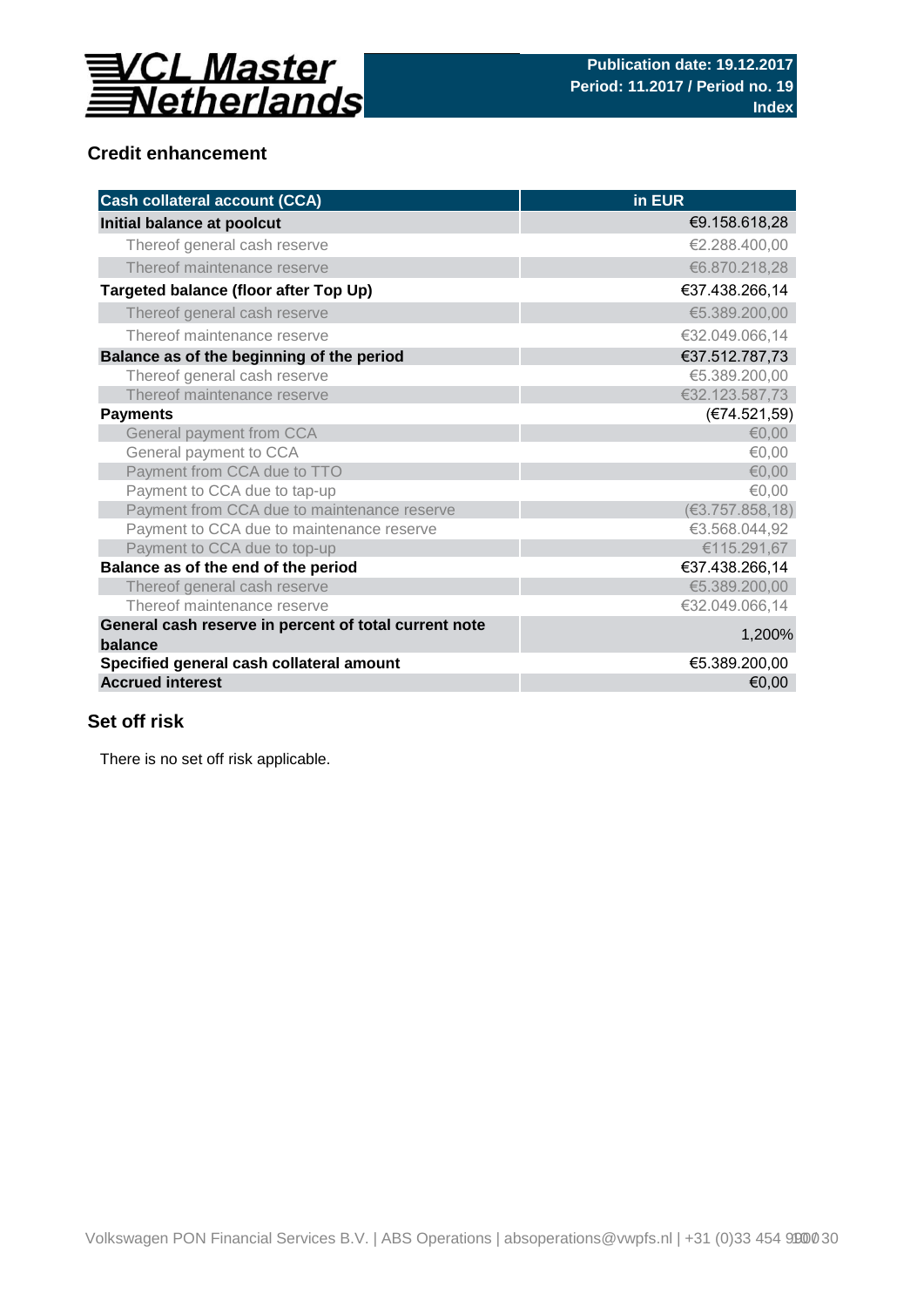

# **Retention of net economic interest**

# **Retention amount at poolcut**

| <b>Type of asset</b>     | Number of<br><b>contracts</b> | Percentage of<br><b>contracts</b> | <b>Outstanding</b><br>nominal balance | Percentage of<br>nominal balance |
|--------------------------|-------------------------------|-----------------------------------|---------------------------------------|----------------------------------|
| Portfolio sold to SPV    | 13.854                        | 95,05%                            | €280.729.495,18                       | 95,00%                           |
| Retention of VWL/DLN     | 722                           | 4.95%                             | €14.783.720,00                        | 5,00%                            |
| <b>Total</b>             | 14.576                        | 100,00%                           | €295.513.215,18                       | 100,00%                          |
|                          |                               |                                   |                                       |                                  |
| <b>Retention amounts</b> |                               |                                   |                                       |                                  |
| Minimum retention        | €14.775.660,76                | 5,00%                             |                                       |                                  |
| Actual retention         | €14.783.720,00                | 5.00%                             |                                       |                                  |

## **Retention amount end of reporting period**

| Type of asset         | Number of<br><b>contracts</b> | Percentage of<br><b>contracts</b> | <b>Outstanding</b><br>nominal balance | Percentage of<br>nominal balance |
|-----------------------|-------------------------------|-----------------------------------|---------------------------------------|----------------------------------|
| Portfolio sold to SPV | 34.948                        | 95,02%                            | €658.414.819.42                       | 94,99%                           |
| Retention of VWL/DLN  | 1.833                         | 4.98%                             | €34.738.873.43                        | 5.01%                            |
| <b>Total</b>          | 36.781                        | 100,00%                           | €693.153.692,85                       | 100,00%                          |

| <b>Retention amounts</b> |                |       |
|--------------------------|----------------|-------|
| Minimum retention        | €34.653.411.55 | 5.00% |
| Actual retention         | €34.738.873.43 | 5.01% |

article 405 Abs. 1 c CRR. In its capacity as originator and original lender, Volkswagen Leasing B.V. and DutchLease B.V. comply with the retention requirements of a material net economic interest in accordance with

By adhering to option c) of the direction, Volkwagen Leasing B.V. and DutchLease B.V. keep the exposure designated for retention on its balance sheet on an ongoing basis.

The latest end of month level of retention will be published on a monthly basis within the investor report.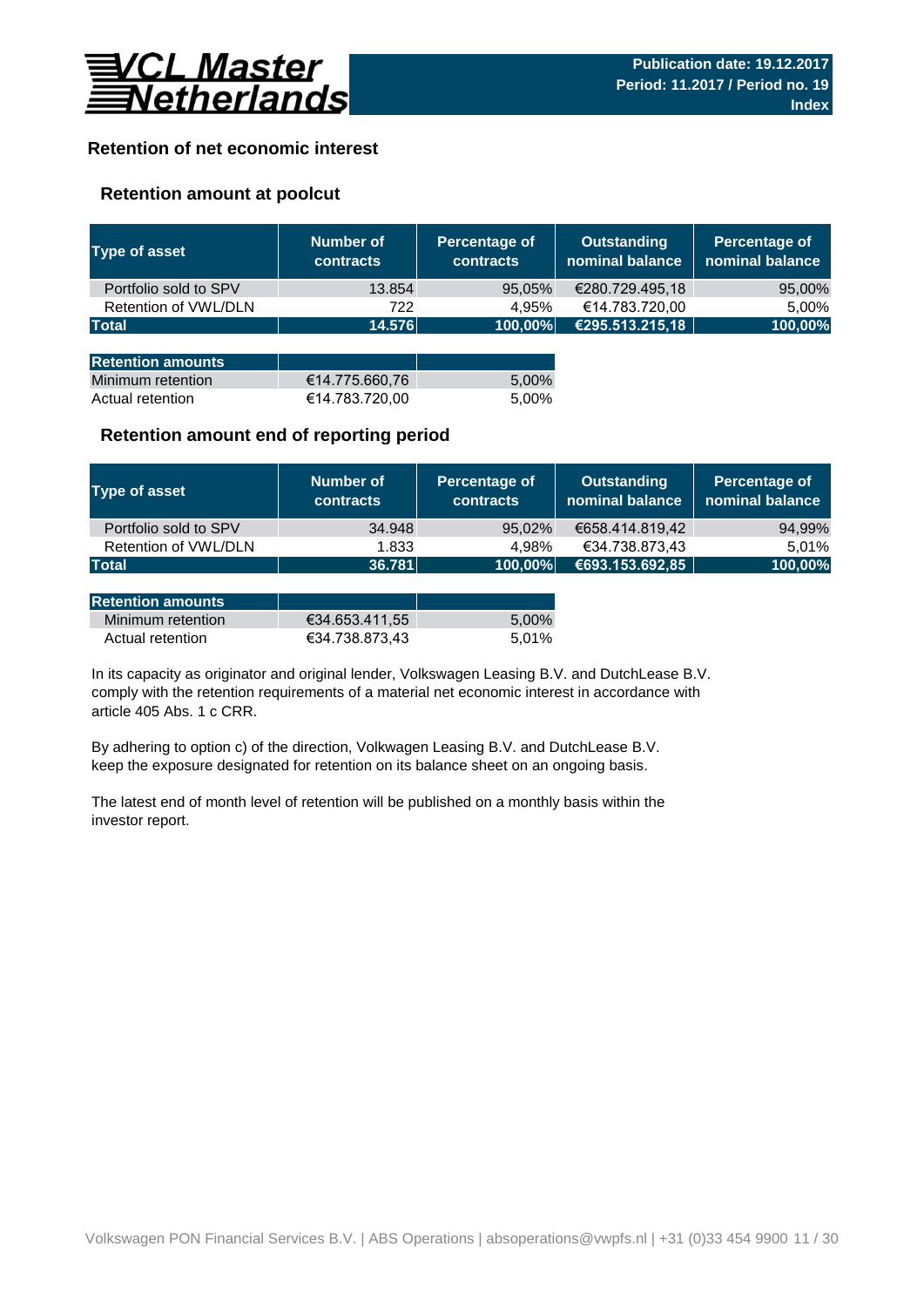### **Amortisation profile I**

| Note class          |                            | <b>Class A</b>                 |                            | <b>Class B</b>                 |
|---------------------|----------------------------|--------------------------------|----------------------------|--------------------------------|
| <b>Payment date</b> | <b>Actual note balance</b> | <b>Forecasted note balance</b> | <b>Actual note balance</b> | <b>Forecasted note balance</b> |
| Poolcut             | €171.700.000,00            |                                | €19.000.000,00             |                                |
| 05-2016             |                            |                                |                            |                                |
|                     | €171.700.000,00            |                                | €19.000.000,00             |                                |
| 06-2016             | €171.700.000,00            |                                | €19.000.000,00             |                                |
| 07-2016             | €233.200.000,00            |                                | €25.800.000,00             |                                |
| 08-2016             | €233.200.000,00            |                                | €25.800.000,00             |                                |
| 09-2016             | €275.000.000,00            |                                | €30.400.000,00             |                                |
|                     |                            |                                |                            |                                |
| 10-2016             | €275.000.000,00            |                                | €30.400.000,00             |                                |
| 11-2016             | €296.600.000,00            |                                | €32.800.000,00             |                                |
| 12-2016             | €296.600.000,00            |                                | €32.800.000,00             |                                |
| 01-2017             | €296.600.000.00            |                                | €32.800.000.00             |                                |
|                     |                            |                                |                            |                                |
| 02-2017             | €296.600.000,00            |                                | €32.800.000,00             |                                |
| 03-2017             | €346.700.000,00            |                                | €38.300.000,00             |                                |
| 04-2017             | €346.700.000,00            |                                | €38.300.000,00             |                                |
| 05-2017             | €346.700.000,00            |                                | €38.300.000,00             |                                |
|                     |                            |                                |                            |                                |
| 06-2017             | €375.300.000,00            |                                | €41.400.000,00             |                                |
| 07-2017             | €375.300.000,00            |                                | €41.400.000,00             |                                |
| 08-2017             | €375.300.000,00            |                                | €41.400.000,00             |                                |
| 09-2017             | €375.300.000,00            |                                | €41.400.000,00             |                                |
|                     |                            |                                |                            |                                |
| 10-2017             | €404.500.000,00            |                                | €44.600.000,00             |                                |
| 11-2017             | €404.500.000,00            |                                | €44.600.000,00             |                                |
| 12-2017             | €404.500.000,00            |                                | €44.600.000,00             |                                |
| 01-2018             |                            | €404.500.000.00                |                            | €44.600.000,00                 |
| 02-2018             |                            | €404.500.000,00                |                            | €44.600.000,00                 |
|                     |                            |                                |                            |                                |
| 03-2018             |                            | €404.500.000,00                |                            | €44.600.000,00                 |
| 04-2018             |                            | €404.500.000,00                |                            | €44.600.000,00                 |
| 05-2018             |                            | €404.500.000,00                |                            | €44.600.000,00                 |
| 06-2018             |                            | €404.500.000,00                |                            | €44.600.000,00                 |
|                     |                            |                                |                            |                                |
| 07-2018             |                            | €404.500.000,00                |                            | €44.600.000,00                 |
| 08-2018             |                            | €404.500.000,00                |                            | €44.600.000,00                 |
| 09-2018             |                            | €389.444.823,25                |                            | €44.600.000,00                 |
| 10-2018             |                            | €374.310.786,23                |                            | €44.600.000,00                 |
|                     |                            |                                |                            |                                |
| 11-2018             |                            | €357.755.242,19                |                            | €44.600.000,00                 |
| 12-2018             |                            | €344.665.319,43                |                            | €44.600.000,00                 |
| 01-2019             |                            | €328.733.099,76                |                            | €44.600.000,00                 |
| 02-2019             |                            | €313.536.669,09                |                            | €44.600.000,00                 |
| 03-2019             |                            | €297.857.667,65                |                            | €44.600.000,00                 |
| 04-2019             |                            | €282.922.084,86                |                            | €44.095.281,66                 |
| 05-2019             |                            | €273.947.496,34                |                            | €37.232.327,70                 |
| 06-2019             |                            | €265.136.900,68                |                            | €34.583.074,00                 |
|                     |                            |                                |                            |                                |
| 07-2019             |                            | €256.408.123,33                |                            | €33.444.537,83                 |
| 08-2019             |                            | €247.442.236,32                |                            | €32.275.074,30                 |
| 09-2019             |                            | €238.149.162,25                |                            | €31.062.934,21                 |
| 10-2019             |                            | €229.496.075,81                |                            | €29.934.270,76                 |
| 11-2019             |                            | €219.602.886,56                |                            | €28.643.854,77                 |
| 12-2019             |                            | €212.156.306,25                |                            | €27.672.561,68                 |
| 01-2020             |                            | €203.327.160,60                |                            | €26.520.933,99                 |
| 02-2020             |                            | €194.887.974,58                |                            | €25.420.170,60                 |
| 03-2020             |                            | €186.548.902,20                |                            | €24.332.465,50                 |
| 04-2020             |                            | €177.754.967,47                |                            | €23.185.430,54                 |
|                     |                            |                                |                            |                                |
| 05-2020             |                            | €169.247.430,01                |                            | €22.075.751,74                 |
| 06-2020             |                            | €160.859.791,11                |                            | €20.981.711,88                 |
| 07-2020             |                            | €152.345.428,60                |                            | €19.871.142,86                 |
| 08-2020             |                            | €143.161.465,40                |                            | €18.673.234,62                 |
| 09-2020             |                            | €133.011.515,10                |                            | €17.349.328,06                 |
| 10-2020             |                            | €124.090.553,89                |                            | €16.185.724,42                 |
| 11-2020             |                            | €111.852.555,84                |                            | €14.589.463,81                 |
| 12-2020             |                            | €104.886.140,00                |                            | €13.680.800,87                 |
| 01-2021             |                            | €97.462.623,52                 |                            | €12.712.516,11                 |
| 02-2021             |                            |                                |                            |                                |
|                     |                            | €90.845.173,77                 |                            | €11.849.370,49                 |
| 03-2021             |                            | €84.001.822,98                 |                            | €10.956.759,52                 |
| 04-2021             |                            | €76.194.481,03                 |                            | €9.938.410,57                  |
| 05-2021             |                            | €69.572.472,20                 |                            | €9.074.670,29                  |
| 06-2021             |                            | €64.325.491,27                 |                            | €8.390.281,47                  |
| 07-2021             |                            | €58.666.001,05                 |                            | €7.652.087,09                  |
| 08-2021             |                            | €52.523.312,38                 |                            | €6.850.866,83                  |
| 09-2021             |                            | €46.226.289,20                 |                            | €6.029.515,98                  |
| 10-2021             |                            | €39.982.375,44                 |                            | €5.215.092,45                  |
|                     |                            |                                |                            |                                |
| 11-2021             |                            | €27.615.844,29                 |                            | €5.215.092,45                  |
| 12-2021             |                            | €20.543.963,24                 |                            | €5.215.092,45                  |
| 01-2022             |                            | €12.671.818,12                 |                            | €5.215.092,45                  |
| 02-2022             |                            | €7.054.210,56                  |                            | €5.215.092,45                  |
| 03-2022             |                            | €1.101.643,21                  |                            | €5.215.092,45                  |
| 04-2022             |                            |                                |                            | €445.773,78                    |
|                     |                            |                                |                            |                                |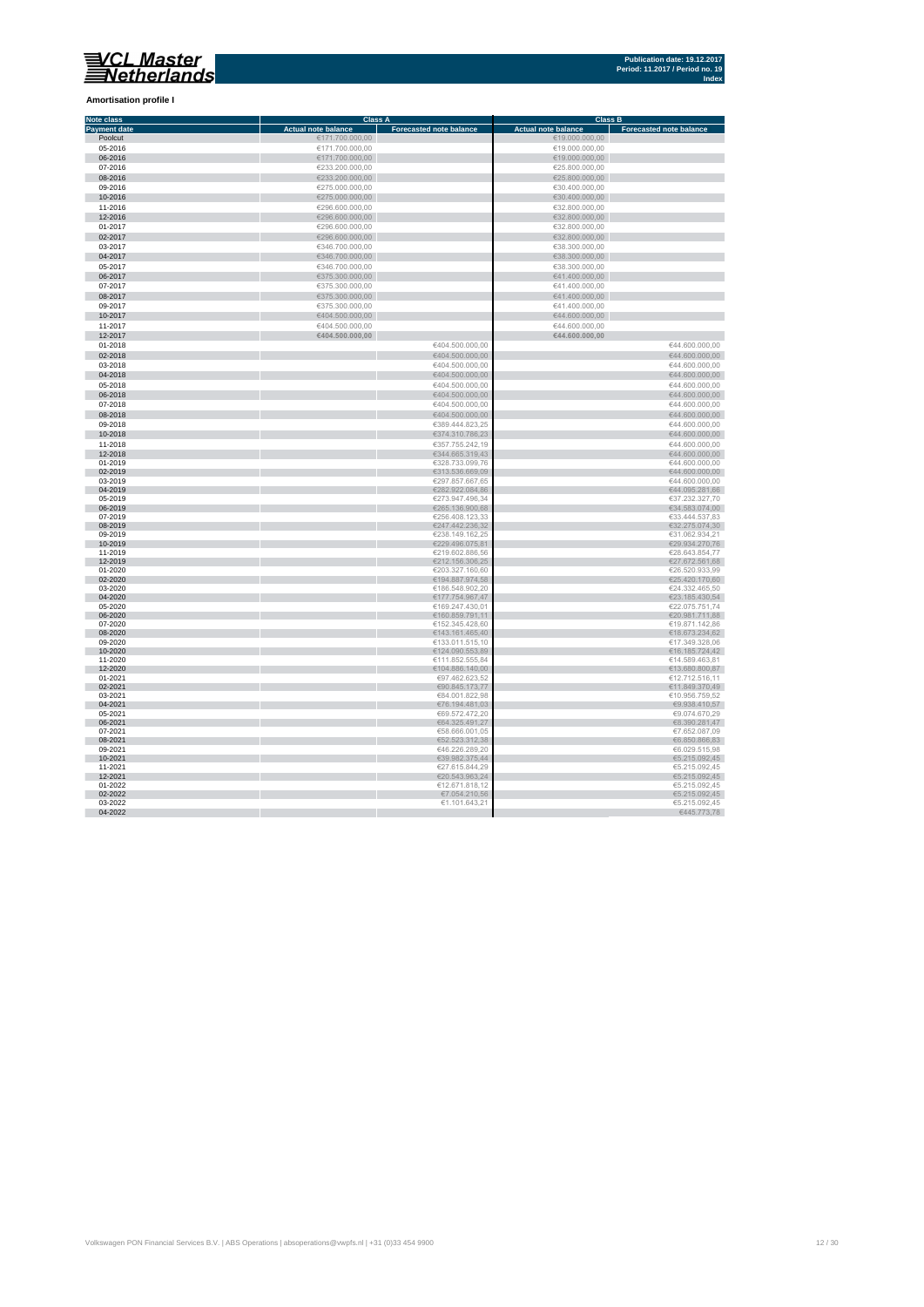

**Amortisation profile I**

**Note class Payment date Actual note balance Forecasted note balance Actual note balance2 Forecasted note balance3 Class A Class B**

Volkswagen PON Financial Services B.V. | ABS Operations | absoperations@vwpfs.nl | +31 (0)33 454 9900 13 / 30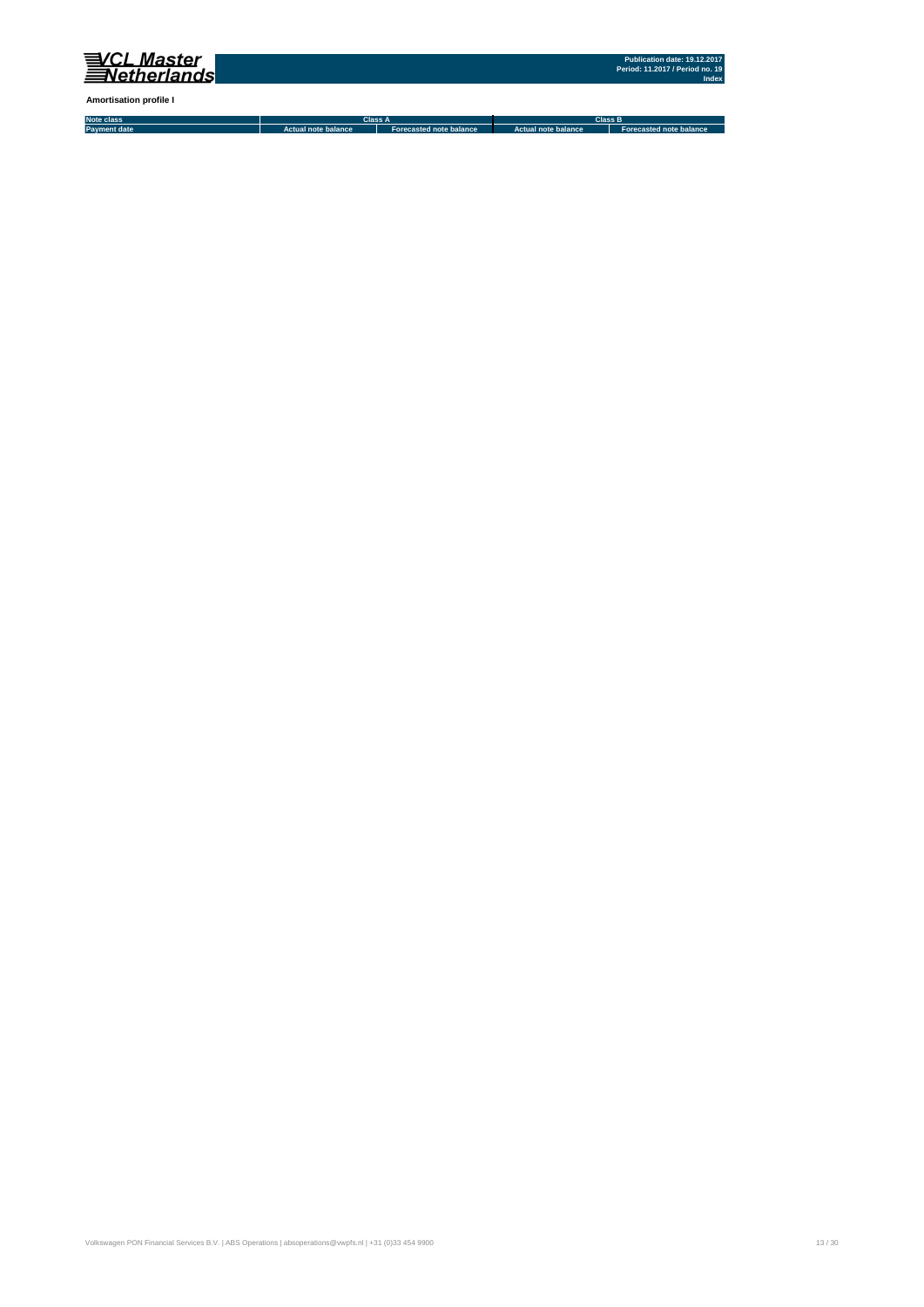

#### **Amortisation profile II**

5.000.000  $\Omega$ 

Reporting

period



ૺ૱૱૱૱૱૱૱૱૱૱૱

2028 ಕ್ಲಿ ಕ್ಲಿ EE EE EE EE EE EE EE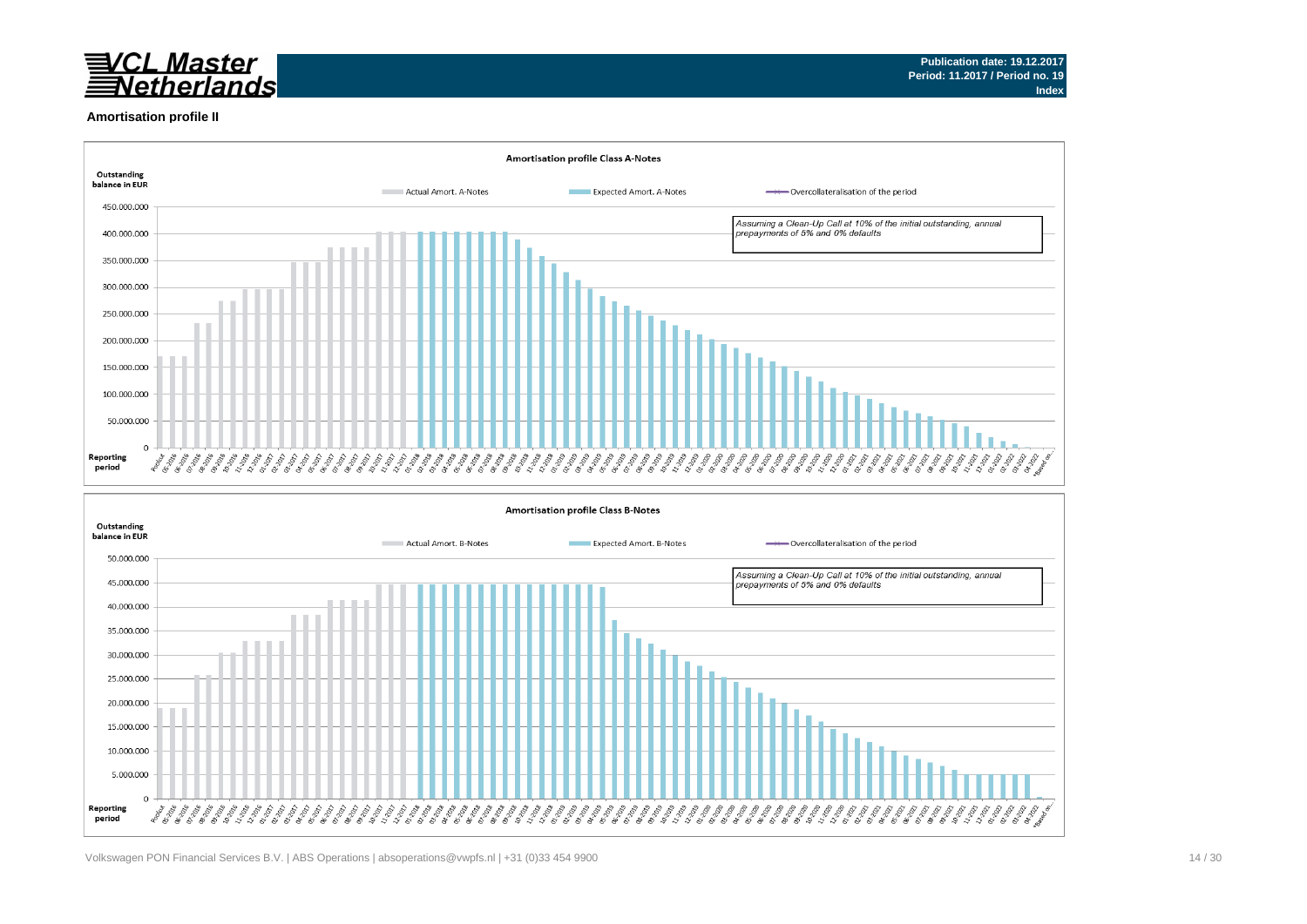

# **Run out schedule I**

| <b>Reporting period</b> | <b>Principal</b>                       | <b>Interest</b>                | <b>Instalment</b>                |
|-------------------------|----------------------------------------|--------------------------------|----------------------------------|
| arrears                 | €711.234,40                            | €164.022,31                    | €875.256,71                      |
| 12-2017                 | €12.193.841.91                         | €2.236.237.53                  | €14.430.079,44                   |
| 01-2018                 | €13.621.050.68                         | €2.191.315,76                  | €15.812.366,44                   |
| 02-2018                 | €10.701.183,33                         | €1.897.436,16                  | €12.598.619,49                   |
| 03-2018                 | €13.166.079,20                         | €2.346.313,44                  | €15.512.392,64                   |
| 04-2018                 | €12.873.277,64                         | €2.046.490,62                  | €14.919.768,26                   |
| 05-2018                 | €13.490.879,50                         | €2.012.532,42                  | €15.503.411,92                   |
| 06-2018                 | €13.424.572,00                         | €1.956.088,52                  | €15.380.660,52                   |
| 07-2018                 | €13.893.154,56                         | €1.906.633,89                  | €15.799.788,45                   |
| 08-2018                 | €13.811.147,39                         | €1.855.453,45                  | €15.666.600,84                   |
| 09-2018                 | €13.866.792,58                         | €1.804.572,34                  | €15.671.364,92                   |
| 10-2018                 | €14.389.346.07                         | €1.753.489,23                  | €16.142.835,30                   |
| 11-2018                 | €14.951.459.56                         | €1.700.479,88                  | €16.651.939,44                   |
| 12-2018                 | €14.105.815,07                         | €1.645.399,43                  | €15.751.214,50                   |
| 01-2019                 | €16.432.757,08                         | €1.593.434,63                  | €18.026.191,71                   |
| 02-2019                 | €11.966.405,28                         | €1.365.617,16                  | €13.332.022,44<br>€16.448.347,98 |
| 03-2019                 | €14.791.638,03                         | €1.656.709,95                  |                                  |
| 04-2019<br>05-2019      | €14.204.390,08<br>€14.225.701,44       | €1.429.342,43<br>€1.386.996,55 | €15.633.732,51<br>€15.612.697,99 |
| 06-2019                 | €15.112.757,46                         | €1.329.589,76                  | €16.442.347,22                   |
| 07-2019                 | €15.277.110,54                         | €1.273.916,28                  | €16.551.026,82                   |
| 08-2019                 | €15.735.794.58                         | €1.217.635,99                  | €16.953.430,57                   |
| 09-2019                 | €15.328.813,32                         | €1.159.666,63                  | €16.488.479,95                   |
| 10-2019                 | €16.340.025,77                         | €1.103.197,05                  | €17.443.222,82                   |
| 11-2019                 | €18.182.502,58                         | €1.043.000,75                  | €19.225.503,33                   |
| 12-2019                 | €15.955.395,48                         | €976.019.09                    | €16.931.414,57                   |
| 01-2020                 | €22.425.574,82                         | €917.240,74                    | €23.342.815,56                   |
| 02-2020                 | €12.677.072,74                         | €779.620,19                    | €13.456.692,93                   |
| 03-2020                 | €13.663.406,31                         | €843.132,83                    | €14.506.539,14                   |
| 04-2020                 | €12.218.980,67                         | €737.589,04                    | €12.956.569,71                   |
| 05-2020                 | €12.800.592,30                         | €692.576,66                    | €13.493.168,96                   |
| 06-2020                 | €14.916.208,79                         | €645.420,61                    | €15.561.629,40                   |
| 07-2020                 | €12.896.705,99                         | €590.469,34                    | €13.487.175,33                   |
| 08-2020                 | €10.496.948,48                         | €542.959,93                    | €11.039.908,41                   |
| 09-2020                 | €11.343.279,14                         | €504.289,88                    | €11.847.569,02                   |
| 10-2020                 | €12.035.564,81                         | €462.501,94                    | €12.498.066,75                   |
| 11-2020                 | €12.289.615,13                         | €418.163,46                    | €12.707.778,59                   |
| 12-2020                 | €12.248.661.79                         | €372.889,97                    | €12.621.551,76                   |
| 01-2021                 | €14.159.924,03                         | €327.766,63                    | €14.487.690,66                   |
| 02-2021                 | €8.244.046.34                          | €249.662,75                    | €8.493.709.09                    |
| 03-2021                 | €9.248.341.73                          | €271.268,91                    | €9.519.610,64                    |
| 04-2021                 | €6.781.798.33                          | €210.556.01                    | €6.992.354.34                    |
| 05-2021                 | €7.296.710,59                          | €186.787,64                    | €7.483.498,23                    |
| 06-2021                 | €7.387.641,98                          | €159.298,80                    | €7.546.940,78                    |
| 07-2021                 | €7.619.708,28                          | €132.083,34                    | €7.751.791,62                    |
| 08-2021                 | €4.778.287,12                          | €104.012,80                    | €4.882.299,92                    |
| 09-2021                 | €3.476.202,69                          | €86.410,37                     | €3.562.613,06                    |
| 10-2021                 | €2.167.576,24                          | €73.603,86                     | €2.241.180,10                    |
| 11-2021<br>12-2021      | €2.179.678,69<br>€2.441.514,66         | €65.618,49<br>€57.588,67       | €2.245.297,18<br>€2.499.103,33   |
| 01-2022                 | €3.231.895,76                          | €48.594,67                     | €3.280.490,43                    |
| 02-2022                 | €1.584.042,35                          | €33.887,64                     | €1.617.929,99                    |
| 03-2022                 | €1.602.209,49                          | €33.664,36                     | €1.635.873,85                    |
| 04-2022                 | €1.186.815,22                          | €24.950,74                     | €1.211.765,96                    |
| 05-2022                 | €1.557.066,73                          | €20.578,49                     | €1.577.645,22                    |
| 06-2022                 | €1.483.837,16                          | €14.842,44                     | €1.498.679,60                    |
| 07-2022                 | €1.194.126,73                          | €9.376,15                      | €1.203.502,88                    |
| 08-2022                 | €812.517,34                            | €4.977,14                      | €817.494,48                      |
| 09-2022                 | €363.600,66                            | €1.983,80                      | €365.584,46                      |
| 10-2022                 | €170.435,96                            | €644,37                        | €171.080,33                      |
| 11-2022                 | €3.208,09                              | €16,47                         | €3.224,56                        |
| 12-2022                 | €165,55                                | €4,66                          | €170,21                          |
| 01-2023                 | €166,16                                | €4,05                          | €170,21                          |
| 02-2023                 | €896,05                                | €3,43                          | €899,48                          |
| 03-2023                 | €36,34                                 | €0,13                          | €36,47                           |
| <b>Total</b>            | $\pmb{\epsilon}$<br>607.738.186,77   € | 50.676.632,65 $\in$            | 658.414.819,42                   |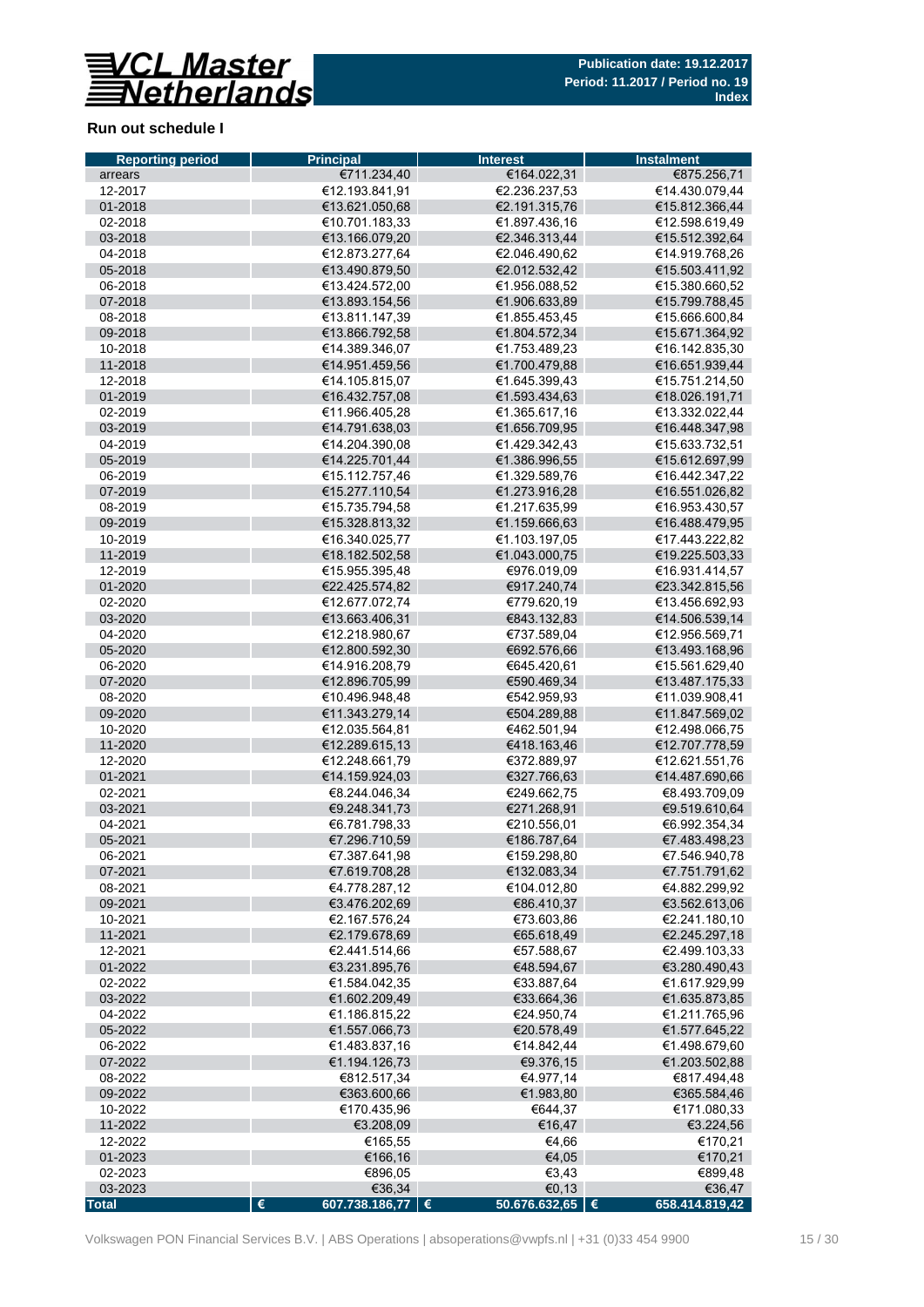

### **Run out schedule II**

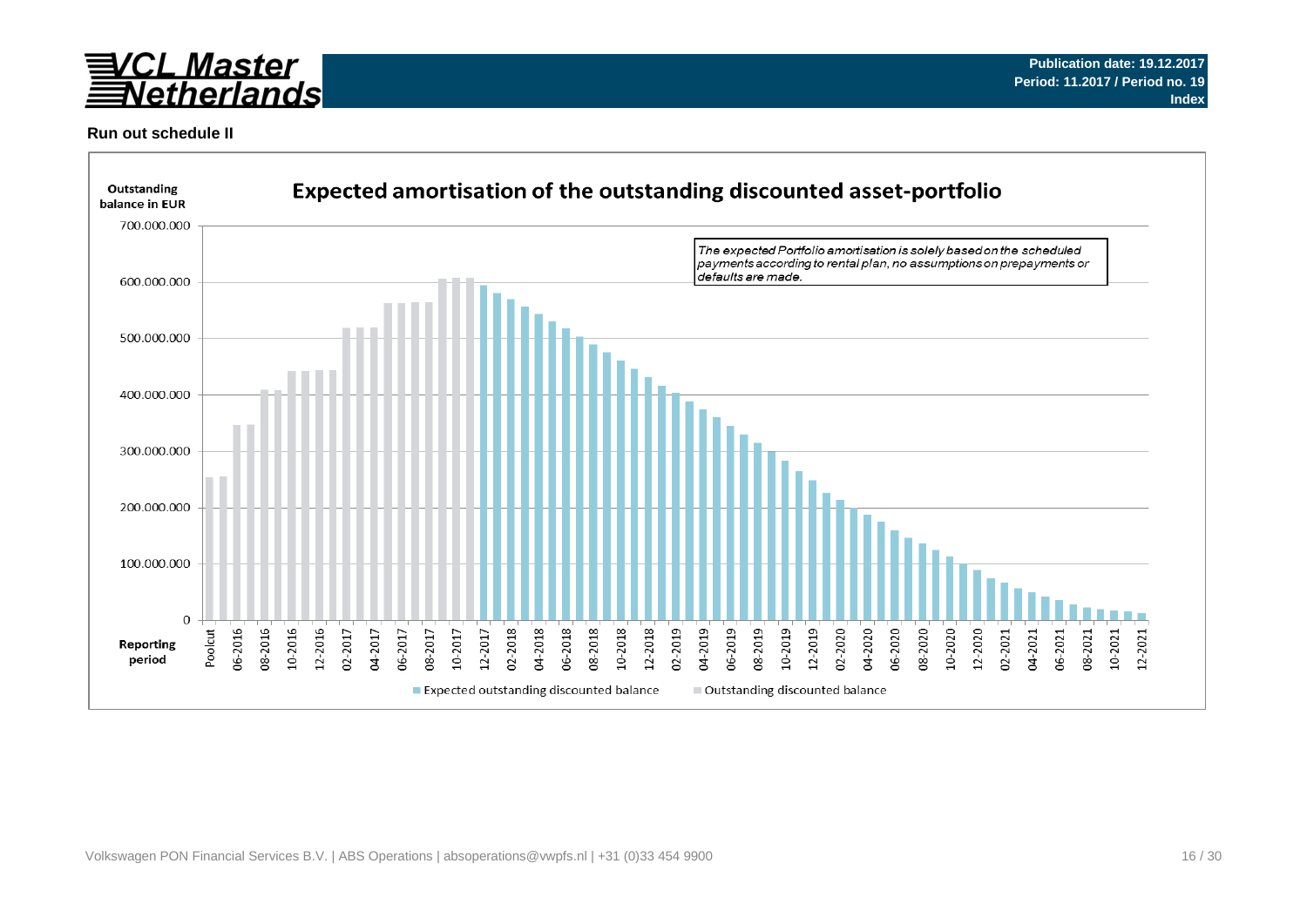# 

#### **Outstanding contracts**

| <b>Collections by source</b>                | <b>Collections</b> |
|---------------------------------------------|--------------------|
| Paid instalments of monthly period          | €10.146.399.14     |
| therof capital                              | €7.731.212.52      |
| therof interest                             | €2.415.186.62      |
| Paid instalments of previous periods        | €812.542.90        |
| Payment due from early settlement           | €357.595.85        |
| Compensation Payments from contract changes | (€28.184.89)       |
| thereof payments from the Issuer to VWL/DLN | (€171.219.65)      |
| therof payments from VWL/DLN to the Issuer  | €143.034.76        |
| Servicing collections                       | €8.488.316.40      |
| VAT collections                             | €3.563.956.34      |
| <b>Total Lease Collections</b>              | €23.340.625.74     |

| <b>Collections by status</b> | <b>Number of</b><br>contracts | <b>Collections</b> |
|------------------------------|-------------------------------|--------------------|
| Current                      | 33.215                        | €22.485.035.44     |
| <b>Delinquent</b>            | 938                           | €206.283.26        |
| Early settlement             | 185                           | €357.595.85        |
| Default                      | 46                            | €3.454.81          |
| End of term                  | 227                           | €284.981.85        |
| Write Off                    |                               | €3.274.53          |
| <b>Total</b>                 | 34.612                        | €23.340.625.74     |

| Evolution of outstanding pool during the reporting<br>period | <b>Number of active</b><br>contracts | Outstanding<br>discounted<br>balance | Outstanding<br>nominal balance |
|--------------------------------------------------------------|--------------------------------------|--------------------------------------|--------------------------------|
| Balance as of the begin of the period                        | 34.612                               | €608.264.526.13                      | €659.932.673.39                |
| Balance at the end of the period - before top/tap-up         | 34.211                               | €593.299.743.95                      | €642.463.306.36                |
| Top/tap-up of the period                                     | 737                                  | €14.438.442.82                       | €15.951.513.06                 |
| Term take out                                                | $\overline{\phantom{a}}$             |                                      |                                |
| Balance as of the end of the period                          | 34.948                               | €607.738.186.77                      | €658.414.819.42                |

|                                      | Total portfolio as of pool cut date |                                      |                               |                                   | Type of car                   |                                      | <b>Customer type</b>          |                                      |                               |                                      |
|--------------------------------------|-------------------------------------|--------------------------------------|-------------------------------|-----------------------------------|-------------------------------|--------------------------------------|-------------------------------|--------------------------------------|-------------------------------|--------------------------------------|
|                                      |                                     |                                      | <b>New vehicle</b>            |                                   | <b>Used vehicle</b>           |                                      | <b>Commercial</b>             |                                      | Private                       |                                      |
| <b>Contract status development I</b> | Number of<br>contracts              | Outstanding<br>discounted<br>balance | <b>Number of</b><br>contracts | Outstanding<br>discounted balance | <b>Number of</b><br>contracts | Outstanding<br>discounted<br>halance | <b>Number of</b><br>contracts | Outstanding<br>discounted<br>halance | <b>Number of</b><br>contracts | Outstanding<br>discounted<br>balance |
| Current                              | 13.854                              | €254.509.899.87                      | 13.108                        | €244.342.851.74                   | 746                           | €10.167.048.13                       | 7.789                         | €178.013.878.55                      | 6.065                         | €76.496.021,32                       |
| Delinquent                           |                                     | €0.00                                |                               | €0.00                             |                               | €0,00                                |                               | €0,00                                |                               | €0,00                                |
| Early settlement                     |                                     | €0,00                                |                               | €0,00                             |                               | €0,00                                |                               | €0,00                                |                               | €0,00                                |
| Default                              |                                     | €0.00                                |                               | €0,00                             |                               | €0.00                                |                               | €0,00                                |                               | €0,00                                |
| End of term                          |                                     | €0,00                                |                               | €0.00                             |                               | €0.00                                |                               | €0.00                                |                               | €0,00                                |
| Write Off                            |                                     | €0.00                                |                               | €0.00                             |                               | €0.00                                |                               | €0.00                                |                               | €0.00                                |
| <b>Total</b>                         | 13.854                              | €254.509.899.87                      |                               | €244.342.851.74                   | 746                           | €10.167.048.13                       | 7.789                         | €178.013.878.55                      | 6.065                         | €76.496.021.32                       |

|                                       | Total portfolio as of current reporting period |                                      |                        |                                   | <b>Type of car</b>            |                                      | <b>Customer type</b>          |                                      |                               |                                      |  |
|---------------------------------------|------------------------------------------------|--------------------------------------|------------------------|-----------------------------------|-------------------------------|--------------------------------------|-------------------------------|--------------------------------------|-------------------------------|--------------------------------------|--|
|                                       |                                                |                                      | <b>New vehicle</b>     |                                   | <b>Used vehicle</b>           |                                      | Commercial                    |                                      | <b>Private</b>                |                                      |  |
| <b>Contract status development II</b> | Number of<br>contracts                         | Outstanding<br>discounted<br>balance | Number of<br>contracts | Outstanding<br>discounted balance | <b>Number of</b><br>contracts | Outstanding<br>discounted<br>balance | <b>Number of</b><br>contracts | Outstanding<br>discounted<br>halance | <b>Number of</b><br>contracts | Outstanding<br>discounted<br>balance |  |
| Current                               | 34.078                                         | €589.528.489.92                      | 31.795                 | €551.595.259.91                   | 2.283                         | €37.933.230.01                       | 20,339                        | €424.453.316.02                      | 13.739                        | €165.075.173.90                      |  |
| Delinquent                            | 954                                            | €17.696.321.81                       | 893                    | €16.684.355.26                    | 61                            | €1.011.966.55                        | 745                           | €15.198.784.52                       | 209                           | €2.497.537.29                        |  |
| Early settlement                      | 2.512                                          | €104.280.35                          | 2.199                  | €88.963.92                        | 313                           | €15.316.43                           | 1.575                         | €94.553.85                           | 937                           | €9.726.50                            |  |
| Default                               | 88                                             | €385.571.47                          | 84                     | €356.502.92                       |                               | €29.068.55                           | 86                            | €384.516.61                          |                               | €1.054.86                            |  |
| End of term                           | 1.803                                          | €15.499.21                           | 1.331                  | €14.920.27                        | 472                           | €578.94                              | 1.350                         | €15.499.21                           | 453                           | €0,00                                |  |
| Write Off                             | 63                                             | €8.024.01                            | 57                     | €8.024.01                         |                               | €0.00                                | 52                            | €0.00                                |                               | €8.024.01                            |  |
| <b>Total</b>                          |                                                | 39.498 €607.738.186.77               | $36.359$ $6$           | 568.748.026.29                    | M139 E                        | 38.990.160.48                        | $24.147$ $\approx$            | 440.146.670.21                       | 15.351                        | €167.591.516.56                      |  |

| Contract status development III               | Contract status as of the end of the current period |                                       |                               |                                   |                        |                                      |                        |                                      |                        |                                      |                               |                                   |
|-----------------------------------------------|-----------------------------------------------------|---------------------------------------|-------------------------------|-----------------------------------|------------------------|--------------------------------------|------------------------|--------------------------------------|------------------------|--------------------------------------|-------------------------------|-----------------------------------|
|                                               | Current                                             |                                       | <b>Delinguent</b>             |                                   |                        | <b>Early settlement</b>              |                        | <b>Default</b>                       | End of term            |                                      | <b>Write Off</b>              |                                   |
| Contract status as of the begin of the period | <b>Number of</b><br>contracts                       | Outstanding<br>discounted<br>balance. | <b>Number of</b><br>contracts | Outstanding<br>discounted balance | Number of<br>contracts | Outstanding<br>discounted<br>balance | Number of<br>contracts | Outstanding<br>discounted<br>balance | Number of<br>contracts | Outstanding<br>discounted<br>balance | <b>Number of</b><br>contracts | Outstanding<br>discounted balance |
| Top-/Tap-Up contracts                         | 737                                                 | €14.438.442.82                        |                               | €0.00                             |                        | €0.00                                |                        | €0.00                                |                        | €0.00                                |                               | €0,00                             |
| Current                                       | 32.915                                              | €567.199.711.01                       | 633                           | €12.291.474.84                    | 167                    | €17.443.82                           |                        | €33.997,55                           | 210                    | €2.363,69                            |                               | €0,00                             |
| Delinquent                                    | 410                                                 | €7.890.336.09                         | 321                           | €5.404.846.97                     | 17                     | €0.00                                |                        | €2.536.50                            | 13                     | €718.59                              |                               | €0,00                             |
| Early settlement                              |                                                     | €0,00                                 |                               | €0,00                             | 2.324                  | €86.836,53                           |                        | €0,00                                |                        | €0,00                                |                               | €0,00                             |
| Default                                       |                                                     | €0.00                                 |                               | €0,00                             |                        | €0,00                                | 82                     | €349.037.42                          |                        | €0.00                                |                               | €0,00                             |
| End of term                                   |                                                     | €0.00                                 |                               | €0,00                             |                        | €0,00                                |                        | €0,00                                | 1.580                  | €12.416.93                           |                               | €0,00                             |
| Write Off                                     |                                                     | €0.00                                 |                               | €0,00                             |                        | €0,00                                |                        | €0,00                                |                        | €0,00                                | 59                            | €8.024,01                         |
| <b>Total</b>                                  | 34.078                                              | €589.528.489.92                       | 954                           | €17.696.321.81                    | 2.512                  | €104.280,35                          |                        | €385.571.47                          | 1.803                  | €15.499.21                           | 631                           | €8.024,01                         |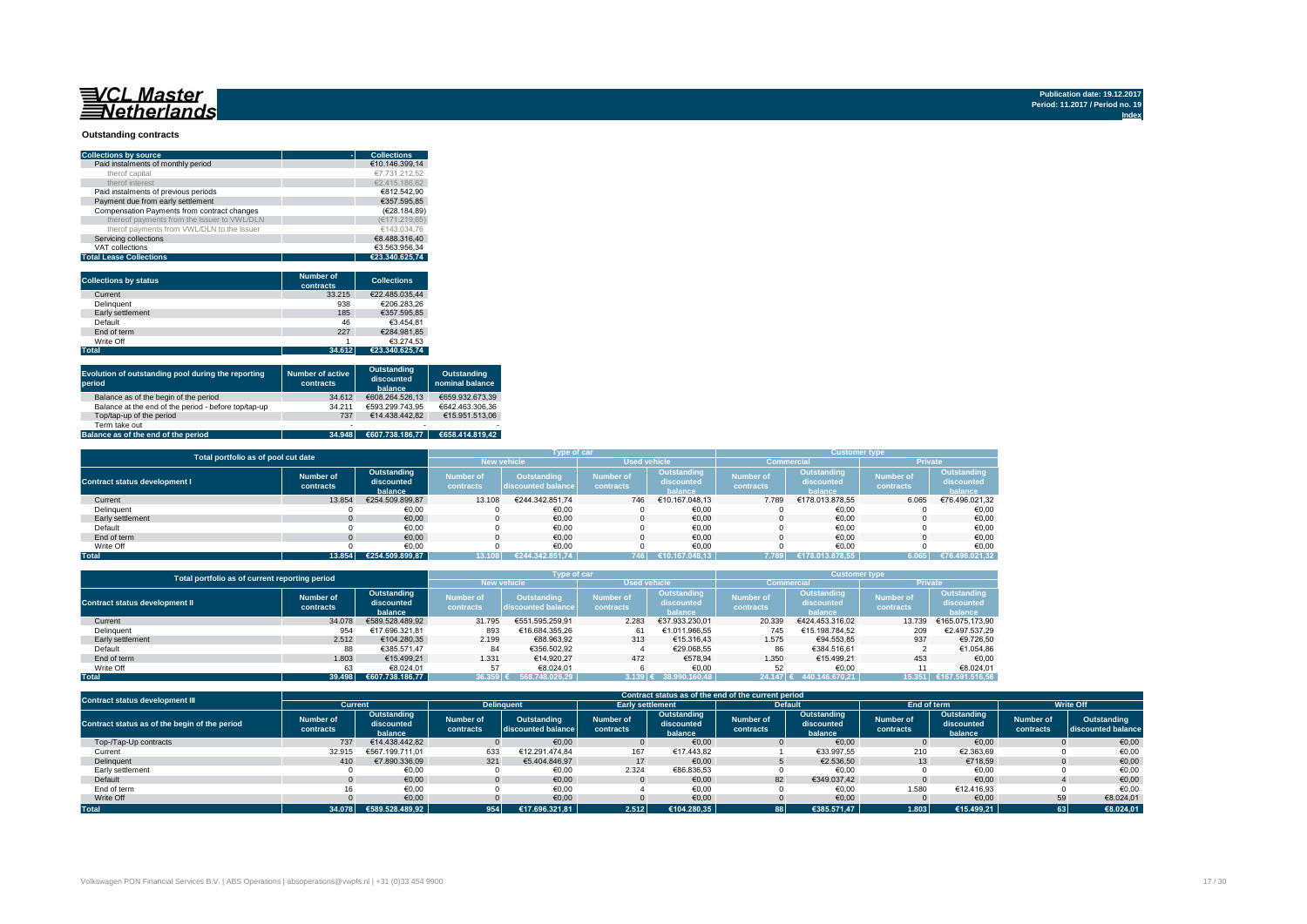

|                        | Delinquent contracts   |                            |                                                      |                              |                               |                                             | Type of car                   |                                      | <b>Customer type</b>          |                                      |                               |                                             |
|------------------------|------------------------|----------------------------|------------------------------------------------------|------------------------------|-------------------------------|---------------------------------------------|-------------------------------|--------------------------------------|-------------------------------|--------------------------------------|-------------------------------|---------------------------------------------|
|                        |                        |                            |                                                      |                              |                               | New vehicle<br><b>Used vehicle</b>          |                               |                                      | <b>Commercial</b>             |                                      | <b>Private</b>                |                                             |
| <b>Days in arrears</b> | Number of<br>contracts | Percentage of<br>contracts | Outstanding<br>discounted balance discounted balance | Percentage of<br>outstanding | <b>Number of</b><br>contracts | <b>Outstanding</b><br>discounted<br>balance | <b>Number of</b><br>contracts | Outstanding<br>discounted<br>balance | <b>Number of</b><br>contracts | Outstanding<br>discounted<br>balance | <b>Number of</b><br>contracts | <b>Outstanding</b><br>discounted<br>balance |
| < 1 month delinquent   | 913                    | 2,61%                      | €17.454.942.02                                       | 2,87%                        | 854                           | 16.463.672.83                               | 59                            | 991.269,19                           | 708 €                         | 14.990.164.44                        | 205                           | 2.464.777,58                                |
| 1 month delinguent     | 15                     | 0,04%                      | €241.379.79                                          | 0,04%                        | 13 €                          | 220.682,43                                  | $2 \in$                       | 20.697,36                            | 11 €                          | 208.620,08                           |                               | 32.759,71                                   |
| 2 months delinquent    |                        | 0,00%                      | €0,00                                                | 0,00%                        | $0 \in$                       | $\overline{a}$                              | $0 \in$                       | $\sim$                               | $0 \in$                       |                                      | $0 \in$                       | $\overline{a}$                              |
| 3 months delinquent    |                        | 0,00%                      | €0,00                                                | 0,00%                        | $0 \in$                       |                                             | $0 \in$                       |                                      | $0 \in$                       |                                      | $0 \in$                       | $\sim$                                      |
| 4 months delinquent    |                        | 0,00%                      | €0,00                                                | 0,00%                        | $0 \in$                       | $\overline{\phantom{a}}$                    | $0 \in$                       | $\overline{a}$                       | $0 \in$                       |                                      | $0 \in$                       | $\sim$                                      |
| 5 months delinguent    |                        | 0,00%                      | €0,00                                                | 0,00%                        |                               | $\overline{\phantom{a}}$                    | $0 \in$                       | $\overline{\phantom{a}}$             | $0 \in$                       |                                      | $0 \in$                       | $\sim$                                      |
| 6 months delinquent    |                        | 0,00%                      | €0,00                                                | 0,00%                        | $0 \in$                       | $\overline{\phantom{a}}$                    | $0 \in$                       | $\overline{\phantom{a}}$             | $0 \in$                       |                                      | $0 \in$                       | $\overline{\phantom{a}}$                    |
| 7 months delinquent    |                        | 0,00%                      | €0,00                                                | 0,00%                        |                               |                                             | $0 \in$                       |                                      | 0 €                           |                                      | $0 \in$                       |                                             |
| 8 months delinguent    |                        | 0,00%                      | €0,00                                                | 0,00%                        | $0 \in$                       | $\overline{\phantom{a}}$                    | $0 \in$                       | $\overline{a}$                       | $0 \in$                       |                                      | $0 \in$                       | $\overline{\phantom{a}}$                    |
| 9 months delinquent    |                        | 0,00%                      | €0.00                                                | 0,00%                        |                               |                                             | $0 \in$                       |                                      | $0 \in$                       |                                      | $0 \in$                       |                                             |
| 10 months delinquent   |                        | 0.00%                      | €0.00                                                | 0.00%                        | $0 \in$                       | $\overline{\phantom{a}}$                    | $0 \in$                       | $\overline{a}$                       | $0 \in$                       | $\sim$                               | $0 \in$                       | $\sim$                                      |
| > 10 months delinquent |                        | 0,00%                      | €0.00                                                | 0,00%                        |                               |                                             |                               |                                      | $0 \in$                       |                                      | $0 \in$                       |                                             |
| <b>Total</b>           | 928                    | 2.66%                      | €17.696.321.81                                       | 2,91%                        | 867                           | .355.26                                     | 61                            | €1.011.966.55                        | <b>719 N</b>                  | €15.198.784.52                       | 209                           | €2.497.537.29                               |



**Publication date: 19.12.2017 Period: 11.2017 / Period no. 19**

**Index**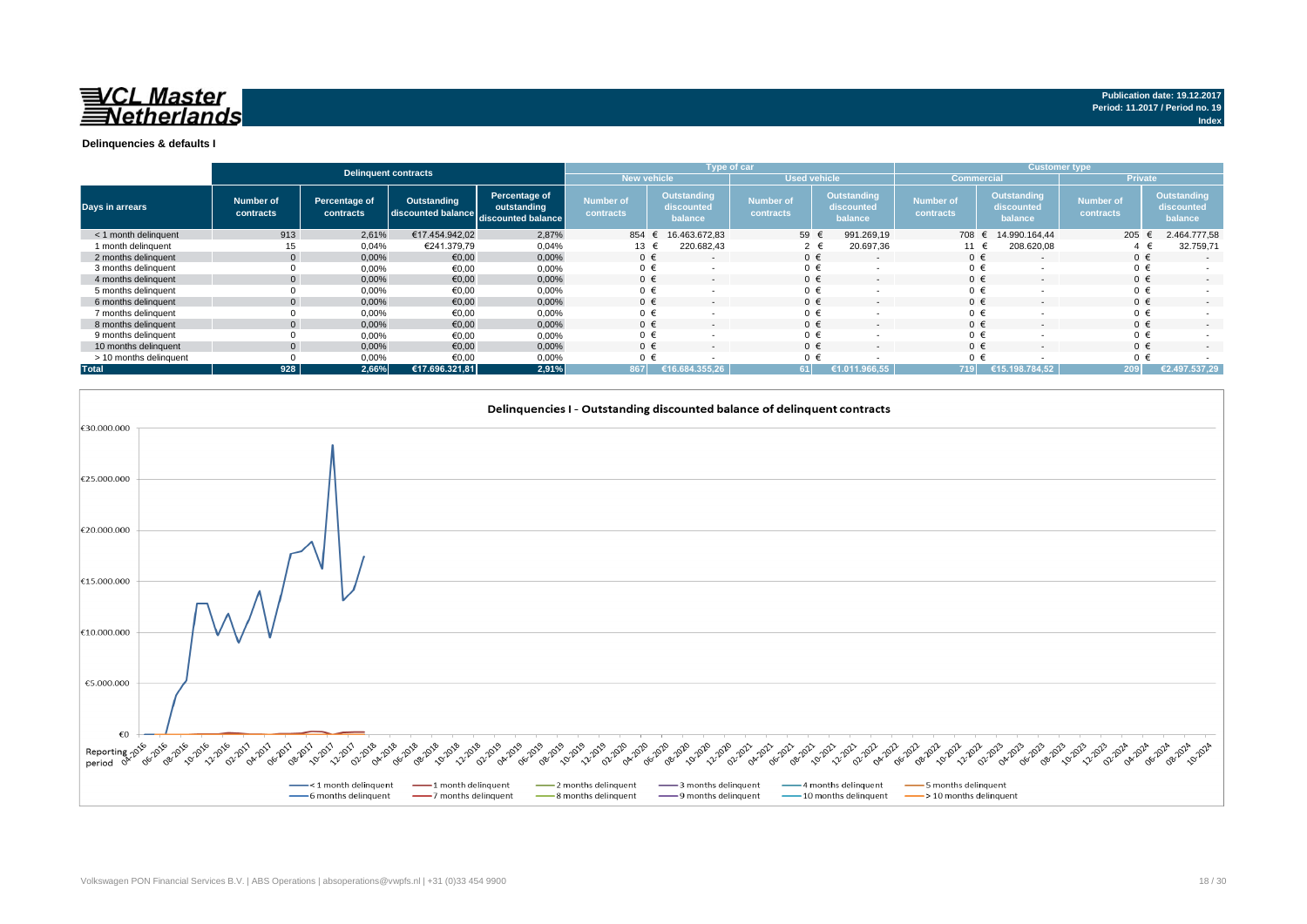

**Index**

**Delinquencies & Defaults II**

|                        |                        |                            |                                   |                                                    |                                                        |                                    |                                      | Type of car                   |                                      |                               |                                      | <b>Customer type</b>          |                                      |  |
|------------------------|------------------------|----------------------------|-----------------------------------|----------------------------------------------------|--------------------------------------------------------|------------------------------------|--------------------------------------|-------------------------------|--------------------------------------|-------------------------------|--------------------------------------|-------------------------------|--------------------------------------|--|
|                        |                        |                            | <b>Defaulted contracts</b>        |                                                    |                                                        | New vehicle<br><b>Used vehicle</b> |                                      |                               |                                      |                               | <b>Commercial</b>                    |                               | <b>Private</b>                       |  |
| Days in arrears        | Number of<br>contracts | Percentage of<br>contracts | Outstanding<br>discounted balance | Percentage of<br>outstanding<br>discounted balance | Outstanding<br>discounted balance<br>at day of default | <b>Number of</b><br>contracts      | Outstanding<br>discounted<br>balance | <b>Number of</b><br>contracts | Outstanding<br>discounted<br>balance | <b>Number of</b><br>contracts | Outstanding<br>discounted<br>balance | <b>Number of</b><br>contracts | Outstanding<br>discounted<br>balance |  |
| < 1 month delinquent   | 50                     | 0,14%                      | €385.571,47                       | 0,06%                                              | €385.571,47                                            | 48                                 | €356.502.92                          |                               | €29.068.55                           | 48                            | €384.516.61                          |                               | €1.054,86                            |  |
| 1 month delinquent     |                        | 0,00%                      | €0.00                             | 0,00%                                              | €0,00                                                  |                                    | €0,00                                |                               | €0,00                                |                               | €0,00                                |                               | €0,00                                |  |
| 2 months delinguent    |                        | 0,00%                      | €0,00                             | 0,00%                                              | €0,00                                                  | $\Omega$                           | €0.00                                |                               | €0.00                                |                               | €0,00                                |                               | €0,00                                |  |
| 3 months delinquent    |                        | 0,00%                      | €0,00                             | 0,00%                                              | €0,00                                                  |                                    | €0.00                                |                               | €0.00                                |                               | €0.00                                |                               | €0,00                                |  |
| 4 months delinquent    |                        | 0,00%                      | €0.00                             | 0,00%                                              | €0,00                                                  |                                    | €0.00                                |                               | €0.00                                |                               | €0.00                                |                               | €0,00                                |  |
| 5 months delinguent    |                        | 0,00%                      | €0,00                             | 0,00%                                              | €0,00                                                  |                                    | €0,00                                |                               | €0,00                                |                               | €0,00                                |                               | €0,00                                |  |
| 6 months delinquent    |                        | 0,00%                      | €0,00                             | 0,00%                                              | €0,00                                                  |                                    | €0.00                                |                               | €0.00                                |                               | €0.00                                |                               | €0,00                                |  |
| 7 months delinguent    |                        | 0,00%                      | €0,00                             | 0,00%                                              | €0,00                                                  |                                    | €0,00                                |                               | €0.00                                |                               | €0,00                                |                               | €0,00                                |  |
| 8 months delinquent    |                        | 0,00%                      | €0,00                             | 0,00%                                              | €0,00                                                  |                                    | €0,00                                |                               | €0,00                                |                               | €0,00                                |                               | €0,00                                |  |
| 9 months delinquent    |                        | 0,00%                      | €0,00                             | 0,00%                                              | €0,00                                                  |                                    | €0,00                                |                               | €0,00                                |                               | €0,00                                |                               | €0,00                                |  |
| 10 months delinguent   |                        | 0,00%                      | €0,00                             | 0,00%                                              | €0,00                                                  |                                    | €0.00                                |                               | €0.00                                |                               | €0.00                                |                               | €0,00                                |  |
| > 10 months delinquent |                        | 0,00%                      | €0,00                             | 0,00%                                              | €0,00                                                  |                                    | €0,00                                |                               | €0,00                                |                               | €0,00                                |                               | €0,00                                |  |
| <b>Total</b>           | 50                     | 0.14%                      | €385.571.47                       | 0,06%                                              | €385.571,47                                            |                                    | €356.502.92                          |                               | €29.068.55                           |                               | €384.516.61                          |                               | €1.054,86                            |  |

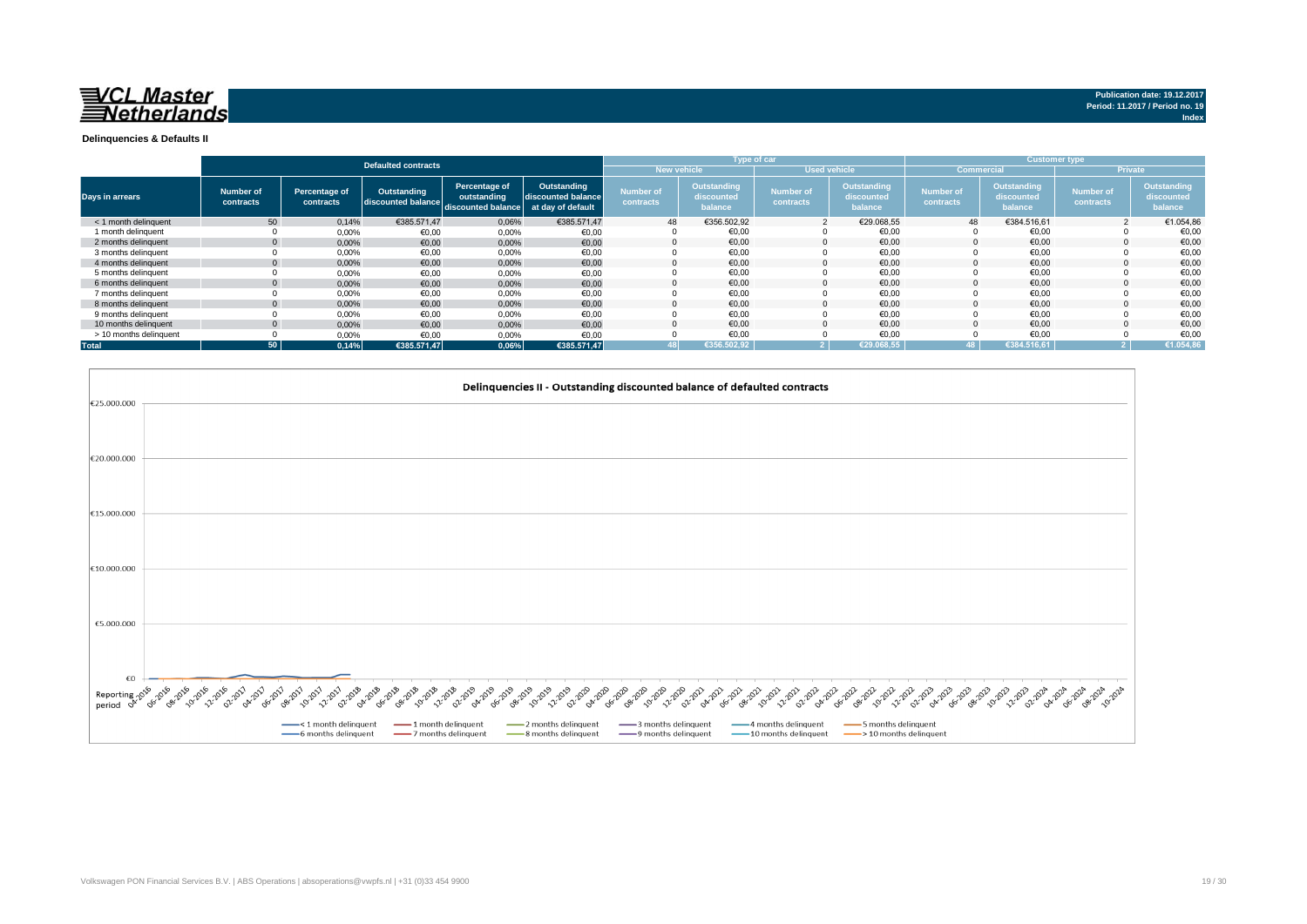# **NOL Master**<br>*Netherlands*

#### **Delinquencies & defaults III**

|                        | Delinguent and defaulted contracts |                            |                                      |                                                       |                                      |                                             | Type of car                   |                                             | <b>Customer type</b>   |                                   |                               |                                             |
|------------------------|------------------------------------|----------------------------|--------------------------------------|-------------------------------------------------------|--------------------------------------|---------------------------------------------|-------------------------------|---------------------------------------------|------------------------|-----------------------------------|-------------------------------|---------------------------------------------|
|                        |                                    |                            |                                      |                                                       |                                      | <b>New vehicle</b><br><b>Used vehicle</b>   |                               |                                             |                        | <b>Commercial</b>                 | <b>Private</b>                |                                             |
| <b>Days in arrears</b> | Number of<br>contracts             | Percentage of<br>contracts | Outstanding<br>discounted<br>balance | Percentage of<br>outstanding<br>discounted<br>balance | <b>Number of</b><br><b>contracts</b> | <b>Outstanding</b><br>discounted<br>balance | <b>Number of</b><br>contracts | <b>Outstanding</b><br>discounted<br>balance | Number of<br>contracts | Outstanding<br>discounted balance | <b>Number of</b><br>contracts | <b>Outstanding</b><br>discounted<br>balance |
| < 1 month delinguent   | 963                                | 2,76%                      | €17.840.513.49                       | 2,94%                                                 | 902 $\epsilon$                       | 16.820.175.75                               | 61 €                          | 1.020.337,74                                | 756                    | 15.374.681.05                     | 207                           | 2.465.832,44                                |
| 1 month delinquent     |                                    | 0,04%                      | €241.379,79                          | 0,04%                                                 | 13 €                                 | 220.682,43                                  |                               | 20.697,36                                   | 11 €                   | 208.620,08                        |                               | 32.759,71                                   |
| 2 months delinquent    |                                    | 0,00%                      | €0,00                                | 0,00%                                                 | $0 \in$                              | $\overline{\phantom{a}}$                    | $0 \in$                       |                                             |                        | $0 \in$<br>$\sim$                 | $0 \in$                       | $\sim$                                      |
| 3 months delinguent    |                                    | 0,00%                      | €0,00                                | 0,00%                                                 | $0 \in$                              |                                             | $0 \in$                       |                                             |                        | $0 \in$                           |                               |                                             |
| 4 months delinquent    |                                    | 0,00%                      | €0,00                                | 0,00%                                                 | $0 \in$                              | $\overline{\phantom{a}}$                    | $0 \in$                       |                                             |                        | $0 \in$                           | $0 \in$                       | $\sim$                                      |
| 5 months delinquent    |                                    | 0,00%                      | €0,00                                | 0,00%                                                 | $0 \in$                              |                                             | $0 \in$                       |                                             |                        | $0 \in$                           | $0 \in$                       |                                             |
| 6 months delinguent    |                                    | 0,00%                      | €0,00                                | 0,00%                                                 | $0 \in$                              |                                             | $0 \in$                       |                                             |                        | $0 \in$                           | $0 \in$                       | $\sim$                                      |
| 7 months delinguent    |                                    | 0,00%                      | €0,00                                | 0,00%                                                 | $0 \in$                              |                                             | $0 \in$                       |                                             |                        | $0 \in$                           | $0 \in$                       |                                             |
| 8 months delinguent    |                                    | 0,00%                      | €0,00                                | 0,00%                                                 | $0 \in$                              |                                             | $0 \in$                       |                                             |                        | $0 \in$                           | $0 \in$                       | $\sim$                                      |
| 9 months delinguent    |                                    | 0,00%                      | €0,00                                | 0,00%                                                 | $0 \in$                              |                                             | $0 \in$                       |                                             |                        | $0 \in$                           | $0 \in$                       |                                             |
| 10 months delinquent   |                                    | 0,00%                      | €0,00                                | 0,00%                                                 | $0 \in$                              | $\overline{\phantom{a}}$                    | $0 \in$                       |                                             |                        | $0 \in$                           | $0 \in$                       | $\sim$                                      |
| > 10 months delinquent |                                    | 0,00%                      | €0,00                                | 0,00%                                                 | 0 €                                  |                                             | 0 €                           |                                             |                        | $0 \in$                           | $0 \in$                       |                                             |
| <b>Total</b>           | 978                                | 2,80%                      | €18.081.893,28                       | 2,98%                                                 | 915 (                                | 0.858.18<br>17.04                           | $63 \in$                      | 1.041.035.10                                | 767 €                  | 15.583.301.13                     | $211$ €                       | 2.498.592.15                                |

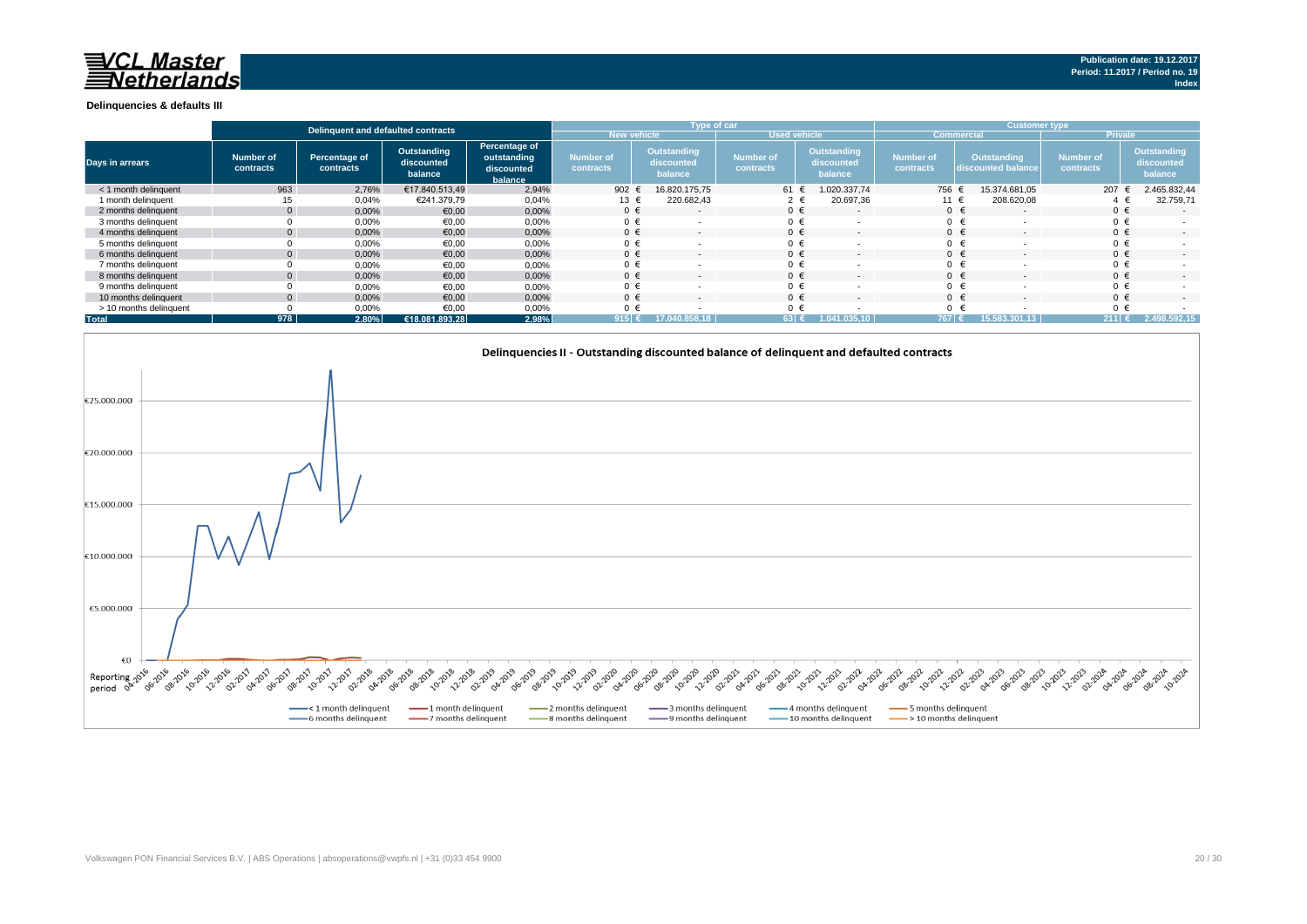

€3.287,27 €801.220.806,12 0,00041%

## **Write-Offs**

| Write-Offs of the monthly<br>period | <b>Number of contracts</b> | Amount. |
|-------------------------------------|----------------------------|---------|
|                                     |                            |         |

**Cumulative Write-Offs as of the end of the monthly period Discounted balance of all initial and additional assets Cumulative net loss ratio**

|                       | <b>Current period</b>      |                   | <b>Cumulative Write-Offs</b> |                   |
|-----------------------|----------------------------|-------------------|------------------------------|-------------------|
| <b>Monthly period</b> | <b>Number of contracts</b> | <b>Write-Offs</b> | <b>Number of contracts</b>   | <b>Write-Offs</b> |
| 30-4-2016             | $\mathbf 0$                | €0,00             | $\mathbf 0$                  | €0,00             |
| 31-5-2016             |                            | €0,00             |                              | €0,00             |
| 30-6-2016             | $\mathbf{0}$               | €0.00             | $\mathbf 0$                  | €0,00             |
| 31-7-2016             |                            | €0,00             | 0                            | €0,00             |
| 31-8-2016             | $\mathbf{0}$               | €0,00             | $\mathbf{0}$                 | €0,00             |
| 30-9-2016             |                            | €467,06           |                              | €467,06           |
| 31-10-2016            | $\overline{0}$             | €0,00             |                              | €467,06           |
| 30-11-2016            |                            | €0,00             |                              | €467,06           |
| 31-12-2016            | 3                          | €2.508,91         | 5                            | €2.975,97         |
| 31-1-2017             | 0                          | €0,00             | 5                            | €2.975,97         |
| 28-2-2017             | $\overline{0}$             | €0,00             | 5                            | €2.975,97         |
| 31-3-2017             |                            | €311.30           | 6                            | €3.287,27         |
| 30-4-2017             | $\overline{0}$             | €0,00             | 6                            | €3.287,27         |
| 31-5-2017             | 0                          | €0,00             | 6                            | €3.287,27         |
| 30-6-2017             | 0                          | €0,00             | 6                            | €3.287,27         |
| 31-7-2017             | 0                          | €0,00             | 6                            | €3.287,27         |
| 31-8-2017             | $\mathbf{0}$               | €0,00             | 6                            | €3.287,27         |
| 30-9-2017             | 0                          | €0,00             | 6                            | €3.287,27         |
| 31-10-2017            | $\mathbf 0$                | €0,00             | 6                            | €3.287,27         |
| 30-11-2017            | 0                          | €0,00             | 6                            | €3.287,27         |
| <b>Total</b>          | $6\phantom{1}$             | €3.287,27         |                              |                   |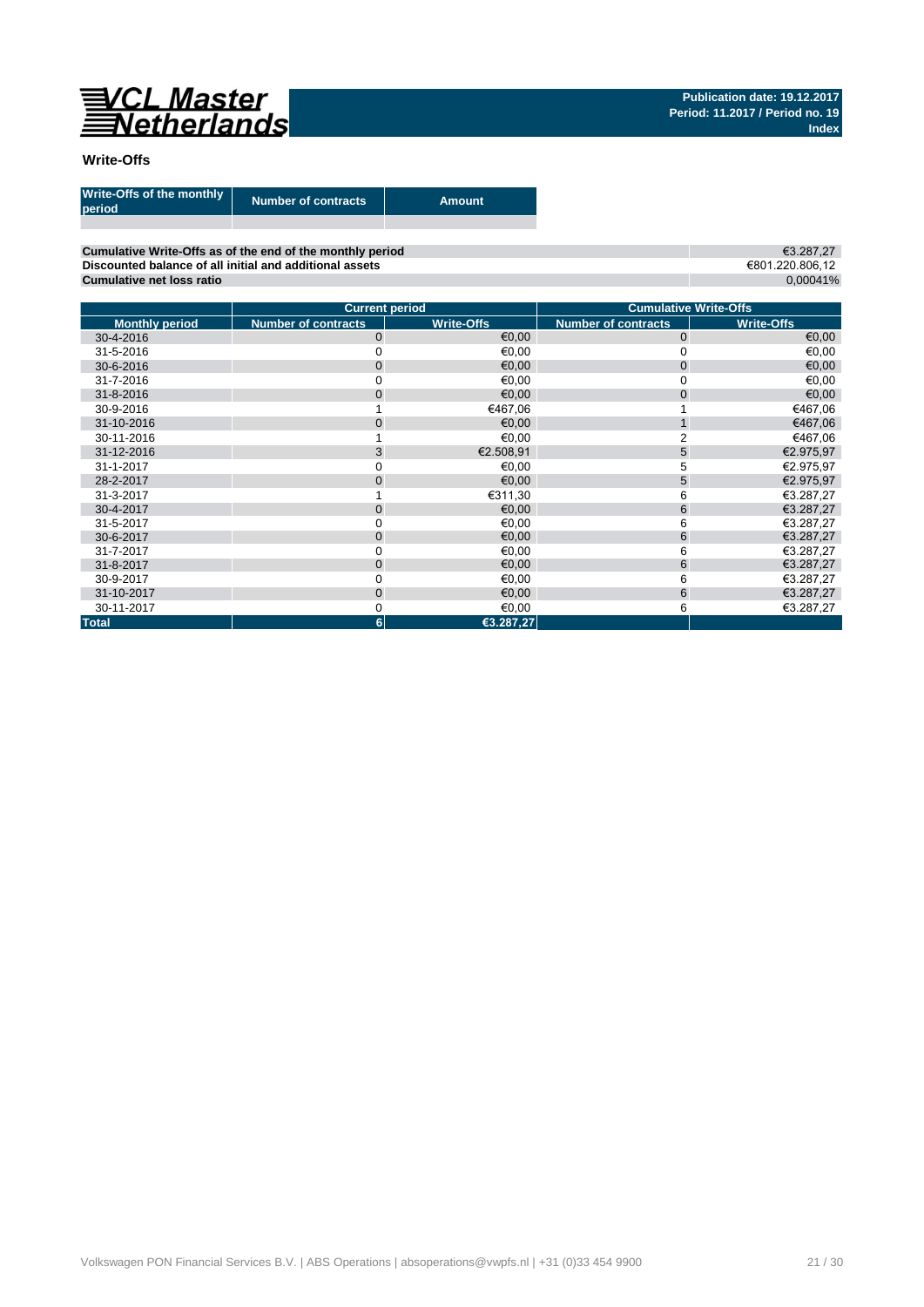# VCL Master<br>ENetherlands

**Pool data I**

|                               |                     |                            | <b>Total porfolio</b>             |                                                    |                               | <b>Type of car</b>                   |                        |                                      | <b>Customer type</b>          |                                             |                               |                                             |
|-------------------------------|---------------------|----------------------------|-----------------------------------|----------------------------------------------------|-------------------------------|--------------------------------------|------------------------|--------------------------------------|-------------------------------|---------------------------------------------|-------------------------------|---------------------------------------------|
|                               |                     |                            |                                   |                                                    | <b>New vehicle</b>            |                                      | <b>Used vehicle</b>    |                                      | <b>Commercial</b>             |                                             | <b>Private</b>                |                                             |
| Distribution by payment type  | Number of contracts | Percentage of<br>contracts | Outstanding<br>discounted balance | Percentage of<br>outstanding<br>discounted balance | <b>Number of</b><br>contracts | Outstanding<br>discounted<br>balance | Number of<br>contracts | Outstanding<br>discounted<br>balance | <b>Number of</b><br>contracts | <b>Outstanding</b><br>discounted<br>balance | <b>Number of</b><br>contracts | <b>Outstanding</b><br>discounted<br>balance |
| Direct borrower account debit | 30.173              | 86.34% €                   | 509.280.537.28                    | 83,80%                                             |                               | 28.199 € 476.461.452.24              | 1.974 €                | 32.819.085,04                        |                               | 16.305 € 342.252.398.94                     |                               | 13.868 € 167.028.138,34                     |
| Others                        | 4.775               | 13,66% €                   | 98.457.649.49                     | 16,20%                                             |                               | 4.422 € 92.286.574.05                | 353                    | 6.171.075.44                         | 4.716 €                       | 97.894.271.27                               | 59                            | 563.378,22                                  |
| <b>Total</b>                  | 34.948              | 100,00%                    | €607.738.186.77                   | 100,00%                                            |                               | 32.621 € 568.748.026,29              | 2.327 $\epsilon$       | 38.990.160.48                        | 21.021                        | €440.146.670.21                             | 13.927                        | €167.591.516,56                             |

|                                                  |                     | <b>Total porfolio</b>      |                                   |                                                    |                               | <b>Type of car</b>                   |                                      |                                      | <b>Customer type</b>          |                                      |                               |                                      |
|--------------------------------------------------|---------------------|----------------------------|-----------------------------------|----------------------------------------------------|-------------------------------|--------------------------------------|--------------------------------------|--------------------------------------|-------------------------------|--------------------------------------|-------------------------------|--------------------------------------|
|                                                  |                     |                            |                                   |                                                    | <b>New vehicle</b>            |                                      | <b>Used vehicle</b>                  |                                      | <b>Commercial</b>             |                                      | <b>Private</b>                |                                      |
| <b>Distribution by contract</b><br>concentration | Number of contracts | Percentage of<br>contracts | Outstanding<br>discounted balance | Percentage of<br>outstanding<br>discounted balance | <b>Number of</b><br>contracts | Outstanding<br>discounted<br>balance | <b>Number of</b><br><b>contracts</b> | Outstanding<br>discounted<br>balance | <b>Number of</b><br>contracts | Outstanding<br>discounted<br>balance | <b>Number of</b><br>contracts | Outstanding<br>discounted<br>balance |
|                                                  | 17.323              | 49.57% €                   | 251.283.281.95                    | 41,35%                                             |                               | 16.346 € 235.856.901.96              | 977 €                                | 15.426.379.99                        | 3.516 $\epsilon$              | 85.046.939.69                        | 13,807                        | € 166.236.342,26                     |
| $2 - 10$                                         | 8.447               | 24.17% €                   | 183.199.636.12                    | 30,14%                                             |                               | 7.658 € 168.900.577.02               | 789                                  | 14.299.059.10                        |                               | 8.327 € 181.844.461.82               | 120                           | 1.355.174,30                         |
| $11 - 20$                                        | 3.464               | 9.91% $\in$                | 69.712.711.35                     | 11,47%                                             |                               | 3.200 € 65.494.831,53                | 264 €                                | 4.217.879.82                         | $3.464 \text{ } \in$          | 69.712.711.35                        | $0 \in$                       |                                      |
| $21 - 50$                                        | 3.688               | 10,55% €                   | 74.880.890.68                     | 12,32%                                             |                               | 3.445 € 70.704.259.80                | $243 \text{ }$                       | 4.176.630,88                         | 3.688 $\in$                   | 74.880.890.68                        | $0 \in$                       |                                      |
| > 50                                             | 2.026               | 5,80% €                    | 28.661.666,67                     | 4,72%                                              |                               | 1.972 € 27.791.455,98                | 54 €                                 | 870.210,69                           |                               | 2.026 € 28.661.666,67                | $0 \in$                       |                                      |
| <b>Total</b>                                     | 34.948              | $100,00\%$                 | €607.738.186.77                   | 100,00%                                            | 32.621                        | 6668.748.026.29                      | 2.327                                | $\epsilon$ 38.990.160.48             | 21.021                        | €440.146.670.21                      | 13.927                        | €167.591.516,56                      |

|                                       | <b>Total porfolio</b>      |                            |                                   |                                                    |                               | Type of car                          |                               |                                      | <b>Customer type</b>          |                                             |                               |                                             |
|---------------------------------------|----------------------------|----------------------------|-----------------------------------|----------------------------------------------------|-------------------------------|--------------------------------------|-------------------------------|--------------------------------------|-------------------------------|---------------------------------------------|-------------------------------|---------------------------------------------|
|                                       |                            |                            |                                   |                                                    | <b>New vehicle</b>            |                                      |                               | <b>Used vehicle</b>                  | <b>Commercial</b>             |                                             | Private                       |                                             |
| <b>Distribution by largest lessee</b> | <b>Number of contracts</b> | Percentage of<br>contracts | Outstanding<br>discounted balance | Percentage of<br>outstanding<br>discounted balance | <b>Number of</b><br>contracts | Outstanding<br>discounted<br>balance | <b>Number of</b><br>contracts | Outstanding<br>discounted<br>balance | <b>Number of</b><br>contracts | <b>Outstanding</b><br>discounted<br>balance | <b>Number of</b><br>contracts | <b>Outstanding</b><br>discounted<br>balance |
|                                       | 40                         | $0,11\%$ €                 | 1.002.903,32                      | 0,17%                                              | 40 €                          | 1.002.903,32                         |                               | $0 \in$<br>$\sim$                    | 40 €                          | 1.002.903,32                                | $0 \in$                       | $\sim$                                      |
|                                       | 50                         | $0,14%$ €                  | 999.776,20                        | 0,16%                                              | 50 €                          | 999.776,20                           |                               | $0 \in$                              | 50 €                          | 999.776,20                                  | $0 \in$                       |                                             |
| -3                                    | 134                        | $0,38%$ €                  | 999.721,37                        | 0,16%                                              | 134 €                         | 999.721,37                           |                               | $0 \in$<br>$\overline{a}$            | 134 €                         | 999.721,37                                  | $0 \in$                       | $\sim$                                      |
|                                       | 46                         | $0,13%$ €                  | 997.917,06                        | 0,16%                                              | 40 €                          | 886.715,32                           |                               | 6 €<br>111.201,74                    | 46 €                          | 997.917,06                                  | $0 \in$                       |                                             |
|                                       | 69                         | $0,20%$ €                  | 997.841,96                        | 0,16%                                              | 65 €                          | 968.060,57                           | $4 \in$                       | 29.781,39                            | 69 €                          | 997.841,96                                  | $0 \in$                       | $\sim$                                      |
|                                       | 43                         | $0,12%$ €                  | 997.381,64                        | 0,16%                                              | 28 €                          | 698.274,88                           | 15 €                          | 299.106,76                           | 43 €                          | 997.381,64                                  | $0 \in$                       |                                             |
|                                       | 52                         | $0,15%$ €                  | 996.502,64                        | 0,16%                                              | 52 €                          | 996.502,64                           |                               | $0 \in$<br>$\sim$                    | 52 €                          | 996.502,64                                  | $0 \in$                       | $\sim$                                      |
|                                       | 95                         | $0,27%$ €                  | 995.993,40                        | 0,16%                                              | 94 €                          | 986.487,49                           | 1 €                           | 9.505,91                             | 95 €                          | 995.993,40                                  | $0 \in$                       |                                             |
| 9                                     | 85                         | $0,24%$ €                  | 994.643,08                        | 0,16%                                              | 74 €                          | 872.683,65                           | 11 €                          | 121.959,43                           | 85 €                          | 994.643,08                                  | $0 \in$                       | $\sim$                                      |
| 10                                    | 38                         | $0,11\%$ €                 | 993.873,80                        | 0,16%                                              | 38 €                          | 993.873,80                           |                               | $0 \in$                              | 38 €                          | 993.873,80                                  | $0 \in$                       |                                             |
| 11                                    | 54                         | $0,15%$ €                  | 993.515,01                        | 0,16%                                              | 53 €                          | 965.992,08                           |                               | $1 \in$<br>27.522.93                 | 54 €                          | 993.515,01                                  | $0 \in$                       | $\sim$                                      |
| 12                                    | 41                         | $0,12%$ €                  | 992.948,46                        | 0,16%                                              | 40 €                          | 975.343,68                           | 1 €                           | 17.604,78                            | 41 €                          | 992.948.46                                  | $0 \in$                       |                                             |
| 13                                    | 62                         | $0,18%$ €                  | 992.591,55                        | 0,16%                                              | 62 €                          | 992.591,55                           |                               | $0 \in$<br>$\overline{a}$            | 62 €                          | 992.591,55                                  | $0 \in$                       | $\sim$                                      |
| 14                                    | 34                         | $0,10%$ €                  | 991.647,85                        | 0,16%                                              | 32 €                          | 962.290,11                           | $2 \in$                       | 29.357,74                            | 34 $\in$                      | 991.647,85                                  | $0 \in$                       |                                             |
| 15                                    | 51                         | $0,15%$ €                  | 990.550,89                        | 0,16%                                              | 44 €                          | 798.962,24                           | $7 \in$                       | 191.588,65                           | 51 €                          | 990.550,89                                  | $0 \in$                       | $\sim$                                      |
| 16                                    | 103                        | $0,29%$ €                  | 990.028,92                        | 0,16%                                              | 103 €                         | 990.028,92                           |                               | $0 \in$                              | 103 €                         | 990.028,92                                  | $0 \in$                       |                                             |
| 17                                    | 45                         | $0,13%$ €                  | 988.847,19                        | 0,16%                                              | 43 $\epsilon$                 | 951.168,18                           |                               | $2 \in$<br>37.679,01                 | 45 €                          | 988.847,19                                  | $0 \in$                       | $\sim$                                      |
| 18                                    | 51                         | $0,15%$ €                  | 987.052,70                        | 0,16%                                              | 49 €                          | 939.684,83                           |                               | $2 \in$<br>47.367,87                 | 51 €                          | 987.052,70                                  | $0 \in$                       |                                             |
| 19                                    | 55                         | $0,16%$ €                  | 985.073,93                        | 0,16%                                              | 55 €                          | 985.073,93                           |                               | $0 \in$<br>$\overline{\phantom{a}}$  | 55 €                          | 985.073,93                                  | $0 \in$                       | $\sim$                                      |
| 20                                    | 52                         | $0,15%$ €                  | 984.751,18                        | 0,16%                                              | 52 €                          | 984.751,18                           |                               | $0 \in$                              | 52 €                          | 984.751,18                                  | $0 \in$                       |                                             |
| <b>Total 1 - 20</b>                   | 1.200                      | 3,43%                      | €19.873.562,15                    | 3,27%                                              | 1.148 €                       | 18.950.885.94                        | $52 \in$                      | 922.676,21                           | $1.200$ €                     | 19.873.562,15                               | $0 \in$                       | <b>Contract</b>                             |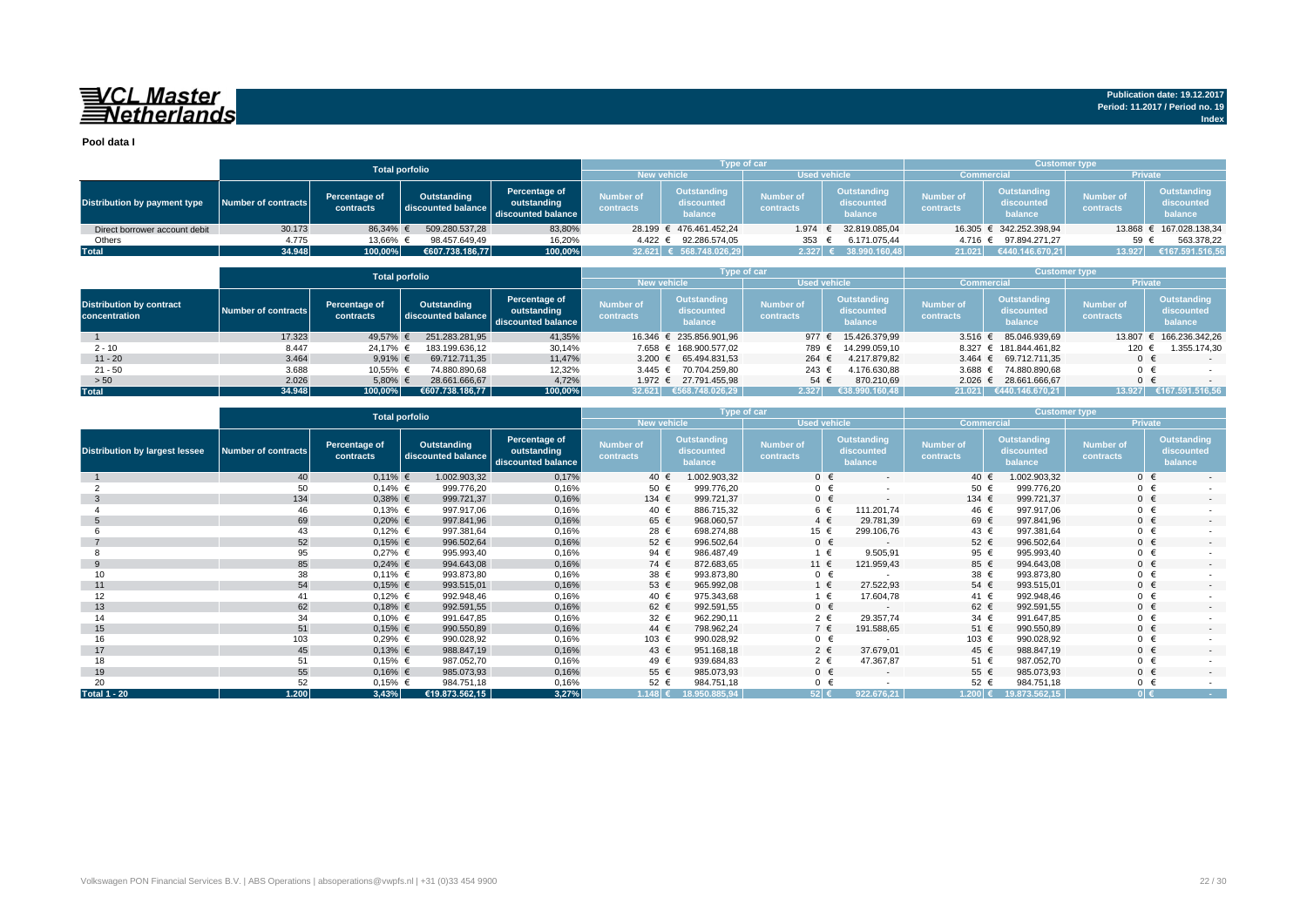# 

#### **Pool data II**

|                                                             |                        |                            | <b>Total porfolio</b>             |                                                       |                               | Type of car                                 |                               |                                      | <b>Customer type</b>          |                                             |                               |                                      |
|-------------------------------------------------------------|------------------------|----------------------------|-----------------------------------|-------------------------------------------------------|-------------------------------|---------------------------------------------|-------------------------------|--------------------------------------|-------------------------------|---------------------------------------------|-------------------------------|--------------------------------------|
|                                                             |                        |                            |                                   |                                                       | <b>New vehicle</b>            |                                             | <b>Used vehicle</b>           |                                      | <b>Commercial</b>             |                                             | <b>Private</b>                |                                      |
| <b>Distribution by</b><br>outstanding discounted<br>balance | Number of<br>contracts | Percentage of<br>contracts | Outstanding<br>discounted balance | Percentage of<br>outstanding<br>discounted<br>balance | <b>Number of</b><br>contracts | <b>Outstanding</b><br>discounted<br>balance | <b>Number of</b><br>contracts | Outstanding<br>discounted<br>balance | <b>Number of</b><br>contracts | <b>Outstanding</b><br>discounted<br>balance | <b>Number of</b><br>contracts | Outstanding<br>discounted<br>balance |
| $0.01 - 5.000.00$                                           | 279                    | $0,80%$ €                  | 990.512.70                        | 0,16%                                                 | 249 €                         | 893.331.20                                  | 30 $\epsilon$                 | 97.181.50                            | 155 €                         | 476.314.97                                  | 124 $\in$                     | 514.197.73                           |
| 5.000.01 - 10.000.00                                        | 7.043                  | 20.15% €                   | 56.400.444.48                     | 9,28%                                                 | 6.605 €                       | 52.868.773.57                               | 438                           | 3.531.670.91                         | 1.994                         | 16.540.567.56                               | 5.049                         | 39.859.876.92                        |
| 10.000.01 - 15.000.00                                       | 10.167                 | 29,09% €                   | 126.455.698.58                    | 20.81%                                                |                               | 9.471 $\in$ 117.854.851.03                  | 696 €                         | 8.600.847.55                         | 4.157                         | 52.306.875.48                               | 6.010                         | 74.148.823.10                        |
| 15.000.01 - 20.000.00                                       | 6.781                  | 19.40% €                   | 117.613.532.93                    | 19,35%                                                |                               | $6.240 \text{ } \in 108.150.665.09$         | 541                           | 9.462.867.84                         | $4.902 \text{ }€$             | 86.029.971.01                               | 1.879                         | 31.583.561.92                        |
| 20.000.01 - 25.000.00                                       | 4.326                  | 12,38% €                   | 96.802.263.67                     | 15,93%                                                |                               | 4.092 € 91.613.259.52                       | 234                           | 5.189.004.15                         | $3.775 \in$                   | 84.647.730.76                               | 551                           | 12.154.532.91                        |
| 25.000.01 - 30.000.00                                       | 3.103                  | $8,88%$ €                  | 84.668.288.52                     | 13,93%                                                | $2.881 \in$                   | 78.499.950.63                               | 222                           | 6.168.337.89                         | 2.908 ∈                       | 79.387.591.28                               | 195 €                         | 5.280.697.24                         |
| > 30,000,00                                                 | 3.249                  | 9,30% $\in$                | 124.807.445.89                    | 20,54%                                                |                               | 3.083 € 118.867.195.25                      | 166                           | 5.940.250.64                         |                               | 3.130 € 120.757.619.15                      | 119 €                         | 4.049.826,74                         |
| <b>Total</b>                                                | 34.948                 | 100,00%                    | €607.738.186.77                   | 100,00%                                               |                               | 32.621 €568.748.026,29                      | 2.327                         | $\sqrt{638.990.160.48}$              |                               | $21.021$ € 440.146.670.21                   | $13.927 \in$                  | 167.591.516.56                       |
|                                                             |                        |                            |                                   |                                                       |                               |                                             |                               |                                      |                               |                                             |                               |                                      |

| <b>Statistics</b>                      |            |
|----------------------------------------|------------|
| Minimum outstanding discounted balance | 19.07      |
| Maximum outstanding discounted balance | 162.905.06 |
| Average outstanding discounted balance | 17,389.78  |

|                                                          | <b>Total porfolio</b>         |                            |                                   |                                                              |                        | <b>Type of car</b>                   |                                      |                                      | <b>Customer type</b>                 |                                      |                               |                                      |
|----------------------------------------------------------|-------------------------------|----------------------------|-----------------------------------|--------------------------------------------------------------|------------------------|--------------------------------------|--------------------------------------|--------------------------------------|--------------------------------------|--------------------------------------|-------------------------------|--------------------------------------|
|                                                          |                               |                            |                                   |                                                              |                        | <b>New vehicle</b>                   | <b>Used vehicle</b>                  |                                      | <b>Commercial</b>                    |                                      | <b>Private</b>                |                                      |
| <b>Distribution by</b><br>outstanding nominal<br>balance | <b>Number of</b><br>contracts | Percentage of<br>contracts | Outstanding<br>discounted balance | <b>Percentage of</b><br>outstanding<br>discounted<br>balance | Number of<br>contracts | Outstanding<br>discounted<br>balance | <b>Number of</b><br><b>contracts</b> | Outstanding<br>discounted<br>balance | <b>Number of</b><br><b>contracts</b> | Outstanding<br>discounted<br>balance | <b>Number of</b><br>contracts | Outstanding<br>discounted<br>balance |
| $0.01 - 5.000.00$                                        | 281                           | 0.80%                      | €1.002.180.03                     | 0,16%                                                        | 250 €                  | 898.993.84                           | 31 $\epsilon$                        | 103.186.19                           | 157 €                                | 487.982.30                           | 124 €                         | 514.197.73                           |
| 5.000,01 - 10.000,00                                     | 7.057                         | 20,19%                     | €56.569.891.78                    | 9,31%                                                        | $6.618 \in$            | 53.021.535.65                        | 439                                  | 3.548.356.13                         | 2.000                                | 16.621.668.22                        | 5.057                         | 39.948.223.56                        |
| 10.000.01 - 15.000.00                                    | 10.178                        | 29,12%                     | €126.713.302,38                   | 20,85%                                                       |                        | 9.482 € 118.104.558.40               | 696                                  | 8.608.743.98                         | 4.160                                | 52.397.643.62<br>$\ddot{ }$          | 6.018 $\in$                   | 74.315.658,76                        |
| 15.000.01 - 20.000.00                                    | 6.776                         | 19,39%                     | €117.652.920.11                   | 19,36%                                                       |                        | $6.234 \text{ } \in 108.154.925.03$  | 542                                  | 9.497.995.08                         | $4.912 \text{ }€$                    | 86.303.647.03                        | 1.864 €                       | 31.349.273.08                        |
| 20.000.01 - 25.000.00                                    | 4.338                         | 12.41%                     | €97.240.228.52                    | 16,00%                                                       |                        | 4.107 € 92.116.937.95                | 231                                  | 5.123.290.57                         | 3.787 $\epsilon$                     | 85.080.205.20                        | 551                           | 12.160.023.32                        |
| 25.000.01 - 30.000.00                                    | 3.086                         | 8,83%                      | €84.320.068,55                    | 13,87%                                                       | $2.863 \in$            | 78.119.384.11                        | 223                                  | 6.200.684.44                         | $2.892 \in$                          | 79.065.755.18                        | 194 +                         | 5.254.313,37                         |
| > 30.000.00                                              | 3.232                         | 9,25%                      | €124.239.595.40                   | 20.44%                                                       |                        | 3.067 € 118.331.691.31               | 165                                  | 5.907.904.09                         |                                      | 3.113 € 120.189.768.66               | 119                           | 4.049.826.74                         |
| <b>Total</b>                                             | 34.948                        | 100.00%                    | €607.738.186.77                   | 100.00%                                                      | 32.621                 | €568.748.026,29                      | 2.327                                | 638.990.160,48                       | 21.021                               | €440.146.670.21                      | 13.927                        | €167.591.516,56                      |

| <b>Statistics</b>                   |            |
|-------------------------------------|------------|
| Minimum outstanding nominal balance | 19.14      |
| Maximum outstanding nominal balance | 176.583.50 |
| Average outstanding nominal balance | 18.839.84  |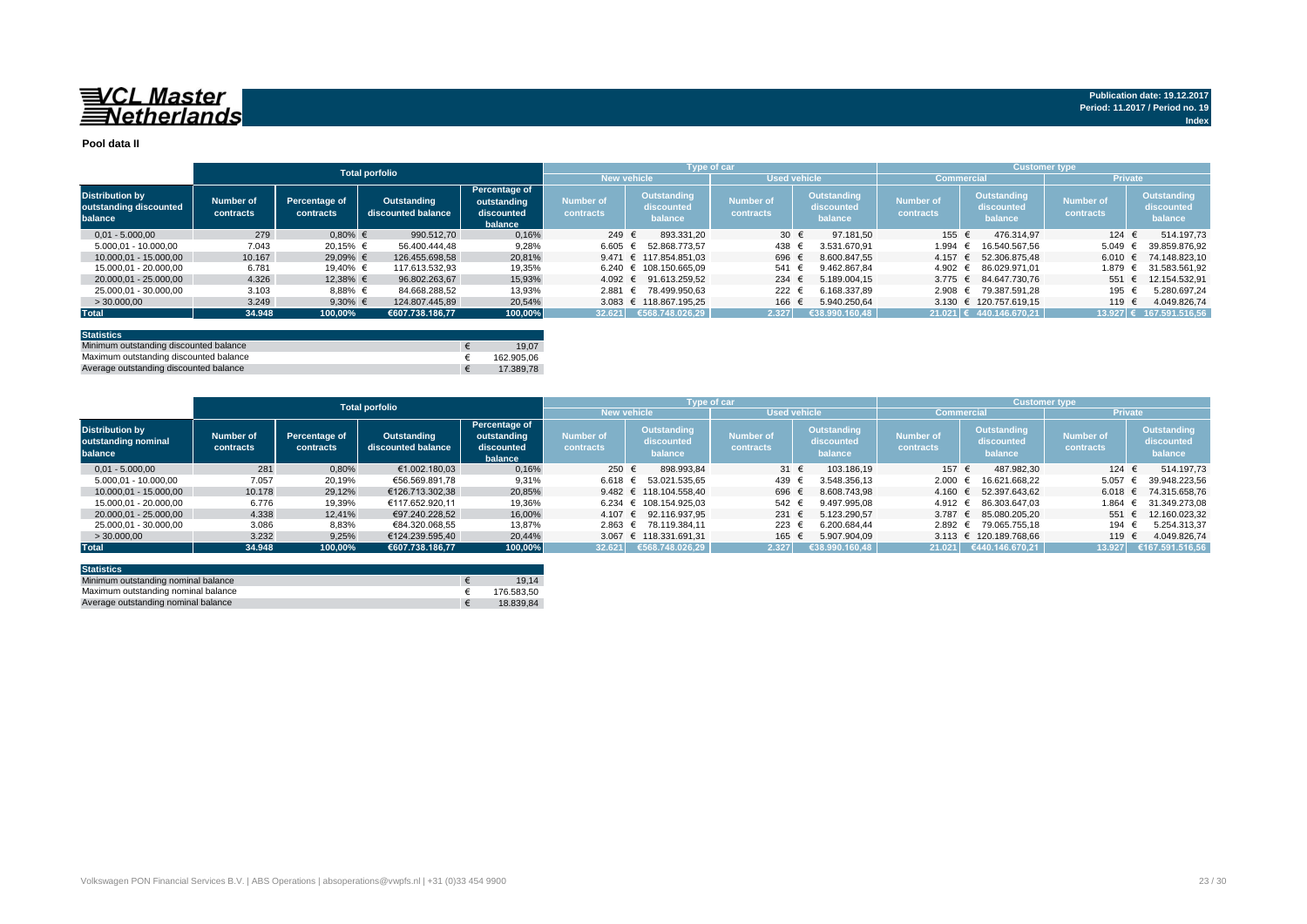

#### **Pool data III**

|                        |           |               | <b>Total porfolio</b>   |                    |                  |                         | Type of car      |                     |                  |                        | Customer type, |                    |
|------------------------|-----------|---------------|-------------------------|--------------------|------------------|-------------------------|------------------|---------------------|------------------|------------------------|----------------|--------------------|
|                        |           |               |                         |                    |                  | <b>New vehicle</b>      |                  | <b>Used vehicle</b> | Commercia        |                        | <b>Private</b> |                    |
| <b>Distribution by</b> | Number of | Percentage of | Outstanding             | Percentage of      | <b>Number of</b> | <b>Outstanding</b>      | <b>Number of</b> | <b>Outstanding</b>  | <b>Number of</b> | Outstanding            | Number of      | <b>Outstanding</b> |
|                        |           | contracts     | discounted              | outstanding        |                  | discounted              | contracts        | discounted          | contracts        | discounted             | contracts      | discounted         |
| remaining term         | contracts |               | balance                 | discounted balance | contracts        | balance                 |                  | balance             |                  | balance                |                | balance            |
| $01 - 12$              | 4.170     | $11.93%$ €    | 48.777.181.67           | 8.03%              | 3.674            | 42.832.406.75           | 496              | 5.944.774.92        | 2.501            | 33.790.517.80          | $1.669$ €      | 14.986.663.87      |
| $13 - 24$              | 8.808     |               | 25.20% € 127.451.265.31 | 20,97%             |                  | 8.064 € 116.520.289,92  | 744              | 10.930.975.39       | 4.590 €          | 82.399.757.36          | 4.218 ∈        | 45.051.507.95      |
| 25-36                  | 11.821    |               | 33.82% € 211.827.445.35 | 34,86%             |                  | 11.116 € 198.311.934.45 | 705              | 13.515.510.90       |                  | 6.796 € 148.736.295.60 | $5.025 \in$    | 63.091.149.75      |
| 37-48                  | 8.376     |               | 23.97% € 176.468.073.34 | 29,04%             |                  | 8.022 € 168.636.687.04  | 354              | 7.831.386,30        |                  | 5.698 € 137.805.808,23 | 2.678 ∈        | 38.662.265.11      |
| 49-60                  | 1.769     | $5.06\% \in$  | 43.174.691.14           | 7.10%              | 1.741 $∈$        | 42.407.178.17           | 28 €             | 767.512.97          |                  | 1.432 € 37.374.761.26  | 337 $\epsilon$ | 5.799.929,88       |
| 61-72                  |           | $0.01\%$ €    | 39.529.96               | 0,01%              |                  | 39.529.96               | $0 \in$          |                     |                  | 39.529.96              |                |                    |
| $>72$                  |           | $0.00\%$ €    |                         | 0,00%              |                  |                         | $0 \in$          | $\sim$              |                  | $0 \in$                |                |                    |
| <b>Total</b>           | 34.948    |               | 100.00% €607.738.186.77 | 100,00%            | 32.621           | 6568.748.026.29         | 2.327            | €38.990.160.48      | 21.021           | (€440.146.670.21       | 13.927         | €167.591.516.56    |

| <b>Statistics</b>               |       |
|---------------------------------|-------|
| Minimum Remaining Term          |       |
| Maximum Remaining Term          | 64    |
| Weighted Average Remaining Term | 30.97 |

|                        |           |               | <b>Total porfolio</b> |                    |           |                            | Type of car      |                | <b>Customer type</b> |                        |                |                 |
|------------------------|-----------|---------------|-----------------------|--------------------|-----------|----------------------------|------------------|----------------|----------------------|------------------------|----------------|-----------------|
|                        |           |               |                       |                    |           | <b>New vehicle</b>         | Used vehicle     |                |                      | Commercial             | <b>Private</b> |                 |
|                        |           |               | Outstanding           | Percentage of      |           | Outstanding                |                  | Outstanding    |                      | Outstanding            |                | Outstanding     |
| <b>Distribution by</b> | Number of | Percentage of | discounted            | outstanding        | Number of | discounted                 | <b>Number of</b> | discounted     | <b>Number of</b>     | discounted             | Number of      | discounted      |
| seasoning              | contracts | contracts     | balance               | discounted balance | contracts | balance                    | contracts        | balance        | contracts            | balance                | contracts      | balance         |
| $01 - 12$              | 10.569    | 30,24%        | €219.485.216.39       | 36,12%             |           | 9.648 $\in$ 204.841.248.30 | 921 $\epsilon$   | 14.643.968.09  |                      | 6.748 € 165.042.153.78 | 3.821          | 54.443.062.61   |
| $13 - 24$              | 15.710    | 44,95%        | €275.656.810.78       | 45,36%             |           | 14.515 € 253.920.832.49    | 1.195            | 21.735.978.29  |                      | 9.757 € 201.399.332.20 | 5.953          | 74.257.478.58   |
| $25 - 36$              | 6.986     | 19,99%        | €96.488.591.04        | 15,88%             |           | 6.806 € 94.199.312.77      | 180 €            | 2.289.278.27   | 3.631                | 63.683.756.45          | 3.355          | 32.804.834.59   |
| 37-48                  | 1.480     | 4,23%         | €14.494.200.63        | 2,38%              | 1.450 €   | 14.179.417.98              | 30 €             | 314.782.65     | 730 €                | 8.697.312.40           | 750            | 5.796.888,23    |
| 49-60                  | 198       | 0,57%         | €1.601.973,64         | 0,26%              | 197 €     | 1.595.820.46               |                  | 6.153,18       | 150 €                | 1.312.721.09           | 48 €           | 289.252,55      |
| 61-72                  |           | 0,01%         | €11.394,29            | 0,00%              |           | 11.394.29<br>5 €           | $0 \in$          |                |                      | 11.394.29              |                |                 |
| $>72$                  |           | 0,00%         | €0,00                 | 0,00%              |           | $0 \in$                    | $0 \in$          |                | $0 \in$              |                        |                |                 |
| <b>Total</b>           | 34.948    | 100.00%       | €607.738.186,77       | 100,00%            | 32.621    | €568.748.026.29            | 2.327            | €38.990.160.48 | 21.021               | €440.146.670.21        | 13.927         | €167.591.516.56 |

| <b>Statistics</b>          |       |
|----------------------------|-------|
| Minimum seasoning          |       |
| Maximum seasoning          | 64    |
| Weighted average seasoning | 17.06 |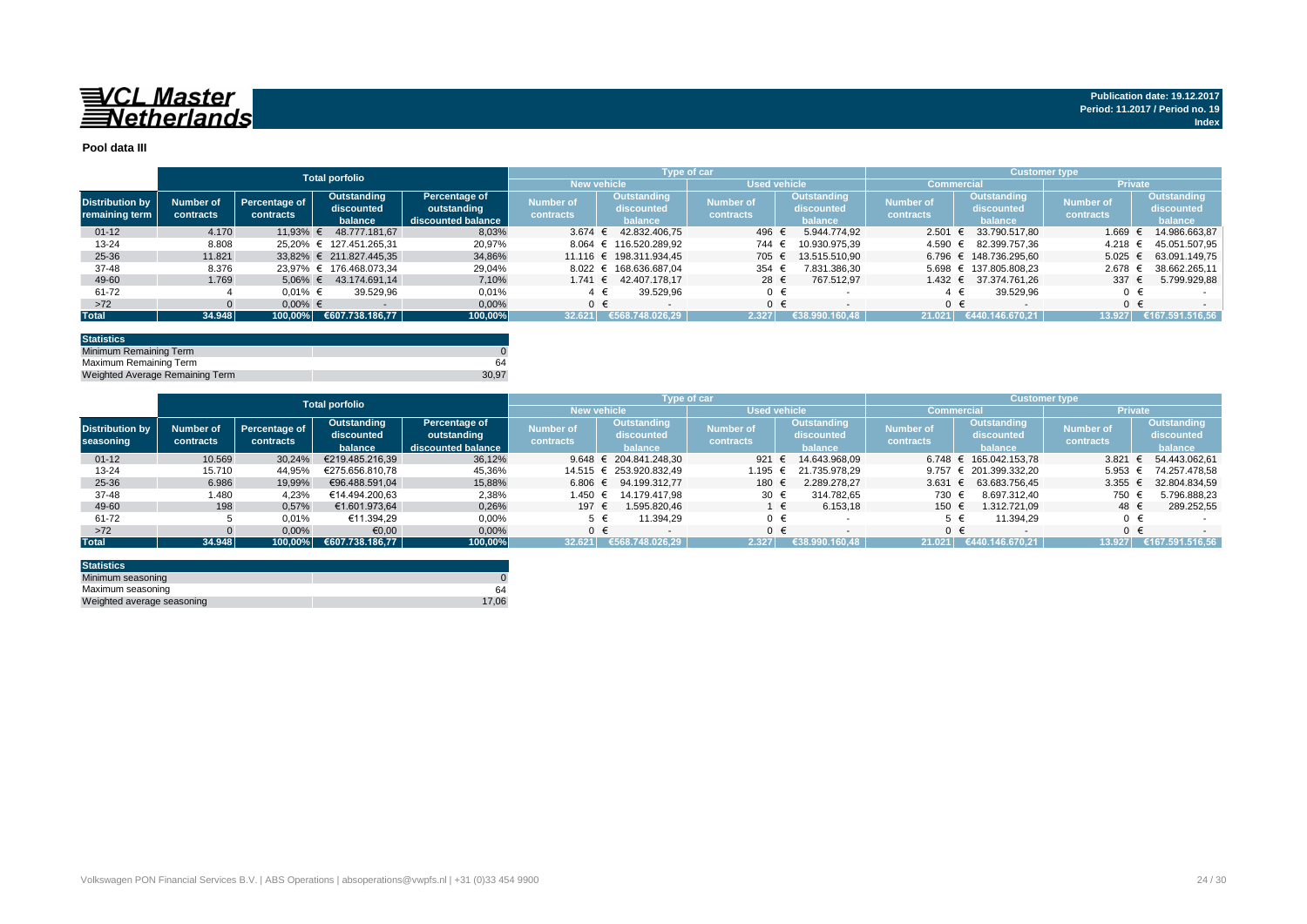# 

**Pool data IV**

|                              |           |               | <b>Total porfolio</b>   |                    |                  | Type of car                           |                                           |                     | <b>Customer type</b>            |                                     |                        |                 |  |  |  |
|------------------------------|-----------|---------------|-------------------------|--------------------|------------------|---------------------------------------|-------------------------------------------|---------------------|---------------------------------|-------------------------------------|------------------------|-----------------|--|--|--|
|                              |           |               |                         |                    |                  |                                       | <b>Used vehicle</b><br><b>New vehicle</b> |                     |                                 | <b>Commercial</b>                   | <b>Private</b>         |                 |  |  |  |
|                              | Number of | Percentage of | Outstanding             | Percentage of      | Number of        | Outstanding                           | <b>Number of</b>                          | Outstanding         | Outstanding<br><b>Number of</b> |                                     | Mumber of <sup>1</sup> | Outstanding     |  |  |  |
| <b>Distribution by brand</b> |           | contracts     | discounted              | outstanding        |                  | discounted                            | contracts                                 | discounted          | contracts                       | discounted                          | contracts              | discounted      |  |  |  |
|                              | contracts |               | balance                 | discounted balance | <b>contracts</b> | halance                               |                                           | balance             |                                 | halance                             |                        | <b>balance</b>  |  |  |  |
| <b>VW</b>                    | 12.368    | 35,39%        | €201.000.921.07         | 33,07%             |                  | 11.475 € 185.872.582.16               | 893 €                                     | 15.128.338.91       |                                 | $6.716 \text{ } \in 135.270.115.73$ | 5.652                  | 65.730.805,34   |  |  |  |
| <b>VW LCV</b>                | 3.102     | 8,88%         | €56.848.705.19          | 9,35%              |                  | 2.979 € 55.245.569.60                 | $123$ €                                   | 1.603.135,59        |                                 | 3.102 € 56.848.705.19               |                        |                 |  |  |  |
| Audi                         | 3.488     | 9,98%         | €90.663.904.10          | 14,92%             |                  | $3.273 \quad \in \quad 85.402.452.19$ | 215 $\epsilon$                            | 5.261.451.91        |                                 | 2.181 € 64.987.835.23               | 1.307                  | 25.676.068.87   |  |  |  |
| Seat                         | 5.145     | 14.72%        | €60.645.828.82          | 9,98%              |                  | 4.908 € 57.933.192.56                 | 237 $\epsilon$                            | 2.712.636,26        |                                 | 1.176 € 18.265.435.73               | 3.969                  | € 42.380.393,09 |  |  |  |
| Skoda                        | 5.368     | 15.36%        | €76.565.855.62          | 12,60%             |                  | 5.169 € 74.065.987.55                 | 199 €                                     | 2.499.868.07        |                                 | 2.371 € 42.802.292.40               | 2.997                  | € 33.763.563.22 |  |  |  |
| Other brands                 | 5.477     | 15.67%        | €122.012.971.97         | 20.08%             |                  | 4.817 € 110.228.242.23                |                                           | 660 € 11.784.729.74 |                                 | 5.475 € 121.972.285.93              |                        | 40.686.04       |  |  |  |
| <b>Total</b>                 | 34.948    |               | 100,00% €607.738.186,77 | 100,00%            |                  | 32.621 €568.748.026,29                | 2.327                                     | €38.990.160.48      |                                 | 21.021 €440.146.670.21              | 13.927                 | €167.591.516.56 |  |  |  |

|                                                   |                        |                                                                                                                          | <b>Total porfolio</b> |                               | <b>Customer type</b><br><b>Type of car</b>  |                               |                                                    |                               |                                      |                               |                                             |                    |
|---------------------------------------------------|------------------------|--------------------------------------------------------------------------------------------------------------------------|-----------------------|-------------------------------|---------------------------------------------|-------------------------------|----------------------------------------------------|-------------------------------|--------------------------------------|-------------------------------|---------------------------------------------|--------------------|
|                                                   |                        |                                                                                                                          |                       |                               | New vehicle                                 |                               | <b>Used vehicle</b>                                |                               |                                      | Commercia                     | <b>Private</b>                              |                    |
| <b>Distribution by geographic</b><br>distribution | Number of<br>contracts | Percentage of<br>Outstanding<br>Percentage of<br>outstanding<br>discounted<br>contracts<br>discounted balance<br>balance |                       | <b>Number of</b><br>contracts | <b>Outstanding</b><br>discounted<br>balance | <b>Number of</b><br>contracts | <b>Outstanding</b><br>discounted<br><b>balance</b> | <b>Number of</b><br>contracts | Outstanding<br>discounted<br>balance | <b>Number of</b><br>contracts | <b>Outstanding</b><br>discounted<br>balance |                    |
| Noord-Holland                                     | 5.603                  | 16.03%                                                                                                                   | €105.235.833.47       | 17,32%                        |                                             | $5.188 \t∈ 97.741.184.44$     | 415 €                                              | 7.494.649.03                  | 3.572 $\epsilon$                     | 79.788.750.01                 | 2.031                                       | 25.447.083,46      |
| Flevoland                                         | 910                    | 2,60%                                                                                                                    | €14.220.326,05        | 2,34%                         |                                             | 848 € 13.364.245.55           | 62 €                                               | 856.080,50                    | 355 €                                | 7.694.572,59                  | 555                                         | 6.525.753,46       |
| Utrecht                                           | 3.436                  | 9,83%                                                                                                                    | €60.766.794.45        | 10,00%                        |                                             | 3.120 € 55.630.292.01         | 316 $\epsilon$                                     | 5.136.502.44                  | 2.218 ∈                              | 46.548.285.22                 | 1.218                                       | 14.218.509.23<br>€ |
| Zuid-Holland                                      | 9.006                  | 25.77%                                                                                                                   | €154.861.272.11       | 25,48%                        |                                             | 8.453 € 145.477.909.21        | 553                                                | 9.383.362.90                  |                                      | 5.115 € 107.537.902.06        | 3.891                                       | € 47.323.370.05    |
| Gelderland                                        | 3.829                  | 10.96%                                                                                                                   | €65.075.484.67        | 10,71%                        |                                             | 3.598 € 61.479.667,71         | 231 $\epsilon$                                     | 3.595.816.96                  | $2.501 \in$                          | 49.527.652.20                 | 1.328                                       | 15.547.832.47<br>€ |
| Noord-Brabant                                     | 5.491                  | 15,71%                                                                                                                   | €94.164.914,16        | 15,49%                        |                                             | 5.185 € 88.839.146.98         | 306 €                                              | 5.325.767.18                  | $3.204 \text{ } \in$                 | 66.981.613.61                 | 2.287                                       | € 27.183.300,55    |
| Zeeland                                           | 602                    | 1,72%                                                                                                                    | €10.118.757.99        | 1,66%                         | 559 €                                       | 9.520.897.63                  | 43 $\epsilon$                                      | 597.860.36                    | 303 $\epsilon$                       | 6.444.353.52                  | 299 €                                       | 3.674.404.47       |
| Limburg                                           | 2.001                  | 5,73%                                                                                                                    | €30.076.769.24        | 4,95%                         |                                             | 1.890 € 28.181.344,10         | 111 €                                              | 1.895.425.14                  | 1.050 €                              | 18.876.144.82                 | 951 €                                       | 11.200.624.42      |
| Overijssel                                        | 2.271                  | 6,50%                                                                                                                    | €42.682.165.99        | 7,02%                         |                                             | 2.089 € 39.638.254.32         | 182 €                                              | 3.043.911.67                  | 1.736 $∈$                            | 36.010.441.36                 | 535 €                                       | 6.671.724,63       |
| Drenthe                                           | 555                    | 1,59%                                                                                                                    | €9.678.155.19         | 1,59%                         | 525 €                                       | 9.230.783.57                  | 30 €                                               | 447.371.62                    | 323                                  | 6.883.124.85                  | 232 €                                       | 2.795.030,34       |
| Friesland                                         | 422                    | 1.21%                                                                                                                    | €6.225.012.10         | 1,02%                         | 406 €                                       | 5.950.303,51                  | 16 €                                               | 274.708.59                    | 148 €                                | 2.981.247.85                  | $274 \t∈$                                   | 3.243.764,25       |
| Groningen                                         | 822                    | 2,35%                                                                                                                    | €14.632.701.35        | 2,41%                         | 760 €                                       | 13.693.997,26                 | 62 €                                               | 938.704,09                    | 496 €                                | 10.872.582,12                 | 326                                         | 3.760.119,23       |
| <b>Total</b>                                      | 34.948                 | $100.00\%$                                                                                                               | €607.738.186.77       | 100,00%                       |                                             | 32.621 €568.748.026.29        | 2.327                                              | €38.990.160.48                |                                      | 21.021 €440.146.670.21        | 13.927                                      | €167.591.516.56    |

|                                                                   |                               | <b>Total porfolio</b>      |                                      |                                     |                               | Type of car                                 |                     |                                             | <b>Customer type</b>          |                                                    |                               |                                             |  |  |
|-------------------------------------------------------------------|-------------------------------|----------------------------|--------------------------------------|-------------------------------------|-------------------------------|---------------------------------------------|---------------------|---------------------------------------------|-------------------------------|----------------------------------------------------|-------------------------------|---------------------------------------------|--|--|
|                                                                   |                               |                            |                                      |                                     |                               | <b>New vehicle</b>                          | <b>Used vehicle</b> |                                             | Commercial                    |                                                    | <b>Private</b>                |                                             |  |  |
| <b>Distribution by industry sector</b>                            | <b>Number of</b><br>contracts | Percentage of<br>contracts | Outstanding<br>discounted<br>balance | Percentage of<br>discounted balance | <b>Number of</b><br>contracts | <b>Outstanding</b><br>discounted<br>balance |                     | <b>Outstanding</b><br>discounted<br>balance | <b>Number of</b><br>contracts | <b>Outstanding</b><br>discounted<br><b>palance</b> | <b>Number of</b><br>contracts | <b>Outstanding</b><br>discounted<br>balance |  |  |
| Agriculture / Forestry                                            | 149                           | 0,43%                      | €3.195.729.39                        | 0,53%                               | 139 €                         | 3.035.431.39                                | 10 €                | 160.298,00                                  | 149 €                         | 3.195.729.39                                       | $0 \in$                       |                                             |  |  |
| Construction                                                      | 124                           | 0,35%                      | €2.605.905.39                        | 0,43%                               | 121                           | 2.546.393.56                                | $3 \in$             | 59.511,83                                   | 124 €                         | 2.605.905.39                                       | $0 \in$                       |                                             |  |  |
| Energy / Mining                                                   | 113                           | 0,32%                      | €2.942.774.55                        | 0,48%                               | 105 €                         | 2.777.734.17                                | 8 €                 | 165.040,38                                  | 113 €                         | 2.942.774.55                                       | $0 \in$                       |                                             |  |  |
| <b>Financial services</b>                                         | 1.447                         | 4.14%                      | €32.840.270.08                       | 5,40%                               | 1.354                         | 31.016.923.17<br>€                          | 93 €                | .823.346.91                                 | 1.447 €                       | 32.840.270.08                                      | $0 \in$                       |                                             |  |  |
| Hotel and restaurant industry                                     | 118                           | 0,34%                      | €2.301.262.13                        | 0,38%                               | 108 €                         | 2.136.158.07                                | 10 €                | 165.104.06                                  | 118 €                         | 2.301.262.13                                       | $0 \in$                       | $\sim$                                      |  |  |
| Information technology                                            | 1.242                         | 3,55%                      | €26.105.622.52                       | 4,30%                               | 1.157 €                       | 24.477.336.49                               | 85 €                | .628.286,03                                 | 1.242 $∈$                     | 26.105.622.52                                      | $0 \in$                       |                                             |  |  |
| Manufacturing industry                                            | 2.560                         | 7,33%                      | €58,096,216,08                       | 9,56%                               |                               | 2.368 € 54.479.435.51                       | 192 €               | 3.616.780.57                                | $2.560 \in$                   | 58.096.216,08                                      | $0 \in$                       |                                             |  |  |
| Other                                                             | 3.707                         | 10,61%                     | €83.998.841.69                       | 13,82%                              |                               | 3.048 € 72.075.236.69                       | 659                 | 11.923.605.00                               | $3.703$ €                     | 83.951.137.87                                      | $0 \in$                       |                                             |  |  |
| Other services                                                    | 5.480                         | 15,68%                     | €99.992.710.62                       | 16.45%                              | 4.971                         | € 91.466.789.86                             | 509 €               | 8.525.920.76                                | 5.480 $€$                     | 99.992.710.62                                      | $0 \in$                       |                                             |  |  |
| Private                                                           | 13.924                        | 39,84%                     | €167.553.956,10                      | 27,57%                              |                               | 13.547 € 163.373.823,37                     | 377 €               | 4.180.132,73                                |                               | 10.143.36                                          |                               | 13.927 € 167.591.516,56                     |  |  |
| Public administration, education,<br>health care, public services | 591                           | 1,69%                      | €10.638.055.27                       | 1,75%                               | 545                           | 9.908.490.53<br>€                           | 46 €                | 729.564,74                                  | 591 €                         | 10.638.055.27                                      | $0 \in$                       |                                             |  |  |
| Real estate                                                       | 509                           | 1,46%                      | €11.583.632.96                       | 1,91%                               | 463                           | 10.665.797.16                               | 46 €                | 917.835,80                                  | 509 €                         | 11.583.632.96                                      | $0 \in$                       |                                             |  |  |
| Retail / Wholesale                                                | 1.376                         | 3,94%                      | €26.062.796.76                       | 4,29%                               | 1.295 €                       | 24.707.074.32                               | 81 €                | 1.355.722.44                                | 1.376 $€$                     | 26.062.796.76                                      | $0 \in$                       |                                             |  |  |
| Transportation                                                    | 3.608                         | 10,32%                     | €79.820.413.23                       | 13,13%                              |                               | 3.400 € 76.081.402.00                       | 208                 | 3.739.011.23                                |                               | 3.608 € 79.820.413.23                              | $0 \in$                       |                                             |  |  |
| <b>Total</b>                                                      | 34.948                        | 100,00%                    | €607.738.186,77                      | 100,00%                             |                               | 32.621 €568.748.026.29                      | 2.327               | €38.990.160.48                              |                               | 21.021 €440.146.670,21                             | 13.927                        | €167.591.516.56                             |  |  |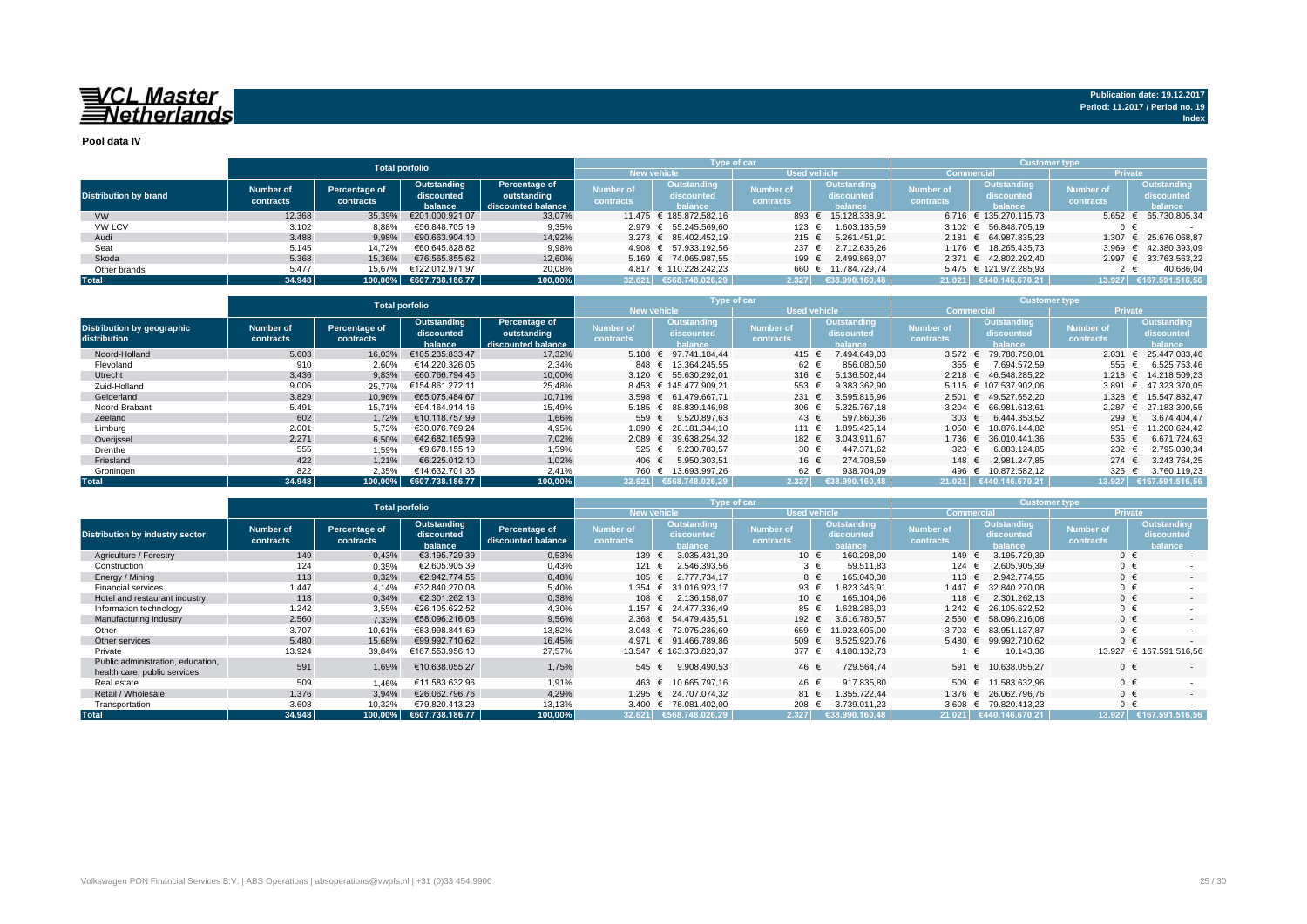# VCL Master<br>ENetherlands

**Publication date: 19.12.2017 Period: 11.2017 / Period no. 19**

**Index**

**Pool data V**

|                                          |                       |                         |               | <b>Total porfolio</b>               |                    |                    |                            | Type of car         |                          | <b>Customer type</b>         |                             |                |                       |  |  |
|------------------------------------------|-----------------------|-------------------------|---------------|-------------------------------------|--------------------|--------------------|----------------------------|---------------------|--------------------------|------------------------------|-----------------------------|----------------|-----------------------|--|--|
|                                          |                       |                         |               |                                     |                    | <b>New vehicle</b> |                            | <b>Used vehicle</b> |                          | <b>Commercial</b><br>Private |                             |                |                       |  |  |
|                                          |                       | <b>Number of</b>        |               | <b>Outstanding</b>                  | Percentage of      | Number of          | <b>Outstanding</b>         | <b>Number of</b>    | Outstanding              | Number of                    | <b>Outstanding</b>          | Number of      | <b>Outstanding</b>    |  |  |
| <b>Distribution by brand &amp; Model</b> | <b>Model</b>          |                         | Percentage of | discounted                          | outstanding        |                    | discounted                 |                     | discounted               |                              | discounted                  |                | discounted            |  |  |
|                                          |                       | contracts               | contracts     | balance                             | discounted balance | contracts          | balance                    | contracts           | balance                  | contracts                    | balance                     | contracts      | palance               |  |  |
| Volkswagen                               | Amarok                | $\mathbf{1}$            | $0,00%$ €     | 30.738,46                           | 0,01%              | $\overline{1}$     | 30.738,46<br>$\epsilon$    | $0 \in$             |                          | $1 \in$                      | 30.738,46                   | $0 \in$        |                       |  |  |
|                                          | Beetle                | 9                       | $0,03%$ €     | 177.150,13                          | 0,03%              | $9 \in$            | 177.150,13                 | $0 \in$             |                          | 7 €                          | 131.800,88                  | $2 \in$        | 45.349,25             |  |  |
|                                          | Caddy                 | 98                      | $0,28%$ €     | 1.627.262,05                        | 0,27%              | 96                 | €<br>1.598.566,03          | $2 \in$             | 28.696,02                | 93                           | €<br>1.525.744,03           | $5 \in$        | 101.518,02            |  |  |
|                                          | Crafter               | 67                      | $0,19%$ €     | 1.558.406,57                        | 0,26%              | 61                 | €<br>1.507.034,87          | 6 €                 | 51.371,70                | 67                           | 1.558.406,57<br>€           | $0 \in$        |                       |  |  |
|                                          | Golf                  | 4.044                   | 11,57% €      | 76.291.204,97                       | 12,55%             | 3.630 $\epsilon$   | 67.787.812,22              | 414 €               | 8.503.392,75             | 2.397 ∈                      | 50.507.693,97               | 1.647 €        | 25.783.511,00         |  |  |
|                                          | Jetta                 | 6                       | $0,02%$ €     | 63.277,65                           | 0,01%              | 1 €                | 10.803,96                  | $5 \in$             | 52.473,69                | 6 €                          | 63.277,65                   | $0 \in$        |                       |  |  |
|                                          | Passat                | 1.593                   |               | 4,56% € 45.899.149,42               | 7,55%              | 1.493 $∈$          | 43.096.129,40              | 100 €               | 2.803.020,02             |                              | 1.577 € 45.473.663,58       | 16 €           | 425.485,84            |  |  |
|                                          | Polo                  | 2.961                   | 8,47% €       | 35.046.952,03                       | 5,77%              | 2.758 ∈            | 32.832.823,37              | 203 €               | 2.214.128,66             | 996                          | 12.417.950,55<br>€          | 1.965 €        | 22.629.001,48         |  |  |
|                                          | Sharan                | 16                      | $0,05%$ €     | 519.878,50                          | 0,09%              | 15 €               | 494.788,81                 | $1 \in$             | 25.089,69                | 14 $\in$                     | 453.881,56                  | $2 \in$        | 65.996,94             |  |  |
|                                          | Tiguan                | 259                     | $0,74%$ €     | 7.840.981,87                        | 1,29%              | 257 €              | 7.783.432,16               | 2 $\epsilon$        | 57.549,71                | 226 €                        | 6.927.848,14                | 33 €           | 913.133,73            |  |  |
|                                          | Touareg               | 6                       | $0,02%$ €     | 315.798,52                          | 0,05%              | 6                  | $\epsilon$<br>315.798,52   | $0 \in$             |                          | $6 \in$                      | 315.798,52                  | $0 \in$        |                       |  |  |
|                                          | Touran                | 135                     | $0,39%$ €     | 3.309.009,13                        | 0,54%              | 128 €              | 3.166.720,98               | 7 €                 | 142.288,15               | 122 €                        | 2.974.955,41                | 13 €           | 334.053,72            |  |  |
|                                          | Transporter           | 292                     | $0,84%$ €     | 5.184.183,54                        | 0,85%              | 287 €              | 5.088.633,41               | $5 \in$             | 95.550,13                | 292 €                        | 5.184.183,54                | $0 \in$        |                       |  |  |
|                                          | Up!                   | 2.881                   |               | 8,24% € 23.136.928,23               | 3,81%              |                    | 2.733 € 21.982.149,84      | 148 €               | 1.154.778,39             | 912 €                        | 7.704.172,87                |                | 1.969 € 15.432.755,36 |  |  |
| <b>Sub-Total VW</b>                      |                       | 12.368                  |               | 35,39% €201.000.921,07              | 33,07%             | 11.475             | €185.872.582.16            | 893                 | €15.128.338.91           | 6.716                        | €135.270.115.73             | 5.652          | 66573080534           |  |  |
| <b>VW LCV</b>                            | Amarok                | 10 <sup>10</sup>        | $0,03%$ €     | 272.839,05                          | 0,04%              |                    | 9 €<br>256.421,21          | $1 \in$             | 16.417,84                | 10 $\epsilon$                | 272.839,05                  | $0 \in$        |                       |  |  |
|                                          |                       | 1.394                   |               | 3,99% € 18.572.250,31               | 3,06%              | $1.356$ €          | 18.194.465,65              | 38 €                | 377.784,66               | 1.394 $∈$                    | 18.572.250,31               | $0 \in$        |                       |  |  |
|                                          | Caddy<br>Crafter      | 628                     |               |                                     | 2,47%              |                    | 576 € 14.266.424,39        | 52 €                | 739.219,40               | 628                          | $\epsilon$<br>15.005.643,79 | $0 \in$        |                       |  |  |
|                                          |                       | 6                       |               | 1,80% € 15.005.643,79               | 0,03%              | 6                  | 154.364,92<br>$\epsilon$   | $0 \in$             | $\sim$                   | 6 €                          | 154.364,92                  | $0 \in$        |                       |  |  |
|                                          | Tiguan                |                         | $0,02%$ €     | 154.364,92                          |                    | $4 \in$            | 92.897,24                  | $0 \in$             |                          | $4 \in$                      | 92.897,24                   | $0 \in$        |                       |  |  |
|                                          | Touran                | $\overline{4}$          | $0,01\%$ €    | 92.897,24                           | 0,02%              | 1.024 $∈$          | 22.161.941,91              | 32 $\epsilon$       | 469.713.69               |                              | 1.056 € 22.631.655,60       | $0 \in$        |                       |  |  |
|                                          | Transporter<br>Sharan | 1.056<br>$\overline{4}$ | $0,01\%$ €    | 3,02% € 22.631.655,60<br>119.054,28 | 3,72%<br>0,02%     |                    | 119.054,28                 | $0 \in$             |                          | $4 \in$                      | 119.054,28                  | $0 \in$        |                       |  |  |
| <b>Sub-Total VW LCV</b>                  |                       | 3.102                   | 8.88%         | €56.848.705.19                      | 9.35%              | $4 \in$<br>2.979   | €55.245.569.60             | 123 <sup>1</sup>    | €1.603.135.59            | 3.102                        | €56.848.705.19              |                | €0.00                 |  |  |
|                                          | A1                    |                         |               |                                     |                    |                    |                            |                     |                          |                              |                             |                |                       |  |  |
| Audi                                     |                       | 750                     |               | 2,15% € 11.683.719,90               | 1,92%              |                    | 735 € 11.476.388,61        | 15 €                | 207.331,29               | 143 €                        | 2.455.951,35                | 607 €<br>566 € | 9.227.768,55          |  |  |
|                                          | A <sub>3</sub>        | 1.661                   |               | 4,75% € 39.748.939,96               | 6,54%              | $1.510 \in$        | 36.131.681,76              | 151 €               | 3.617.258,20             | $1.095 \in$                  | 27.441.068,66               |                | 12.307.871,30         |  |  |
|                                          | A4                    | 504                     | 1,44% €       | 15.617.185,27                       | 2,57%              |                    | 489 € 15.315.913,66        | 15 €                | 301.271,61               | 442 €                        | 13.729.829,45               | 62 €           | 1.887.355,82          |  |  |
|                                          | A <sub>5</sub>        | 105                     | $0,30%$ €     | 3.751.560,62                        | 0,62%              | 98                 | $\epsilon$<br>3.594.582,36 | 7 €                 | 156.978,26               | 100                          | €<br>3.548.016,40           | $5 \in$        | 203.544,22            |  |  |
|                                          | A6                    | 183                     | $0,52%$ €     | 7.093.305,70                        | 1,17%              | 166 €              | 6.560.972,79               | 17 €                | 532.332,91               | 181                          | 7.035.567,65<br>€           | 2 €            | 57.738,05             |  |  |
|                                          | A7                    | 14                      | $0,04%$ €     | 708.071,53                          | 0,12%              | 14 $\in$           | 708.071,53                 | $0 \in$             |                          | 13 €                         | 677.599,74                  | $1 \in$        | 30.471,79             |  |  |
|                                          | A8                    | $\overline{7}$          | $0,02%$ €     | 451.329,34                          | 0,07%              | 7 €                | 451.329,34                 | $0 \in$             |                          | 7 €                          | 451.329,34                  | 0 €            |                       |  |  |
|                                          | Q2                    | 77                      | $0,22%$ €     | 2.325.703,43                        | 0,38%              | 77 €               | 2.325.703,43               | $0 \in$             |                          | 49 $\in$                     | 1.466.871,96                | 28 €           | 858.831,47            |  |  |
|                                          | Q <sub>3</sub>        | 60                      | $0,17%$ €     | 1.835.418,17                        | 0.30%              | 59 €               | 1.810.357,06               | 1 €                 | 25.061,11                | 31 $\in$                     | 982.254,51                  | 29 €           | 853.163,66            |  |  |
|                                          | Q <sub>5</sub>        | 56                      | $0,16%$ €     | 2.579.590,83                        | 0,42%              | $52 \epsilon$      | 2.442.520,70               | $4 \in$             | 137.070,13               | $52 \in$                     | 2.435.643,22                | $4 \in$        | 143.947,61            |  |  |
|                                          | Q7                    | 65                      | $0,19%$ €     | 4.658.208,46                        | 0,77%              | 62 $\epsilon$      | 4.434.898,46               | $3 \in$             | 223.310,00               | 65 €                         | 4.658.208,46                | $0 \in$        |                       |  |  |
|                                          | <b>TT</b>             | 6                       | $0.02\% \in$  | 210.870,89                          | 0.03%              | $4 \in$            | 150.032,49                 | $2 \in$             | 60.838,40                | $3 \in$                      | 105.494,49                  | $3 \in$        | 105.376,40            |  |  |
| <b>Sub-Total Audi</b>                    |                       | 3.488                   | 9.98%         | €90.663.904.10                      | 14.92%             | 3.273              | €85.402.452.19             | 215                 | €5.261.451.91            | 2.181                        | €64.987.835.23              | -307           | .676.068.87           |  |  |
|                                          | Alhambra              | 17                      | $0,05%$ €     | 517.973,30                          | 0,09%              | 17 $\epsilon$      | 517.973,30                 | $0 \in$             |                          | 16 €                         | 495.979,42                  | $1 \in$        | 21.993,88             |  |  |
|                                          | Altea                 | 3                       | $0,01%$ €     | 39.895,28                           | 0,01%              | $3 \in$            | 39.895,28                  | $0 \in$             |                          | $0 \in$                      |                             | $3 \in$        | 39.895,28             |  |  |
|                                          | Ibiza                 | 2.280                   |               | 6,52% € 25.467.864,00               | 4,19%              |                    | 2.207 € 24.690.969,61      | 73 €                | 776.894,39               | 352 €                        | 4.295.484,77                |                | 1.928 € 21.172.379,23 |  |  |
|                                          | Leon                  | 1.261                   | $3.61\%$ €    | 20.544.651,73                       | 3.38%              |                    | 1.140 € 18.934.897,40      | 121 €               | 1.609.754,33             | 594<br>$\epsilon$            | 10.078.325,94               | 667            | 10.466.325,79<br>€    |  |  |
|                                          | Mii                   | 1.435                   | 4,11% €       | 10.837.971,23                       | 1,78%              | 1.394 $∈$          | 10.534.924,45              | 41 €                | 303.046,78               | 120 €                        | 1.031.952,40                | $1.315 \in$    | 9.806.018,83          |  |  |
|                                          | Ateca                 | 106                     | $0,30%$ €     | 2.765.021,28                        | 0,45%              | 106 €              | 2.765.021,28               | $0 \in$             | $\overline{\phantom{a}}$ | 82 $\in$                     | 2.173.787,61                | 24 $\in$       | 591.233,67            |  |  |
|                                          | Toledo                | 43                      | $0,12%$ €     | 472.452,00                          | 0,08%              | 41 $\in$           | 449.511,24                 | $2 \in$             | 22.940,76                | 12 $\epsilon$                | 189.905,59                  | 31 $\epsilon$  | 282.546,41            |  |  |
| <b>Sub-Total Seat</b>                    |                       | 5.145                   | 14.72%        | €60.645.828.82                      | 9,98%              |                    | 4.908 €57.933.192.56       | 237                 | €2.712.636.26            | 1.176                        | €18.265.435.73              | 3.969          | €42.380.393.09        |  |  |
| Skoda                                    | Citigo                | 1.169                   | $3,34%$ €     | 9.101.078,70                        | 1,50%              | 1.129 €            | 8.837.283,89               | 40 €                | 263.794,81               | 180<br>$\epsilon$            | 1.512.349,92                | 989            | 7.588.728,78<br>€     |  |  |
|                                          | Fabia                 | 1.802                   |               | 5,16% € 22.331.503,77               | 3,67%              |                    | 1.782 € 22.094.366,53      | 20 €                | 237.137,24               | 386 €                        | 4.926.906,81                | 1.416 €        | 17.404.596,96         |  |  |
|                                          | Octavia               | 1.541                   |               | 4,41% € 28.819.994,87               | 4,74%              |                    | 1.422 € 27.144.599,98      | 119 €               | 1.675.394,89             | 1.326 $∈$                    | 25.086.649,22               | $215 \epsilon$ | 3.733.345,65          |  |  |
|                                          | Rapid                 | 433                     | 1,24% €       | 5.528.115,75                        | 0,91%              | 426 €              | 5.447.192,19               | 7 €                 | 80.923,56                | 85 €                         | 1.171.586,57                | 348 €          | 4.356.529,18          |  |  |
|                                          | Roomster              | $\mathbf{3}$            | $0,01\%$ €    | 25.179,31                           | 0,00%              | $3 \in$            | 25.179,31                  | $0 \in$             | $\overline{\phantom{a}}$ | 1 €                          | 8.620,93                    | $2 \in$        | 16.558,38             |  |  |
|                                          | Superb                | 344                     | $0,98%$ €     | 8.493.651,77                        | 1,40%              | 332 $\epsilon$     | 8.262.369,24               | 12 €                | 231.282,53               | 334 $\epsilon$               | 8.218.941,11                | 10 €           | 274.710,66            |  |  |
|                                          | Kodiaq                | 53                      | $0,15%$ €     | 1.838.040,22                        | 0,30%              |                    | 53 € 1.838.040,22          | $0 \in$             |                          | 49 €                         | 1.699.522,81                | $4 \in$        | 138.517,41            |  |  |
|                                          | Yeti                  | 23                      | $0,07%$ €     | 428.291,23                          | 0,07%              | 22 $\epsilon$      | 416.956,19                 | 1 €                 | 11.335,04                | 10 €                         | 177.715,03                  | 13 €           | 250.576,20            |  |  |
| <b>Sub-Total Skoda</b>                   |                       | 5.368                   | 15,36%        | €76.565.855,62                      | 12,60%             | 5.169              | €74.065.987,55             | 199                 | €2.499.868,07            | 2.371                        | €42.802.292,40              | 2.997          | €33.763.563,22        |  |  |
| Other brands                             |                       | 5.477                   |               | 15,67% €122.012.971,97              | 20,08%             |                    | 4.817 €110.228.242,23      | 660                 | €11.784.729,74           | 5.475                        | €121.972.285.93             |                | €40.686.04            |  |  |
| <b>Total</b>                             |                       | 34.948                  |               | 100,00% €607.738.186,77             | 100,00%            |                    | 32.621 €568.748.026,29     | 2.327               | €38.990.160,48           |                              | 21.021 €440.146.670,21      | 13.927         | €167.591.516,56       |  |  |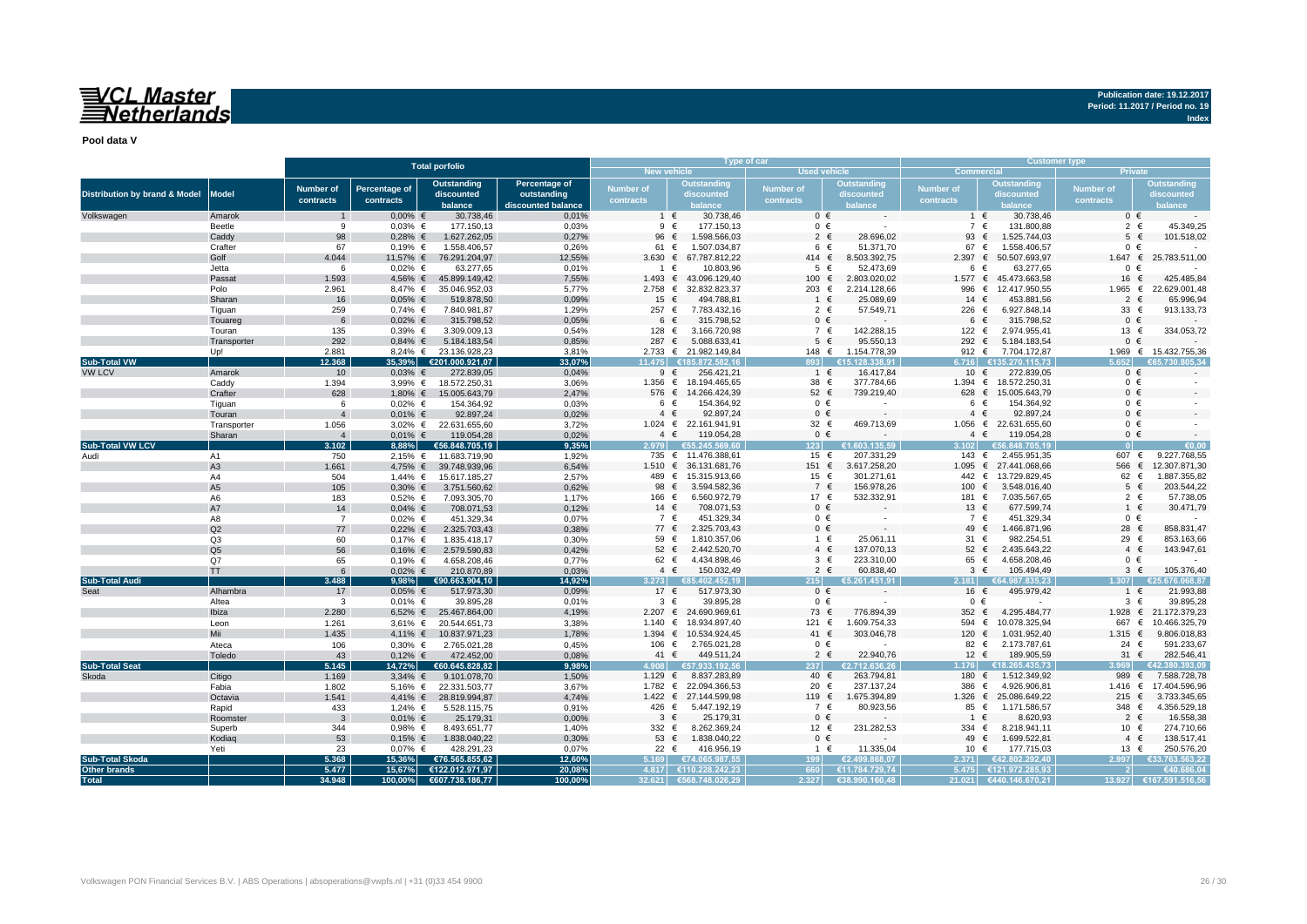

## **Pool data VI**

|               |                     | <b>Total portfolio</b>     | <b>Customer type</b>                     |                                                    |                   |                                                            |                     |                                          |  |  |  |
|---------------|---------------------|----------------------------|------------------------------------------|----------------------------------------------------|-------------------|------------------------------------------------------------|---------------------|------------------------------------------|--|--|--|
|               |                     |                            |                                          |                                                    | <b>Commercial</b> |                                                            | <b>Private</b>      |                                          |  |  |  |
| Type of car   | Number of contracts | Percentage of<br>contracts | <b>Outstanding</b><br>discounted balance | Percentage of<br>outstanding<br>discounted balance |                   | Outstanding<br>Number of contracts discounted balance Des- | Number of contracts | <b>Outstanding</b><br>discounted balance |  |  |  |
| New vehicles  | 32.621              | 93,34% $\in$               | 568.748.026,29                           | 93,58%                                             | 19.074            | €405.370.800,17                                            | 13.547              | €163.377.226,12                          |  |  |  |
| Used vehicles | 2.327               | 6.66% €                    | 38.990.160.48                            | 6.42%                                              | 1.947             | €34.775.870.04                                             | 380                 | €4.214.290.44                            |  |  |  |
| <b>Total</b>  | 34.948              | 100,00%                    | €607.738.186,77                          | 100,00%                                            | 21.021            | €440.146.670,21                                            | 13.927              | €167.591.516,56                          |  |  |  |

|                      |                     | <b>Total portfolio</b>     |                                          |                                                    |  |  |  |  |  |  |  |  |  |
|----------------------|---------------------|----------------------------|------------------------------------------|----------------------------------------------------|--|--|--|--|--|--|--|--|--|
| <b>Customer type</b> | Number of contracts | Percentage of<br>contracts | <b>Outstanding</b><br>discounted balance | Percentage of<br>outstanding<br>discounted balance |  |  |  |  |  |  |  |  |  |
| Commercial           | 21.021              | 60,15%                     | €440.146.670.21                          | 72,42%                                             |  |  |  |  |  |  |  |  |  |
| Private              | 13.927              | 39,85%                     | €167.591.516,56                          | 27,58%                                             |  |  |  |  |  |  |  |  |  |
| <b>Total</b>         | 34.948              | 100,00%                    | €607.738.186,77                          | 100,00%                                            |  |  |  |  |  |  |  |  |  |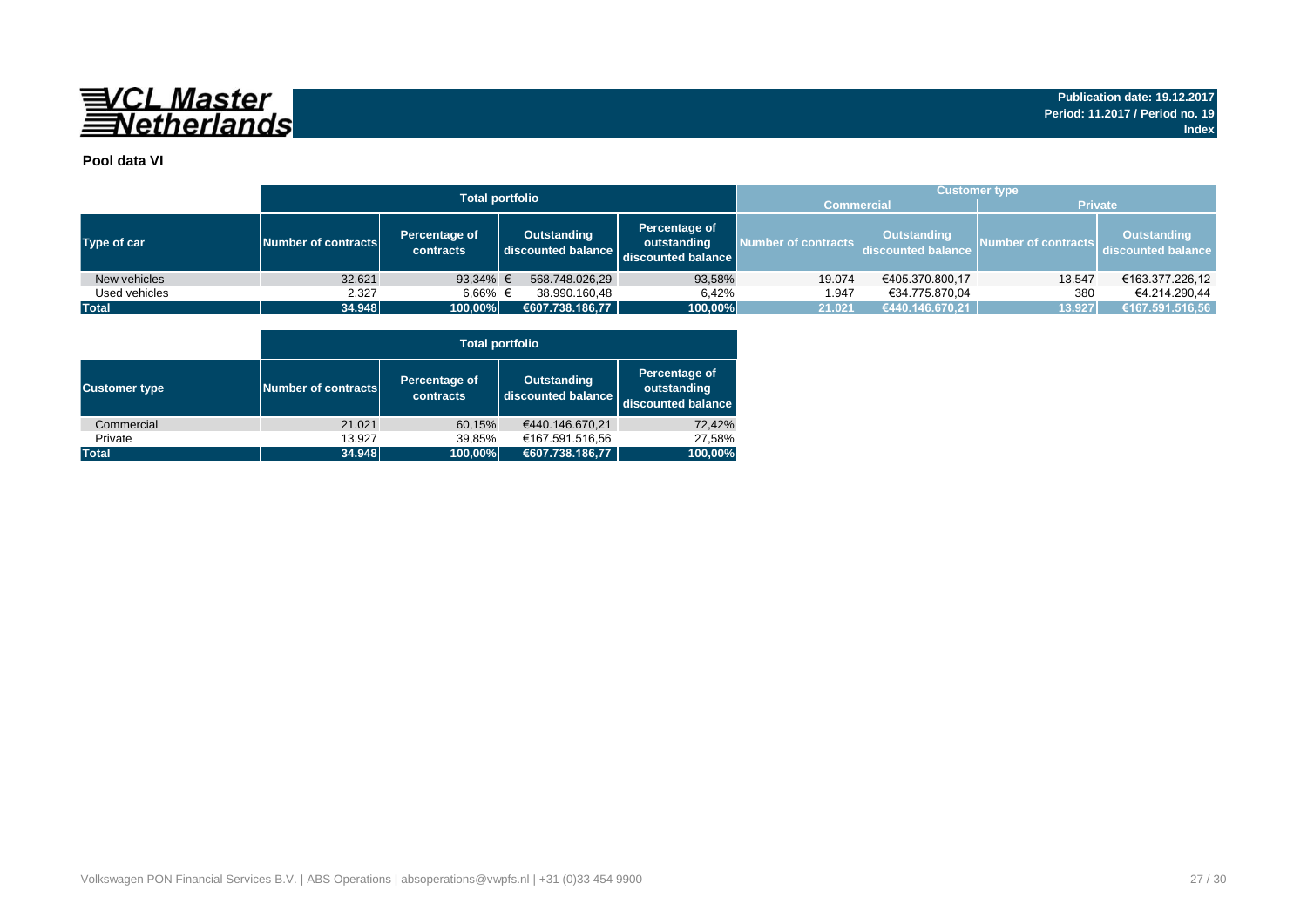# 

#### **Pool data VII**

|                                   |                        |                                   | <b>Total porfolio</b>                |                                                       |                                           | <b>Type of car</b>                   |                               |                                      | <b>Customer type</b>   |                                      |                               |                                      |  |  |
|-----------------------------------|------------------------|-----------------------------------|--------------------------------------|-------------------------------------------------------|-------------------------------------------|--------------------------------------|-------------------------------|--------------------------------------|------------------------|--------------------------------------|-------------------------------|--------------------------------------|--|--|
|                                   |                        |                                   |                                      |                                                       | <b>Used vehicle</b><br><b>New vehicle</b> |                                      |                               |                                      | <b>Commercial</b>      |                                      |                               | <b>Private</b>                       |  |  |
| <b>Distribution by motor type</b> | Number of<br>contracts | <b>Percentage of</b><br>contracts | Outstanding<br>discounted<br>balance | Percentage of<br>outstanding<br>discounted<br>balance | Number of<br>contracts                    | Outstanding<br>discounted<br>balance | <b>Number of</b><br>contracts | Outstanding<br>discounted<br>balance | Number of<br>contracts | Outstanding<br>discounted<br>balance | <b>Number of</b><br>contracts | Outstanding<br>discounted<br>balance |  |  |
| EA189 (unfixed)                   | 444                    | 1.27%                             | 4.790.003.65                         | 0,79%                                                 | 407                                       | €4.456.179.77                        | 37                            | €333.823,88                          | 430                    | €4.636.349,35                        |                               | €153.654,30                          |  |  |
| Other                             | 34.504                 | 98,73%                            | € 602.948.183,12                     | 99,21%                                                | 32.214                                    | €564.291.846.52                      | 2.290                         | €38.656.336,60                       | 20.591                 | €435.510.320,86                      | 13.913                        | €167.437.862.26                      |  |  |
| <b>Total</b>                      | 34.948                 |                                   | 100,00% € 607.738.186,77             | 100,00%                                               |                                           | 32.621 € 568.748.026.29              | 2.327                         | 38.990.160,48                        |                        | $21.021$ € 440.146.670.21            |                               | 13.927 € 167.591.516,56              |  |  |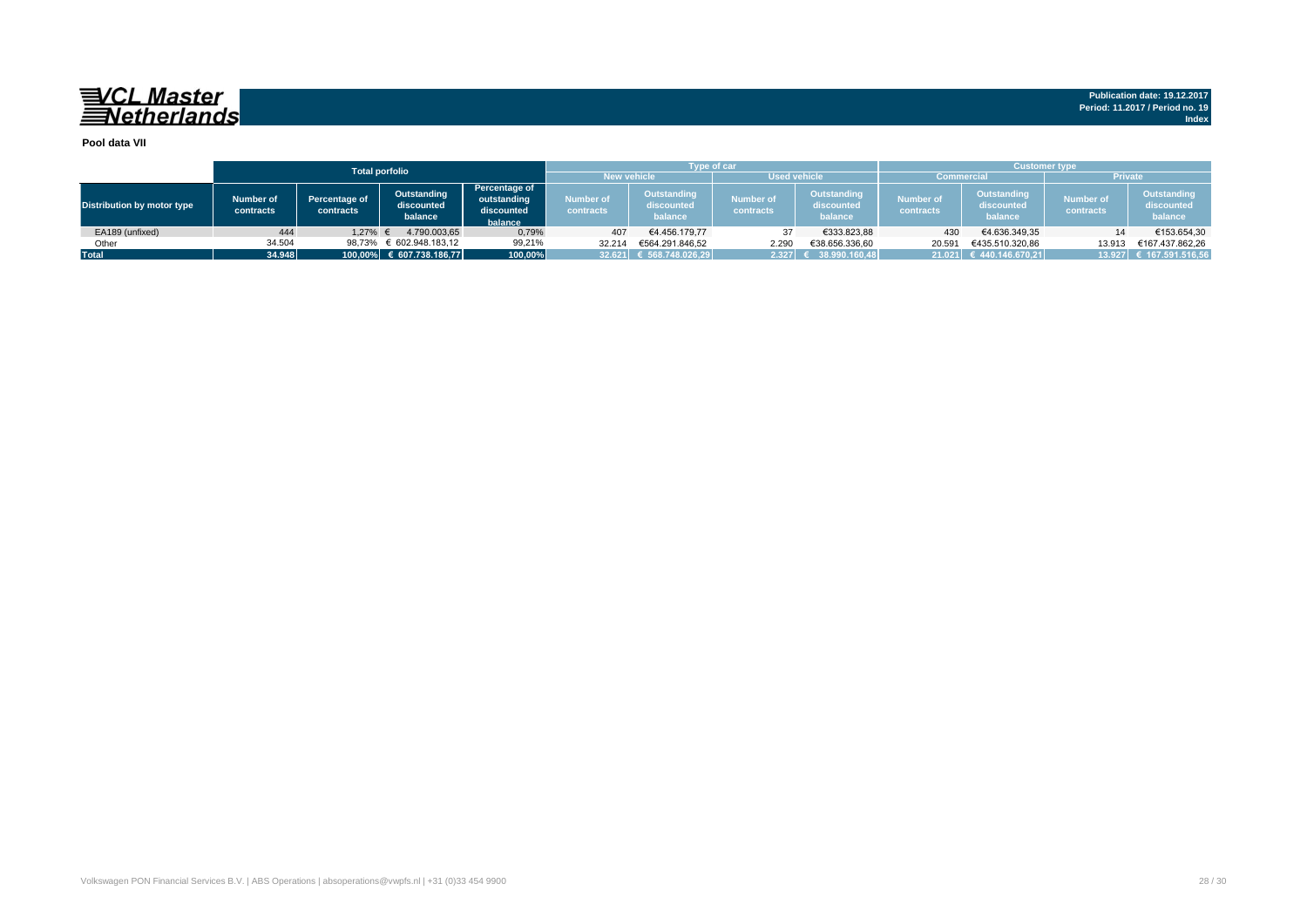

#### **Prepayments**

| <b>Reporting period</b>  | <b>Unscheduled payments</b> | Discounted balance as of           | <b>Periodic CPR</b> | <b>Annualised CPR</b> |
|--------------------------|-----------------------------|------------------------------------|---------------------|-----------------------|
| Pool cut                 |                             | previous period                    |                     |                       |
| 31-5-2016                | €498.994,73                 | €254.509.899,87                    | 0,196%              | 2,328%                |
| 30-6-2016                | €90.546,38                  | €255.186.298,49                    | 0,035%              | 0,425%                |
| 31-7-2016                | €630.907,72                 | €346.248.092,83                    | 0,182%              | 2,165%                |
| 31-8-2016                | €149.257,83                 | €347.052.186,47                    | 0,043%              | 0,515%                |
| 30-9-2016                | €118.674,28                 | €409.005.121,41                    | 0,029%              | 0,348%                |
| 31-10-2016               | €200.293,91                 | €408.532.596,90                    | 0,049%              | 0,587%                |
| 30-11-2016               | €145.231,57                 | €443.219.201,18                    | 0,033%              | 0,393%                |
| 31-12-2016               | €149.774,20                 | €443.088.269,96                    | 0,034%              | 0,405%                |
| 31-1-2017                | €427.650,04                 | €444.454.906,82                    | 0,096%              | 1,149%                |
| 28-2-2017                | €161.859,45                 | €444.520.828,63                    | 0,036%              | 1,149%                |
| 31-3-2017                | €198.635,00                 | €518.870.496,20                    | 0,038%              | 0,458%                |
| 30-4-2017                | €198.635,00                 | €519.662.281,03                    | 0,044%              | 0,522%                |
| 31-5-2017<br>30-6-2017   | €203.476,68<br>€215.892,12  | €519.617.330,16<br>€563.390.649,12 | 0,039%              | 0,469%                |
| 31-7-2017                | €278.939,02                 | €563.447.253,24                    | 0,038%              | 0,459%                |
| 31-8-2017                | €260.693,26                 | €564.451.015,23                    | 0,050%<br>0,046%    | 0,592%<br>0,553%      |
| 30-9-2017                | €260.638,06                 | €564.886.419,96                    | 0,046%              | 0,552%                |
| 31-10-2017               | €371.540,38                 | €607.195.061,29                    | 0,061%              | 0,732%                |
| 30-11-2017               | €357.595,85                 | €608.264.526,13                    | 0,059%              | 0,703%                |
| 31-12-2017               |                             |                                    |                     |                       |
| 31-1-2018                |                             |                                    |                     |                       |
| 28-2-2018                |                             |                                    |                     |                       |
| 31-3-2018                |                             |                                    |                     |                       |
| 30-4-2018                |                             |                                    |                     |                       |
| 31-5-2018                |                             |                                    |                     |                       |
| 30-6-2018                |                             |                                    |                     |                       |
| 31-7-2018                |                             |                                    |                     |                       |
| 31-8-2018                |                             |                                    |                     |                       |
| 30-9-2018                |                             |                                    |                     |                       |
| 31-10-2018               |                             |                                    |                     |                       |
| 30-11-2018               |                             |                                    |                     |                       |
| 31-12-2018<br>31-1-2019  |                             |                                    |                     |                       |
| 28-2-2019                |                             |                                    |                     |                       |
| 31-3-2019                |                             |                                    |                     |                       |
| 30-4-2019                |                             |                                    |                     |                       |
| 31-5-2019                |                             |                                    |                     |                       |
| 30-6-2019                |                             |                                    |                     |                       |
| 31-7-2019                |                             |                                    |                     |                       |
| 31-8-2019                |                             |                                    |                     |                       |
| 30-9-2019                |                             |                                    |                     |                       |
| 31-10-2019               |                             |                                    |                     |                       |
| 30-11-2019               |                             |                                    |                     |                       |
| 31-12-2019               |                             |                                    |                     |                       |
| 31-1-2020                |                             |                                    |                     |                       |
| 29-2-2020                |                             |                                    |                     |                       |
| 31-3-2020                |                             |                                    |                     |                       |
| 30-4-2020                |                             |                                    |                     |                       |
| 31-5-2020                |                             |                                    |                     |                       |
| 30-6-2020<br>31-7-2020   |                             |                                    |                     |                       |
| 31-8-2020                |                             |                                    |                     |                       |
| 30-9-2020                |                             |                                    |                     |                       |
| 31-10-2020               |                             |                                    |                     |                       |
| 30-11-2020               |                             |                                    |                     |                       |
| 31-12-2020               |                             |                                    |                     |                       |
| 31-1-2021                |                             |                                    |                     |                       |
| 28-2-2021                |                             |                                    |                     |                       |
| 31-3-2021                |                             |                                    |                     |                       |
| 30-4-2021                |                             |                                    |                     |                       |
| 31-5-2021                |                             |                                    |                     |                       |
| 30-6-2021                |                             |                                    |                     |                       |
| 31-7-2021                |                             |                                    |                     |                       |
| 31-8-2021                |                             |                                    |                     |                       |
| 30-9-2021                |                             |                                    |                     |                       |
| 31-10-2021               |                             |                                    |                     |                       |
| 30-11-2021<br>31-12-2021 |                             |                                    |                     |                       |
| 31-1-2022                |                             |                                    |                     |                       |
| 28-2-2022                |                             |                                    |                     |                       |
| 31-3-2022                |                             |                                    |                     |                       |
| 30-4-2022                |                             |                                    |                     |                       |

The annualised constant prepayment rate (CPR) of the underlying receivables based upon the most recent periodic CPR. Periodic CPR is equal to the total unscheduled principal received in the most recent period divided by the start of period principal balance. This is then annualised as follows:

1-((1-Periodic CPR)^number of periods in a year)